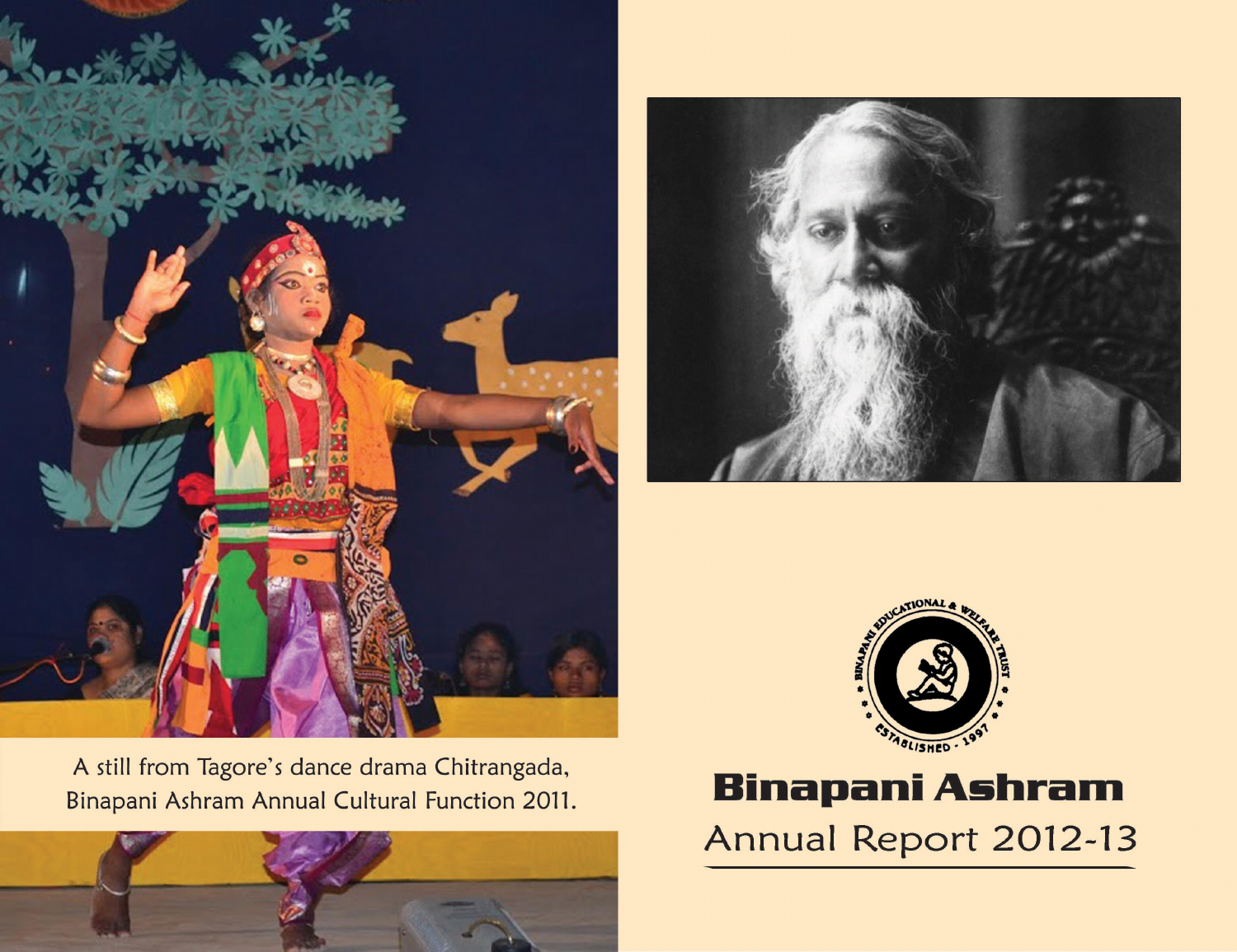# **Binapani Ashram**

**Annual Report 2012 - 2013**



# **Binapani Educational and Welfare Trust**

**Regd. Office : Flat No. BB - 46/5, Salt Lake City, Kolkata - 700 064 Phone : 91- 033-2321 6550, Cell : 9339926956 Rural Education Centre Binapani Ashram, Mouldanga, Sriniketan, PIN - 731 236 Cell : 011 - 91 - 98009 94206 e-mail : binapaniashram71@yahoo.com visit us : www.binapaniashram.com**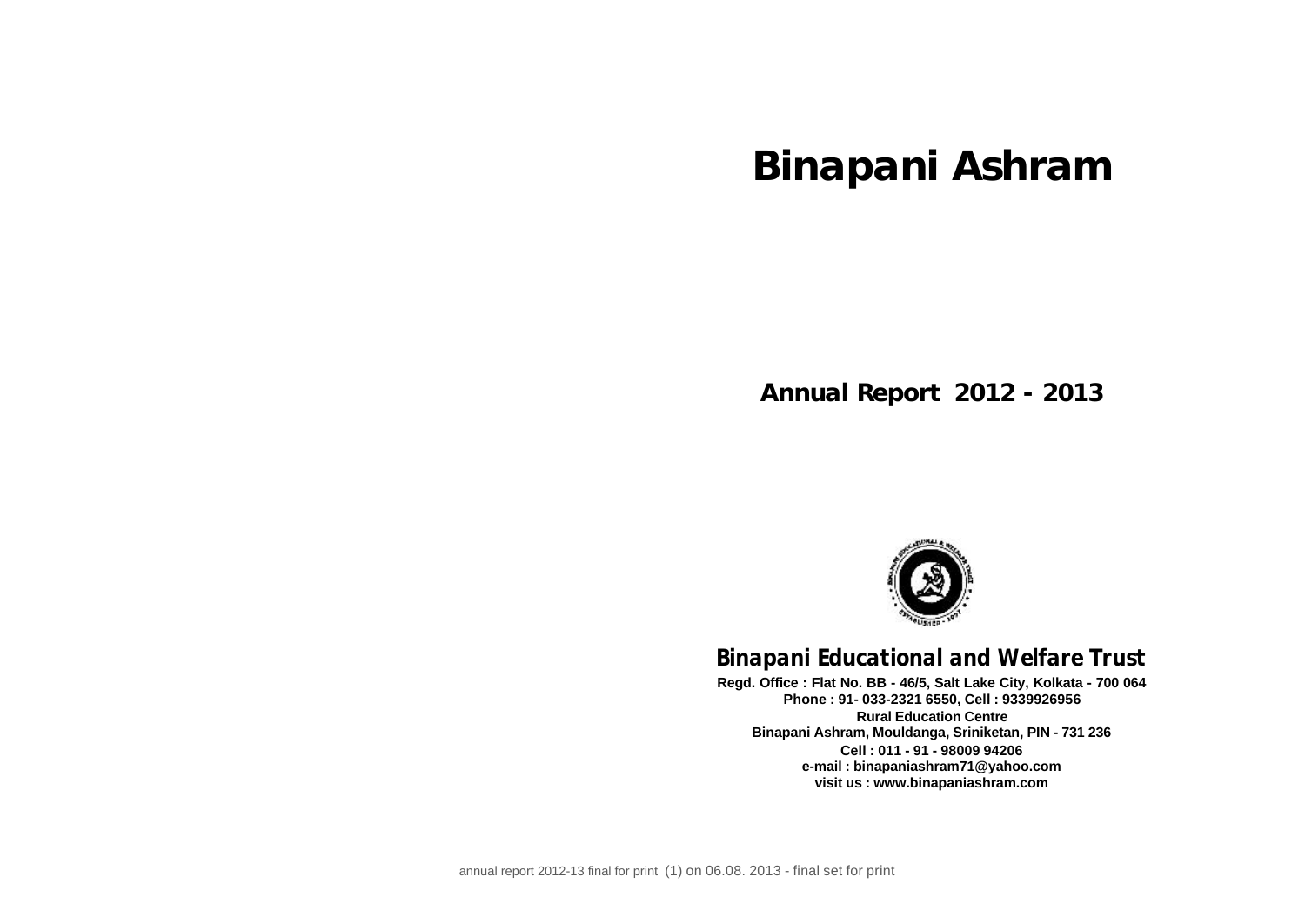# **CONTENTS**

| 1.  | Introduction                                        | 5  |
|-----|-----------------------------------------------------|----|
| 2.  | Formal School Education of the resident girls       | 5  |
| 3.  | Binapani Sishu Vikash Kendra                        | 6  |
| 4.  | Cultural Activities of Ashram girls                 | 9  |
| 5.  | Prizes for successful Madhyamik & H.S students      | 11 |
| 6.  | Merit Scholarship for girls of village based school | 12 |
| 7.  | <b>BAHA</b> Annual Magazine                         | 12 |
| 8.  | Horticulture and Training for Ashram girls          | 13 |
| 9.  | Special donations in aid of Binapani Ashram         | 15 |
| 10. | Donation for Proposed School Building               | 18 |
| 11. | Endowment Funds of Binapani Ashram                  | 19 |
| 12. | Notification and Appeal                             | 33 |
| 13. | List of donors for Nursery School Children          | 36 |
| 14. | List of donors (2012-2013)                          | 38 |
| 15. | List of enrolled subscribers for BAHA               | 40 |
| 16. | List of Members of Board of Trustees                | 46 |
| 17. | Felicitation & honour                               | 49 |
| 18. | Accounts and Audit report                           | 51 |
| 19. | Acknowledgement                                     | 66 |
|     |                                                     |    |

\*\*\*Illustrated pages contain, the names of the girls of different standard with their respective sponsors, receipients of merit scholarships etc. (Pages 1 - 20)

Back Cover

Pic. Courtesy - Debabrata Bhattacharya, Rochester, USA

Publised by : **Dr. Satyabrata Bhattacharya** President, Binapani Educational & Welfare Trust Printed by : **Perfect Printer, 988 302 4196, 98 74 94 89 64 e-mail : daspitu@rediffmail.com**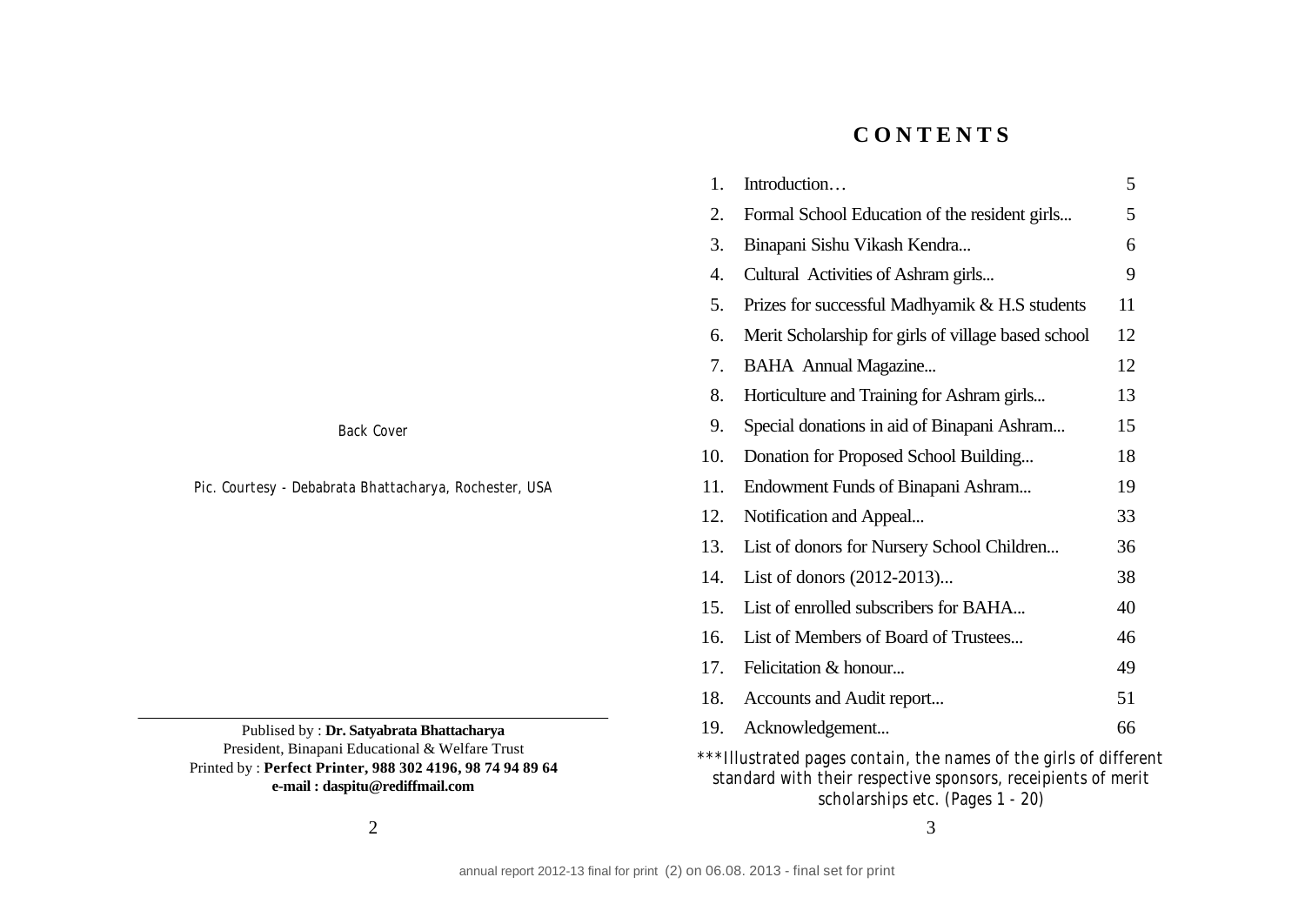# **Introduction**

In the month of January, 2013, at the beginning of the current academic session, the annual screening test was arranged for select candidates from among the children, who appeared at the test. Both written and oral examinations were conducted for 36 children. At the end of the day, we could select 15 students, performing to our expectation, who were admitted to Binapani Ashram Hostel. Now, the present number of resident girls stands at 56, including the freshers. They are studying in different classes from primary to HS levels. Besides the girls only one whole time assistant superintendent is staying with the girls in the same hostel.

#### **Formal Education of the Resident Girls**

Of the 56 resident girls. 26 attend Benuria Primary School(up to class IV standard) and the rest attend Sumitra Balika Vidyalaya, a secondary Govt. aided school in the same village. This year, we have transferred all the Primary students from Surul Primary School to Benuria School for reasons of transport convenience. Last year, in the month of September, the State Bank of India has presented a 40 seater TATA make School bus for our ashram children. This bus takes the children to two different schools named above.

At present there are 30 Merit Scholars, of which 10 girls belong to Binapani Ashram. The recipients are selected from the toppers of Class VI to X standards. The entire list of merit scholars along with the names of the respective donors and photographs of the students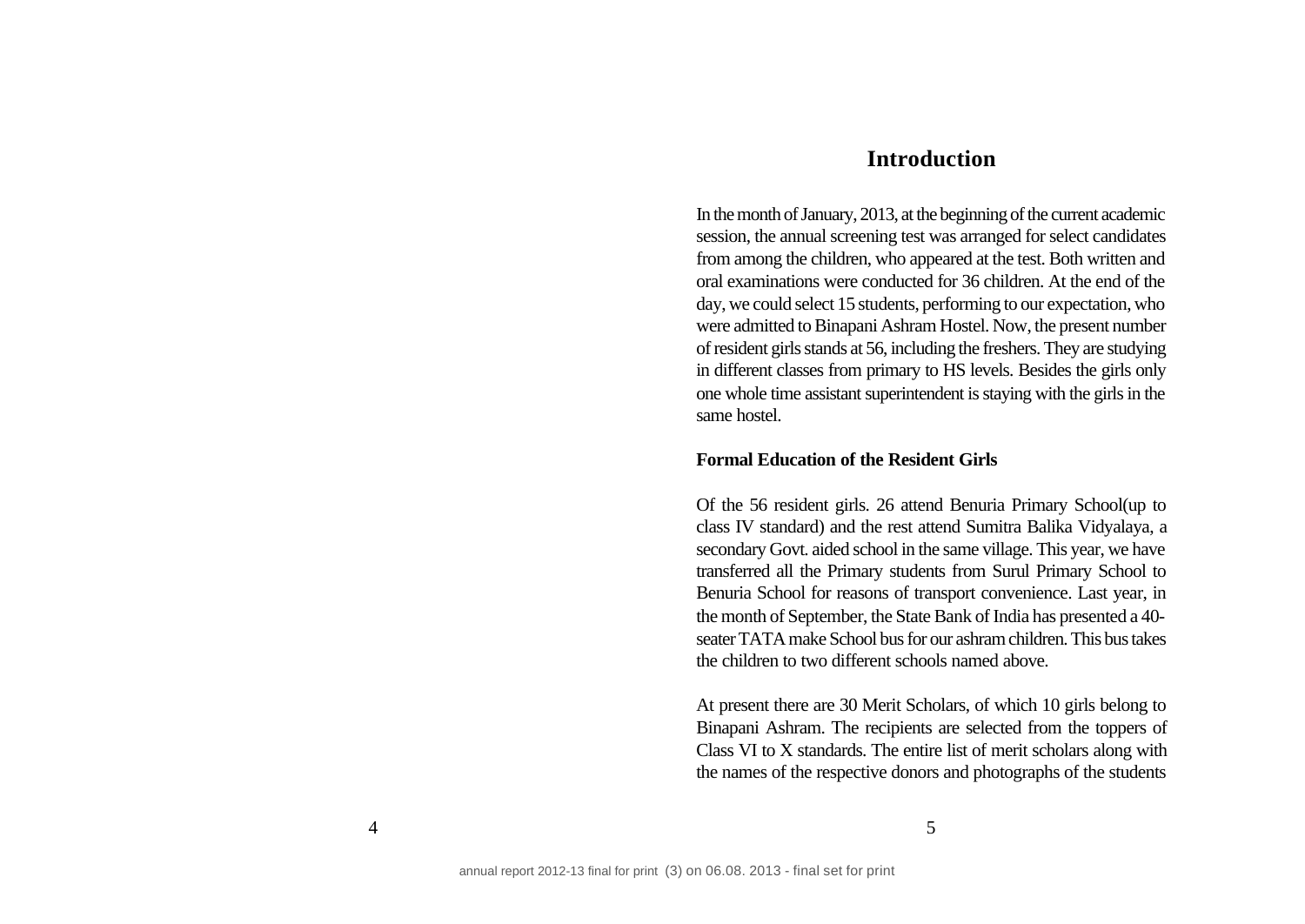are printed in this report.

| Class V   |    | Class VI         |  |
|-----------|----|------------------|--|
| Class VII |    | Class VIII $: 4$ |  |
| Class IX  | -3 | Class X          |  |

Only two girls appeared for Madhyamik Examination in the current year. They are Khusi Murmu and Indrani Saren. Both of them passed the examination, secured second division. Subhadra Marddi who left the Binapani Hostel two years back also took the same examination and passed the test in second division.

#### **Binapani Sishu Vikash Kendra.**

Binapani Ashram runs a Nursery School (Binapani Sishu Vikash Kendra) for the local children of the age group between 3 to 6 years in order to prepare themselves to get admitted in class one standard in Govt. sponsored school at the right age. It is a day school, starts at 10 am and closes by 4 pm. We are able to serve a free daily mid-day meal during the afternoon recess, courtesy Smt. Anjali Ray, whose kind donation to the Ashram Trust Fund has greatly helped the authority to continue with the practice.

The number of Nursery students admitted for the current academic session, 2013 is 47. These children usually come from very poor families of Mouldanga village, where the school is located and a few from neighburing areas. They are mostly first generation learners. Their parents are either daily labours, masons or engaged in small jobs. The names of the Nursery school students along with names of their parents with profession are given below:

# **Names of the Children admitted to Nursery School Academic Session 2013**

|     | Name of the Child/Age | <b>Father/Guardian</b>        | Name & Occupation                   |
|-----|-----------------------|-------------------------------|-------------------------------------|
| 1.  | Luxmi Bhowmik         | $-5$ yrs.                     | Buddhadeb Bhowmick -Business (Fish) |
| 2.  | Som Tudu              | - 5.4 yrs. Baidhyanath Tudu - | Mason                               |
| 3.  | Jaba Hembrom          | - 5 yrs. Rabi Hembrom -       | Daily Labourer                      |
| 4.  | Chaitali Hansda       | - 4 yrs. Som Hansda -         | Daily Labourer                      |
| 5.  | Sukta Tudu            | - 5 yrs. Budhan Tudu -        | Daily Labourer                      |
| 6.  | Sima Saren            | - 5.4 yrs. Jitu Saren -       | Daily Labourer                      |
| 7.  | Sekh Sajmat           | - 4.6yrs. Moniruddin Sekh -   | Daily Labourer                      |
| 8.  | Sajamal Khan          | - 4.6 yrs. Saha Alam Khan -   | Electrician                         |
| 9.  | Sekh Rohit            | - 5 yrs. Jahir Sekh -         | Daily Labourer                      |
| 10. | Barsha Khatoon        | - 5 yrs. Apsar Miah -         | Mason                               |
| 11. | Rimi Haldar           | - 4yrs. Saraswati Halder -    |                                     |
| 12. | <b>Sudip Bhowmick</b> | - 5.3yrs. Sashti Bhowmick -   | Fish seller                         |
| 13. | Sekh Aslam            | - 4.5 yrs. Sekh Muslim -      | Rickshaw puller                     |
| 14. | Soil Miah             | - 4.7 yrs. Azizum Miah -      | Mason                               |
| 15. | Fultusi Khatoon       | - 4.6yrs. Hasibool Sekh -     | Rickshaw puller                     |
| 16. | Samir Bauri           | - 5yrs. Shyamal Bauri -       |                                     |
| 17. | Somnath Tudu          | - 5.3yrs. Mohan Tudu -        | Farmer                              |
| 18. | Tumpa Khatoon         | - 5yrs. Amirul Miah -         | Mason                               |
| 19. | Sekh Barjahan         | - 4yrs. Aklu Sekh -           | Rickshaw puller                     |
| 20. | Sekh Rohan            | - 4.7yrs. Nesim Sekh -        | Rickshaw puller                     |
| 21. | Basudeb Bauri         | - 4 yrs. Krishna Bauri -      | Daily Labourer                      |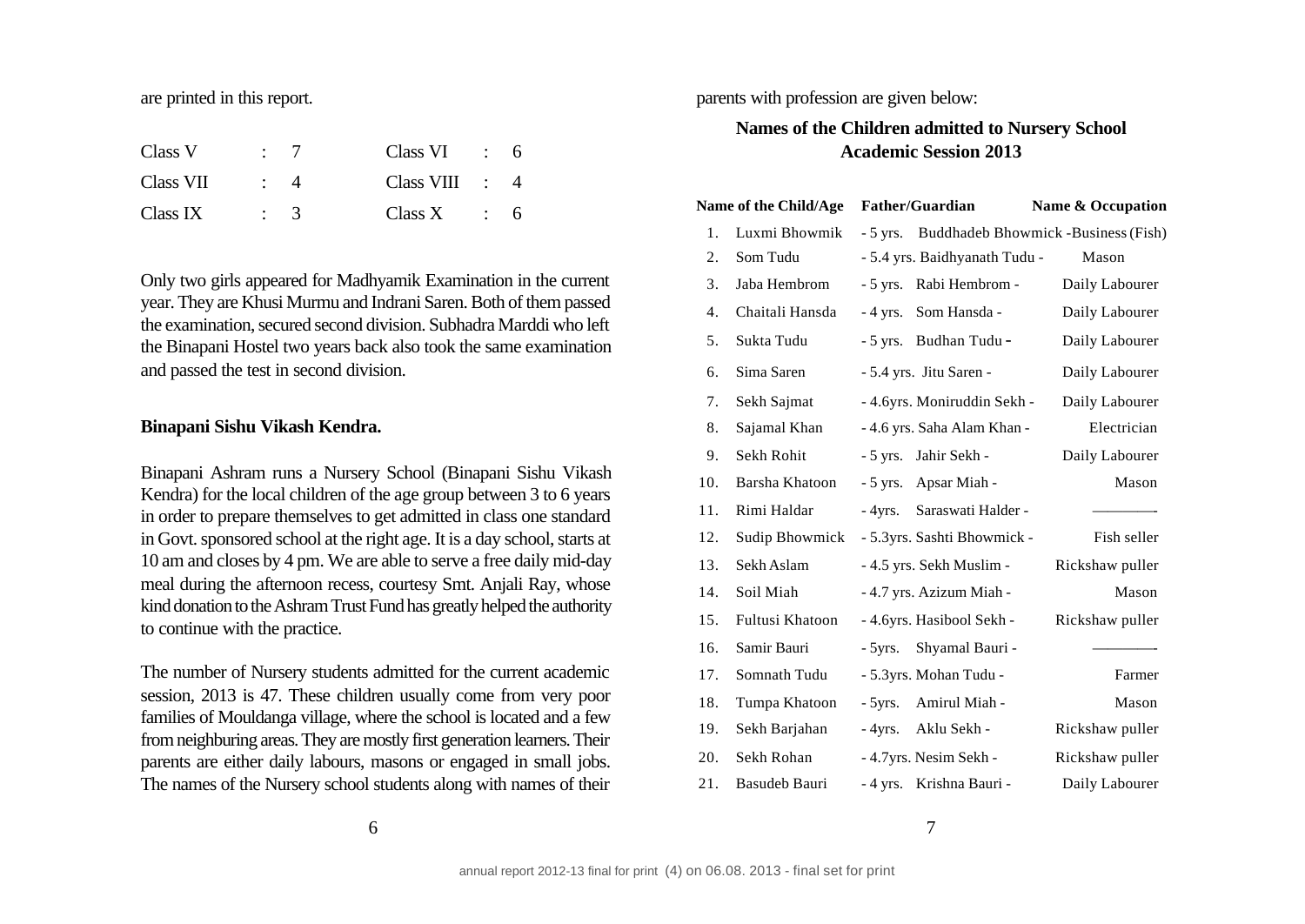| 22. | Rani Khatoon                             | $-5$ yrs. | Sekh Mantu -               | Daily Labourer          |
|-----|------------------------------------------|-----------|----------------------------|-------------------------|
| 23. | Sabnom Khatoon                           |           | - 4 yrs. Kalo Miah -       | Electrician             |
| 24. | Janonika Khatoon                         | $-3$ yrs. | Jahir Sekh -               | Daily Labourer          |
| 25. | Tuhina Khatoon                           |           | - 3 yrs. Firoj Miah -      | Daily Labour            |
| 26. | Anu Khatoon                              |           | - 2.8 yrs. Sekh Rashid -   | Vanpuller               |
| 27. | Moyna Khatoon                            |           | - 2.9 yrs. Sekh Kaosar-    | Mason                   |
| 28. | Sukhi Tudu                               |           | - 3 yrs. Sukol Tudu -      | Daily Labourer          |
| 29. | Tulsi Hembrom                            |           | - 3 yrs. Som Hembrom -     | Daily Labourer          |
| 30. | Sakhina Khatoon                          |           | - 2.9 yrs. Sekh Pintu -    | Daily Labourer          |
| 31. | Rik De                                   | $-3yrs.$  | Gour Dey -                 | <b>Fast Food Centre</b> |
| 32. | Saraswati Hembrom - 3yrs. Rabi Hembrom - |           |                            | Daily Labourer          |
| 33. | Sudipta Tudu                             |           | - 3 yrs. Baidyanath Tudu-  | Daily Labourer          |
| 34. | Nabanita Das                             |           | - 3.6 yrs. Uttam Das -     | Van puller              |
| 35. | Sagar Hansda                             |           | - 4yrs. Somnath Hansda -   | Driver                  |
| 36. | Laxmi Murmu                              |           | - 2.10yrs. Som Murmu -     | Daily Labourer          |
| 37. | Somnath Kisku                            |           | - 3 yrs. Jota Kisku -      | Driver                  |
| 38. | Sekh Ismile                              |           | - 3.2 yrs. Sekh Arman -    | Mason                   |
| 39. | Sumanta Bauri                            |           | - 4 yrs. Baban Bauri -     | Van puller              |
| 40. | Panmani Baski                            |           | - 3 yrs. Bijoy Baski -     | Daily Labourer          |
| 41. | Subhajit Dhirab                          |           | - 2.9yrs. Swapan Dhirab -  | Fish Seller             |
| 42. | Suhana Khatoon                           |           | - 2.6 yrs. Sekh Marai -    | Driver                  |
| 43. | Aparna Mete                              |           | - 4yrs. Kartick Mete -     | Rickshaw puller         |
| 44. | Sekh Setu                                |           | - 2.6 yrs. Sekh Jhantu -   | Mason                   |
| 45. | Debi Bauri                               |           | - 2.6yrs. Sishupal Bauri - | Daily Labourer          |
| 46. | Sekh Safikul                             |           | - 3 yrs. Sekh Papu -       | Rickshaw puller         |
| 47. | Rahir Bauri                              |           | - 3.2yrs. Samir Bauri -    | Daily Labourer          |

#### **Cultural Activities of Ashram girls**

Due to the advancement of dates of the annual examination in schools, we were compelled to reschedule the cultural function and other annual events. In fact, we were not even able to organise the *Sraddhanjali* function in the current calendar year, which is usually held in February/ March every year. The first annual function, *Briksharopon – Varshamangal Utsav,* was held on 31st July, 2012.

#### *Briksharopan -Varshamongal Utsav* **(Tree Plantation and Monsoon Celebration)**

On a more or less sunny day, in the midst of monsoon, on 31 July, 2011 the *Briksharopan-Varshamongal utsav* (Tree plantation and monsoon celebration ceremony) was arranged by the resident girls of Binapani Ashram. The function was held in the Ashram courtyard, joined by visitors, friends and well-wishers from Kolkata, Ranchi and Delhi. Dr. Rabiranjan Chattopadhyaya, MIC, Technical Education**,** Govt. of West Bengal and a well wisher of Binapani Ashram was supposed to grace the occasion as the Guest-in-Chief. But unfortunately, he expressed his inability to participate in the programme due to an urgent meeting with the Chief Minister, on the same day, at the district office in Suri. However he expressed his happiness at our sincere involvement to bring the first generation of learners from among the poor tribal families to the mainstream of the society. Sri Soumen Guha, the Chief Manager, State bank of India, Santiniketan Branch was requested to preside over the function in absence of Sri Chatterjee. Sri Guha hailed our effort as an exemplary instance to help the poor and the hapless lot, especially in the field of education. He offered all possible help and support for Binapani Ashram on behalf of the SBI.

This year a total of 112 fruit saplings were distributed free of cost to the Santhal tribal villagers, including the parents of the resident girls.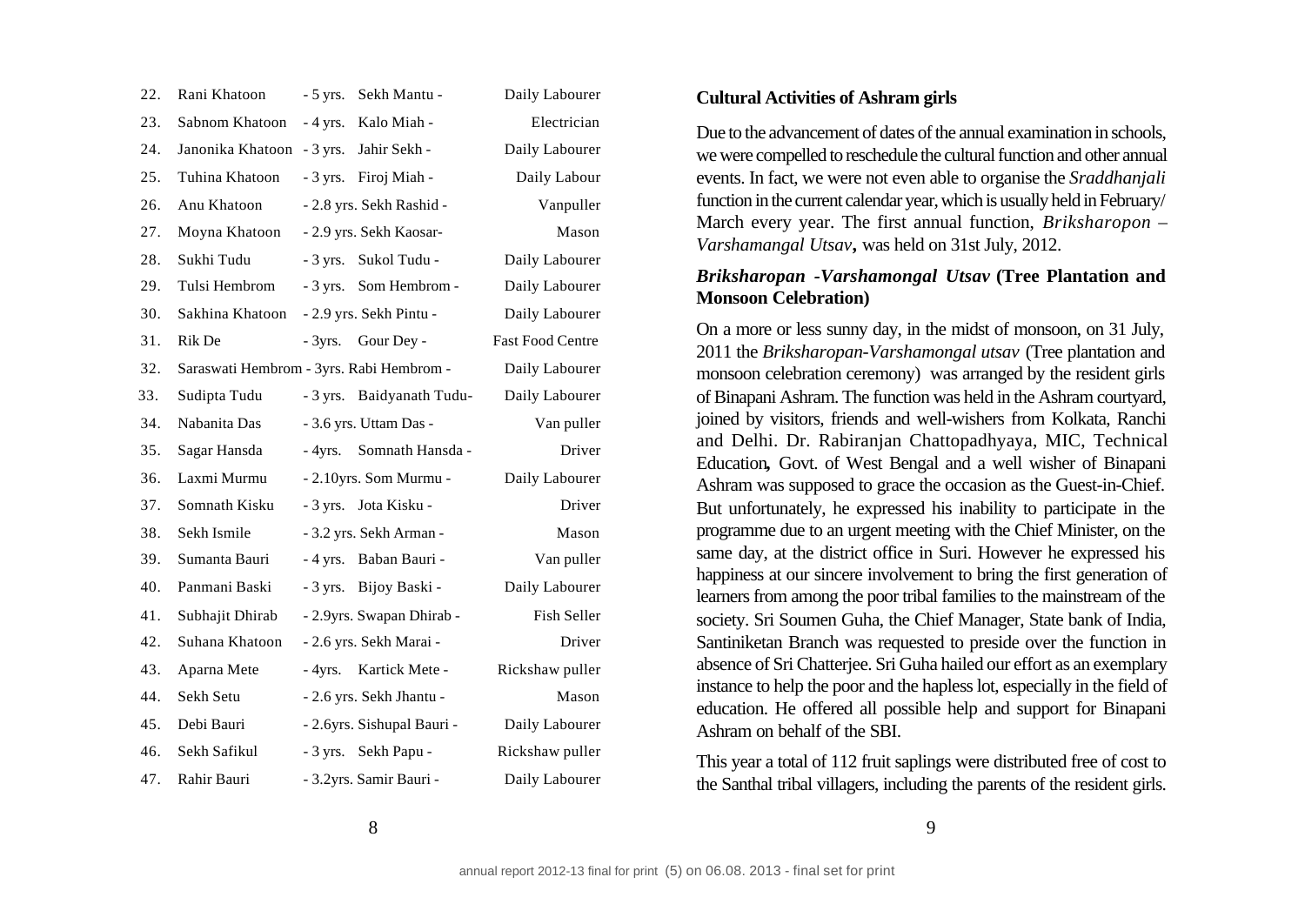The Indian Farmers and Fertilizers Co. Ltd. and M/S Pallisree Ltd. have supported us with financial and material help for the success of the occasion. Representatives from all these corporate bodies have expressed their satisfaction about our welfare work for the poor and needy.

#### *Kavi Pranam* **(Annual Cultural Function)**

The annual cultural function for the year 2012 was organized by the resident girls of Binapani Ashram. The girls performed Tagore's dance drama *Bhanusigher Padabali* in association with invited instrumentalists and others, who decorated the stage. Everybody appreciated the performance of the girls. Dr. Satyesh Chandra Pakrashi, former Director of Indian Institute of Chemical Biology, Kolkata graced the occasion as the Guest-in-Chief. Dr. Ranjit Bhattacharya, former Director of Anthropological Survey of India presided over the programme. The audience including the dignitaries appreciated the performance and extended blessings and good wishes for the children for a bright future.

## **The Republic Day and Independence Day Celebrations**

Both the above occasions of National importance were celebrated with proper respect and grandeur. On the Republic Day (26 January), hoisting of the tricolour was preceded by aerobics in colourful costumes by the junior girls. The senior students sang a couple of patriotic songs of Tagore and the flag hoisting followed. The Nursery School children of Mouldanga village joined and participated being appropriately dressed for the occasion and with paper flags in their hands. The National Flag was hoisted by Smt. Lila Baksi, former Headmistress of Bolpur Girls' School. On the Independence Day

(15 August) the National Flag was hoisted in the Ashram premises. The resident girls of Binapani Ashram presented a colourful drill preceding the hoisting of the National Flag. The Founder-Settler of Binapani Ashram, Sri Barka Saren hoisted the National Flag on the occasion.

## **Monthly Literary Meet**

The resident girls arrange 12 literary meetings in one calendar year. These meetings are held on full moon days in each month, unless there is any reason for re-scheduling of dates. The girls present their writings, essays, poems or even short drama or skit in these programmes. The senior girls sometimes perform songs, solo or in groups. In each meet, dances accompanied by music are presented. The students invite local teachers, seniors or friends of Binapani Ashram to preside over such literary meetings. Sometimes, visitors from Kolkata or other places are also requested to preside. The Student Secretary of the literary section reads out the report of the preceding meeting and gets it approved by the President of the current meeting. Selected essays and poems, presented by the resident girls, are short-listed for publication in '*Sharadiya BAHA*', the annual literary magazine of Binapani Ashram resident girls and others. At the end of the performances of the girls, the audience is requested to express their opinion or make comments on the performances of the girls. Before closing the meeting, the president makes his remarks on the performances of the children. This is followed by Ashram song.

#### **Prizes for the successful Madhyamik students:**

Since last three years, the Ashram authority has been able to arrange to give away prizes to the successful Madhyamik passed students from Mouldanga village from the money donated by friends and well-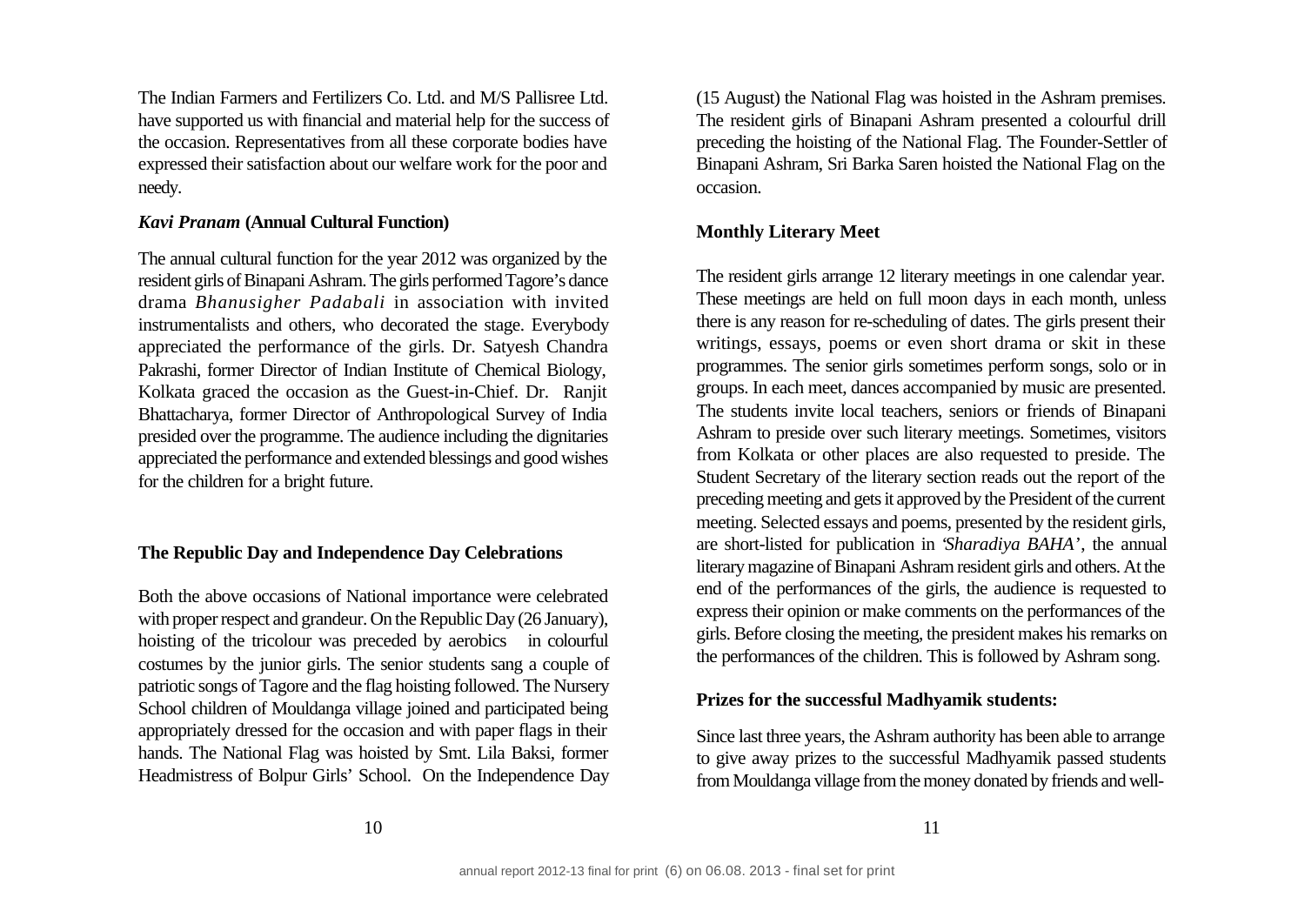wishers of Binapani Ashram. Last year nine students (including two girls of Binapani Ashram) were called on the stage to receive book and cash prizes. Each of them received one English Book of Knowledge of DK publication and Rs.500.00 in cash. The successful students are encouraged to proceed for further studies. Binapani Ashram assured all possible assistance for their sincere pursuit in higher education.

## **Merit Scholarship for girls:**

Since 2009-2010 session an academic incentive project of awarding merit scholarships to deserving girl students has been initiated by Binapani Ashram Trust. A total of 30 girls from different classes, 10 from class X, 55 from class VIII, 6 from class VII and 5 students from class VI have been rewarded with Merit Scholarships in the current session. These girls are from a local school, named Benuria Sumitra Balika Vidyalaya, the same institution where our ashram girls are also enrolled. The details of the recipient girls, the donors and the social status of the students have been mentioned separately in the report.

#### **BAHA annual magazine**

*'BAHA'***,** the annual essay and literary magazine is being published by the Ashram for the last six years. The publication gives us an opportunity to reach out to and communicate with the friends and well-wishers of Binapani Ashram. In fact the publication acts as the mouth piece of our welfare programme. The magazine has been appreciated by general readers and litterateurs of our country and abroad. The Trust authority remains indebted to Dr. Protapaditya Pal, an internationally acclaimed Art Historian and the General Editor of MARG Publication, Mumbai**,** for his interest in our literary activities. His generous donation has enabled us to continue with the publication. Nearly 40 authors of different disciplines have contributed in the last two issues published in 2011 & 2012 respectively. BAHA is meantfor matured readers and is usually in the format of long essays or articles on specific subjects, personalities or happenings etc. The next annual number, 2013 will be published in December, this year .General readers are requested to become subscriber of BAHA by paying Rs.500.00 annually.

Since the last year, two separate issues of BAHA are published, aimed at two different groups of readers. The first one is entitled as *Sharadiya BAHA*, supported by Trustees and a few readers and published before the annual *Durga Puja*, contains articles, poems, short stories, travelogues, interviews and paintings done by school children. The contributions are mostly by the school students or by elderly authors, written for younger readers.

### **Horticulture and training for Ashram girls**

Smt. Manjushree Saren, the Founder-Secretary of Binapani Ashram, requested grant from the Horticulture Department of Government of West Bengal for a biotechnology**-**based project to be conducted at Binapani Ashram in association with the school**-** going tribal girls. The Department of Horticulture has approved and sanctioned an amount of Rs. 385,000.00 for the project. Dr. Indrabrata Bhattacharya of Bidhan Chandra Krishi Viswavidyalaya is associated in the capacity of a scientist in this project. One Polyhouse has been constructed from this grant. Binapani Ashram organised an intensive horticulture programme with the aim of imparting primary training to the schoolgoing Santhal girls in silviculture, sowing of paddy, cultivation and harvest of paddy, oil seeds etc. and growing of seasonal vegetables. Prof. Indrabrata Bhattacharya of Bidhan Chandra Krishi Viswavidyalaya offered voluntary services to train up the girls. Our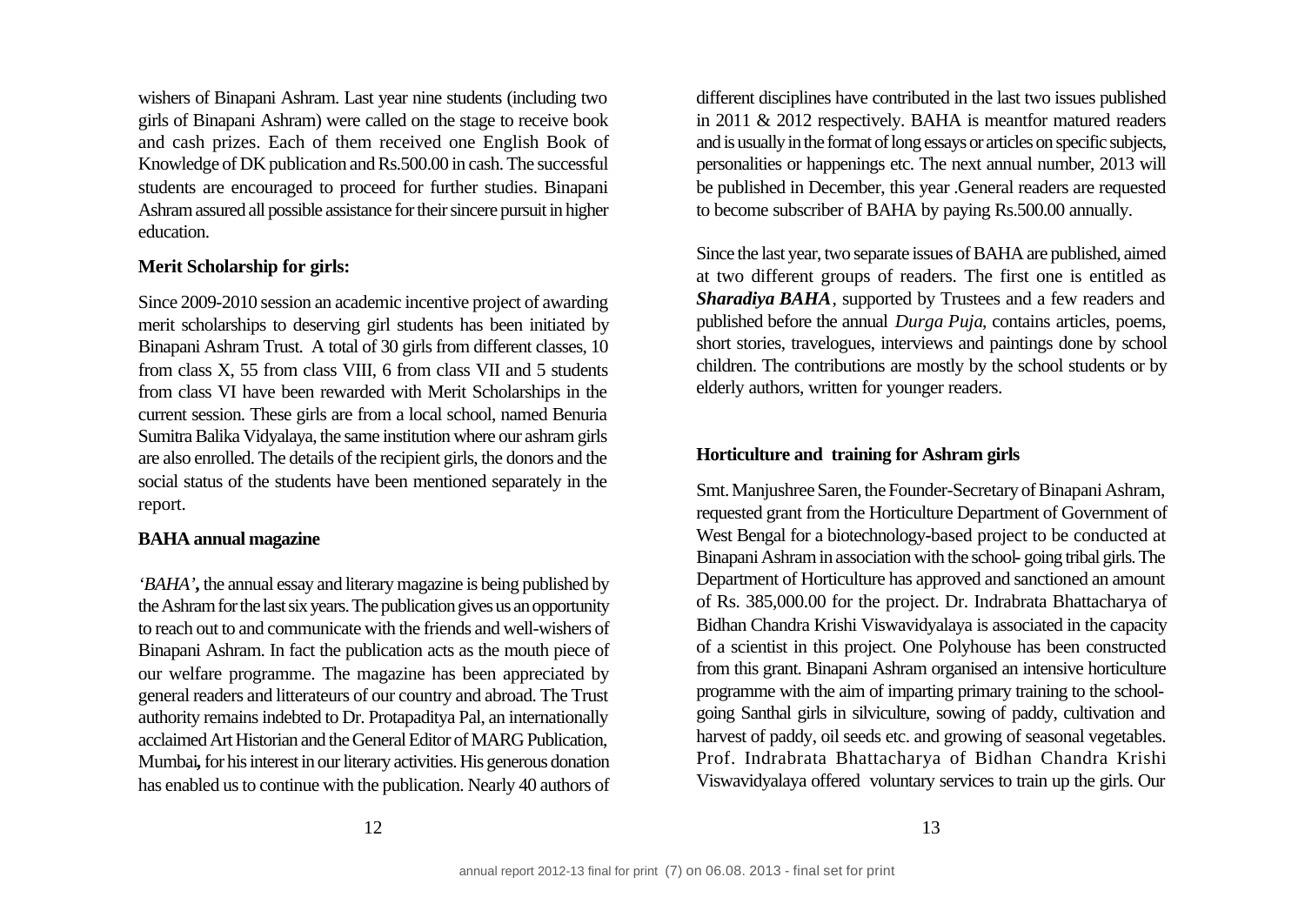ashram kitchen-garden provide**s** vegetable, especially during the winter months for the consumption of the girls accommodated in Ashram Hostel. The sanction of the Govt. grant is appreciated and acknowledged.

2. **Vocational Training** : All India Womens' Conference, in association with the local Rotary Club, is helping the girls of Binapani Ashram to receive training in making of bags and other handicraft items which may find a market for the sale of these products to the local people and tourists. We remain indebted to AIWCA for its financial support.

## 3. **Week-long workshop, organized by Basu Vigyan Mandir (Bose Research Institute):**

Four Ashram girls attended a week-long workshop on apiculture, mushroom growing and vermicompost production, organized by Bose Research Institute at Falta, nearly 80 kms. from Kolkata in South 24 Parganas. Unfortunately, we could not start the programme yet at the Ashram due to some unforeseen logistic problems. We hope to start the mushroom cultivation soon.

4. The visiting Rotarian doctor members from USA under the patronage of Rotary Club of Bolpur visited Binapani Ashram on 7 February,2013. There were 6 doctors in the team who spent almost for 4 hours to complete oral and general health examinations of all the resident girls of Binapani Ashram. They also donated certain general tonic and vitamins to cope up with the inherent deficiency in body of some of the ashram girls. The visiting doctors in response to our request also examined 30 women , young, teens and old ones , noted their observation and diagnosed medical symptoms and prescribed remedial medicines. The visitors were entertained by the Ashram girls by a cultural show in the evening. Light refreshment was offered at

the end of the cultural meet. The participating doctors were extremely happy to witness the Tagore's musical dance drama and offered help for the institution in future.

## **Special Donations received from Ashram Friends and Well-Wishers:**

**1. Dr. Pratapaditya Pal** of Los Angeles, California, USA and the, former Curator of Los Angeles County Museum most generously donated fund and requested the organisers to continue with the publication of *BAHA*. This has encouraged the editorial board of *'BAHA'* to publish the current issue and the board has initiated the process of collection of articles for the next issue of *BAHA*.

2. **Baneswar Shiva Charitable and Educational Trust,** Salt Lake, Kolkata**,** has donated a sum of Rs.36,000.00 (Rupees Thirty six thousand only) in the current year also for the award 10 *Baneswar Shiva Merit Scholarships* to the girls of class X who topped the final promotion test in 2013. The Trust will continue to donate equal amount each year to these students in the future years till they pass the Madhyamik Examination in 2013, subject to conditions as laid down in the Terms and Conditions of Merit Scholarship.

3. **Smt. Mira Mukherjee** has donated a sum of Rs.60,000.00 (Rupees sixty thousand only) to help the Ashram authority to arrange the Annual Cultural function in 2011 and to arrange educational support for the poor tribal children who dream to attend school.

4. **Sri Biswajit Roy** of Statistics Deptt. of Presidency College (now Presidency University), Kolkata has donated sum of Rs. 5000/- (four thousand only) for the annual cultural function 2013.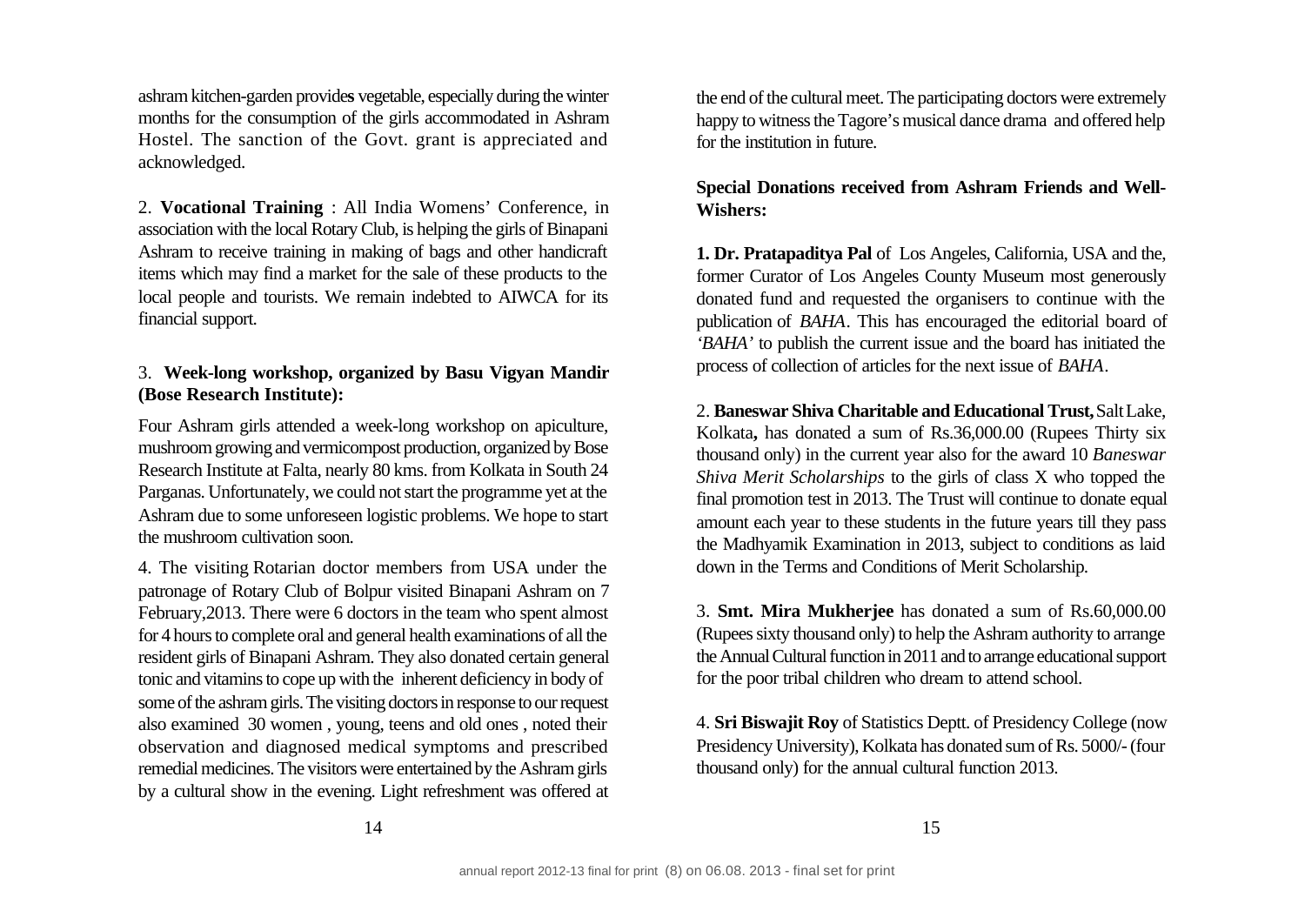5. We remain grateful to the Department of Food Processing and Horticulture, Government of West Bengal and Indian Farmers Fertilizers Company Ltd. (IFFCO) for their encouragement and financial support in conducting the annual *Briksharopan – Varshamongal Utsav*. The Horticulture Deptt. has arranged for free distribution of nearly 80 saplings of fruit-trees among the local farmers and guardians of the resident girls of Binapani Ashram.

6. **Sri Suresh Neotia** of Greater Kailash, New Delhi has donated a sum of Rs.10,000.00 (Rupees Ten thousand only) encouraging our annual publication, BAHA.

7**. Sri Raghunath Kumar,** an officer of Life Insurance Company of India has donated a sum of Rs.10,000.00 (Rupees ten thousand only) to support the publication of the *Sharadiya BAHA*, which contains article written mostly by the school children.

8. **Prof. Prosenjit Chaudhury** of History Deptt. of Surendra Nath College, Kolkata has donated Rs. 15,000.00 (Fifteen thousand only) to help the Ashram authorities to cater to the need of education among the poorer section of the society and also appreciated our annual publication, *BAHA*.

9. **Smt. Nivedita Saren,** an old border of Binapani Ashram hostel, could not proceed further in formal education and took up a job as a house-maker in Gurgaon. Nivedita is an ever jolly girl, has been quite helpful to her friends and seniors. She learnt needle work and bagmaking with assistance from local Rotary Club. We are extremely happy to note that after Nivedita started earning, she has decided to contribute Rs.500.00 per month to help the Nursery school children for their education. Bravo Nivedita! You have given due honour to your first name.

10. **Soma Putatunda and Trendz** of Bangalore continues to donate Rs. 1000.00 (One thousand only) per month to support a teacher for the resident girls of Binapani Ashram.

11. **Sri and Smt. Samarjit Chakraborty** have donated a sum of Rs. 5,000.00 (Five thousand only) for the promotion of education among the tribal childre accommodated in Binapani Ashram.

12. **Dr. Debiprsad Mitra,** former Principal of Chandernagar College, Hooghly, a resident of Salt Lake and a well wisherof Binapani Ashram, has donated a sum of Rs.6000.00 (Six thousand only) for the promotion of education of the school-going children of Binapani Ashram**.**

13. **Dr. Rajkumar Raychaudhury,** former Professor of Indian Statistical Institute, Kolkata and a resident of Kolkata has donated a sum of Rs. 6500.00 (Six thousand five hundred only) to help the facility of solar electrification at Binapani Ashram.

14. **Sri Tapabrata Sanyal**, former chief Engineer of Haldia Port Trust and a resident of Salt Lake City, Kolkata has donated a sum of Rs.10,000.00 (Ten thousand only) for the education of the tribal children of Binapani Ashram.

15. **Smt. Sati Mukherjee** of Dhakuria, Kolkata has donated a sum of Rs.5000.00 (Five thousand only) to help the tribal children and other students from underprivileged families to attend school.

16. **Sri Hirak Ghose I.A.S (Retd.)** has donated a sum of Rs.15,000.00 (Fifteen thousand only) for the promotion of education, health care and cultural uplift of the tribal children, accommodated in Binapani Ashram.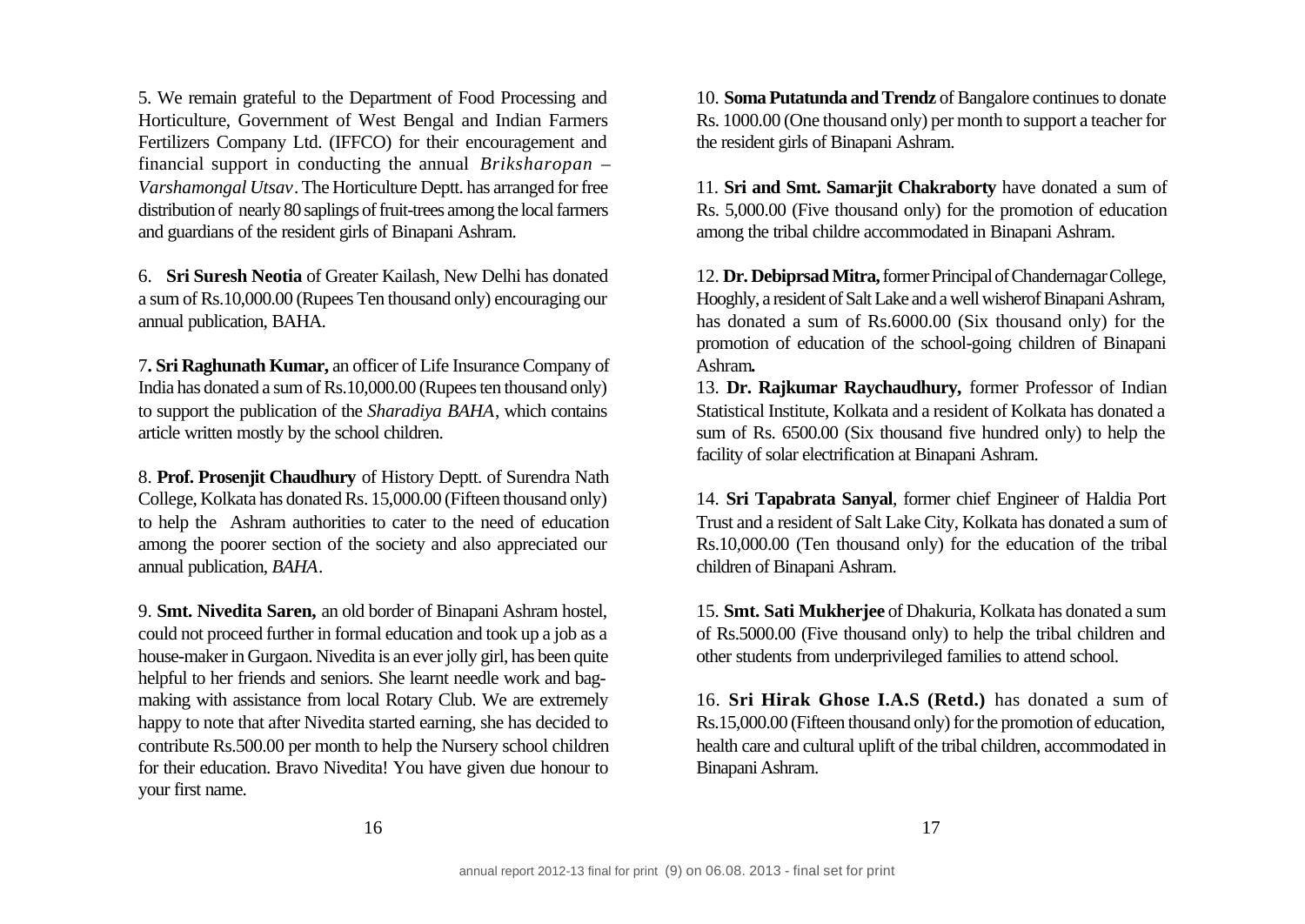17. **Sri Amalendu Bagchi** of Madison, USA has donated a sum of Rs.10,000.00 (Ten thousand only) for the promotion of education of children from tribal communities and underprivileged families.

18. **Dr. Arun Prosad Mukherjee,** I.P.S (Retd.) & former Governor of Arunachal Pradesh, has donated necessary amount to provide Merit Scholarship to a deserving student and also to give away prizes to successful Madhymak candidates to motivate them for further studies.

**19. Prof.Sachidananda Banerjee,** former Head of the Department of History, Bidhannagar Govt. College has donated a sum of Rs.10,000 (Rupees ten thousand) to construct facilities for cultural function, organized by the resident ashram girls.

**Donation of a 40-seater TATA School Bus by State Bank of India:** The State Bank of India has donated a 40-seater school bus in response to a request from the Chairman of Binapani Ashram. The vehicle was handed over to Dr. S. Bhattacharya personally by Sri Suriender Kumar, CGM, SBI of Local Head Office, Samriddhi Bhavan, Strand Road, Kolkata in the last August. This is a most welcome gift for the Ashram girls for the use as school transport as well as to conduct educational tour**s** to different places in the state and faraway places. The Binapani Ashram authority acknowledges with gratitude this wonderful support to the tribal children accommodated in its hostel.

#### **Donation for the proposed School Building :**

In response to our request to raise funds for the construction of a school building to house the pre-primary section of the day school for children of Mouldanga and adjoining villages, we have so far received donations from two kind-hearted persons from Andhra Pradesh. They are **Sri M.S. Chaudhury, from Rajahmundry and Sri D.V.S. Raju from Hyderabad** who contributed Rs. 500,000.00

and 200,000.00 respectively. We remain ever-grateful to them for their donations. The construction work will begin soon.

Construction of a shed on steel fabrication on the back yard of Binapani Ashram for the purpose of cultural and other activities by the ashram girls. Financial support came from collective donations by more than one donors. The Trust authority expresses its sincere gratitude to donors for the help. This has fulfilled our long standing need to have a shelter over the cemented platform, which is used as spectators sitting area during the cultural function. Now this covered space may be utilized for different purpose and on various occasions. Further, the permanent shed would save lot of money which goes towards erecting pandal

## **Endowment Funds instituted for the benefit of the Ashram girls in fond memory of the deceased by their parents and relatives:**

Resident students of Binapani Ashram Hostel organise an annual remembrance day, christened as *Sraddhanjali*, by rendering of Tagore's spiritual songs to pay respectful homage to those in whose memories the Endowment Funds are instituted by their loved ones. Any individual or an institution may institute an Endowment Fund with Binapani Ashram by donating a minimum sum of Rs. 10,000/- (Rupees Ten Thousand) for the benefit of the resident children. The principal amount is kept by the Trust in fixed deposit and the accrued interest is spent for the purpose as desired by the respective donors. For the current year, we have received six (6) new requests to institute such endowment funds. The Trust authority has accepted the requests and instituted the memorial funds to honour the wish of the donors. These new funds are being added to the existing ones with asterisk (\*) marks at the end of the list.

**1. Late Shayan Mitra Memorial Fund,** established by his father, Shri Aloke Mitra, Advocate, Calcutta High Court. The Face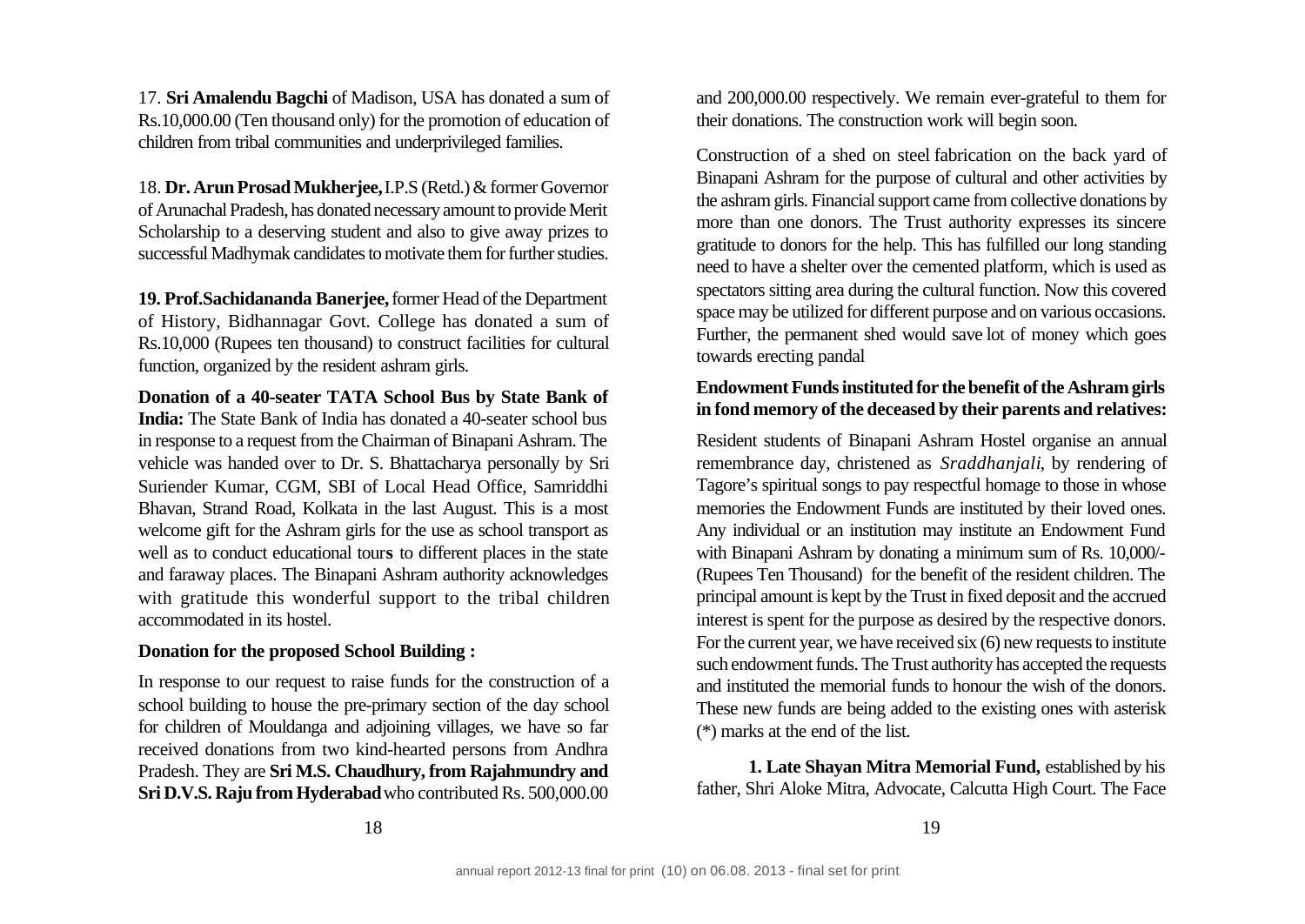value of the fund is Rs. 10,000.00 (Ten thousand only). The fund is created to develop and encourage cultural aptitude of the resident children of Binapani Ashram.

**2. Late Taru Ghose Memorial Fund,** established by her sister-in-law, Prof. Sunanda Ghose, a former teacher of Bethune College, Kolkata. The Face value of the fund is Rs. 50,000.00 (Fifty thousand only). The fund is established to provide financial support for the education of the poor children.

**3. Late Nikshay Chanda and Late Florence Shiromoni Chattopadhyay Memorial Fund,** established by their daughter, Prof. Reena Ganguly, a former teacher of Visva Bharati, Santiniketan. The face value of the fund is Rs. 50,000.00 (Fifty thousand only). This fund is created to promote education among the tribal children.

**4. Late Bhawani Prasad Chakraborty Memorial Fund,** established by his son, Dr. Narayan Chakraborty, Former Head of the Dept. of Chemistry, Maulana Azad College, Kolkata. The Face value of the fund is Rs. 25,000.00 (Twenty five thousand only). The fund is created to award prizes to the deserving students.

**5. Late Ananda Ram Chakraborty Memorial Fund,** established by his daughter, Smt. Bani Chakraborty, Librarian, Baranagar Rajkumari Balika Vidyalaya. The Face value of the fund is Rs. 10,000.00 (Ten thousand only). The fund is created to encourage the girls in extracurricular activities.

**6. Late Mukul Gopal Mukhopadhyay Memorial Fund.** Sri Mukhopadhyay was the erstwhile Chief Justice of Rajasthan High Court, and the Chairman of Human Rights Commission of West Bengal. The fund, established by his wife Smt. Bani Mukhopadhyay. The Face value of the fund is Rs. 20,000.00 (Twenty thousand only). The fund is created to support education of the resident children.

**7. Late Jashodalal Saha Memorial Fund**, established by her daughter, Smt. Sandhya Poddar, former school teacher of Purba Kalikata Balika Vidyayatan. The face value of the fund is Rs.20,000.00 (Rupees twenty thousand). The fund is created to support of the education of the resident tribal children.

**8. Late Meena Lahiri Memorial Fund,** established by her daughter, Smt. Reena Gupta, a resident of Behala, Kolkata. The Face value of the fund is Rs. 10,000.00 (Ten thousand only). The Fund is created to encourage the girls to learn tailoring and weaving.

**9. Late Noha Saren Memorial Fund,** established by her daughter-in-law, Smt. Manjusree Saren, a former teacher of Visva Bharati School (Siksha Satra) and the co-founder of Binapani Ashram. Manjusree created this fund by donating a sum of Rs. 60,000 (Sixty thousand) to promote and encourage learning and training of Santhali songs and dances among the Ashram children.

**10. Late Banaja Mukhopadhyay Memorial Fund,** established by his wife, Smt. Meera Mukhopadhyay, Former Assistant Headmistress of Baranagar Rajkumari Balika Vidyalaya. The Face value of the fund is Rs. 20,000.00 (Twenty thousand only). The Fund is created to promote academic activities of the resident children of Binapani Ashram.

**11. Late Bimal Narayan Basu Memorial Fund,** established in December 2006 by his nephew, Shri Sunandan Narayan Basu of Kolkata. The Face value of the fund is Rs. 1,00,000.00 (One lakh only). The donor desired that the interest from the deposit be spent for educational purpose of the resident tribal girls.

**12. Late Advocate K. P. Nandy Memorial Fund,** established in May 2007 by his nephew Shri Nirmal Kanti Lala by a donation of Rs. 20,000.00 (Twenty thousand only) to the Trust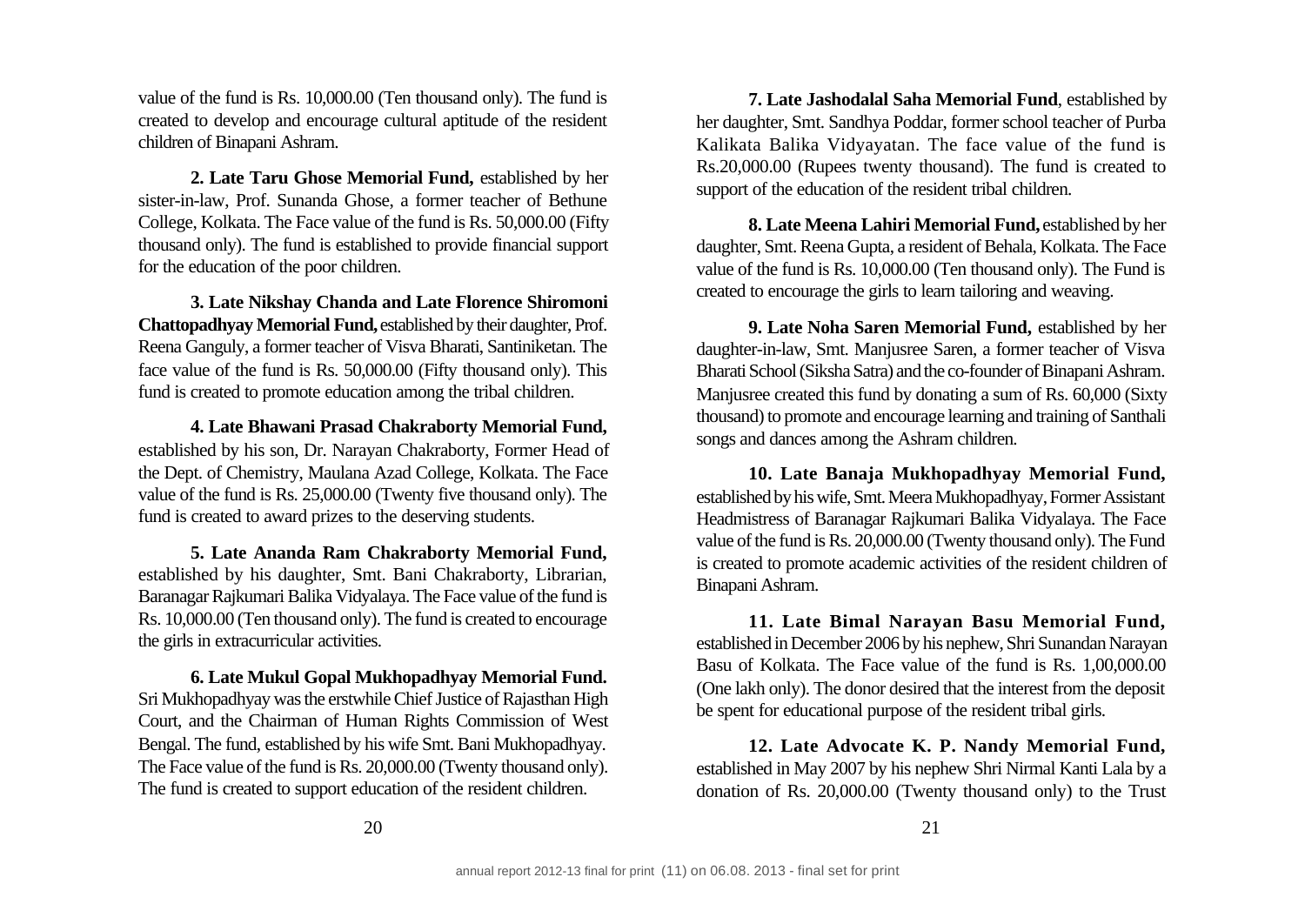authority. The amount of interest is used for educational purpose of the resident girls.

**13. Late Sailendra Prasad Dutta Memorial Fund,** established by his daughter Smt. Nupur Mitra in September, 2007. Smt. Nupur Mitra, a friend and sponsor of Binapani Ashram, has donated a sum of Rs.50,000.00 (Fifty thousand only) to create the fund. She requested the Trust authority to use the resources for the education of the tribal children.

**14. Late Namita Banerjee Memorial Fund**, created by Late Nripendra Kumar Banerjee of Salt Lake City, Kolkata in 2009. Sri Banerjee has donated Rs 2,00,000.00 (Two lakhs) to establish a memorial fund in the name of his wife, Late Namita Banerjee who left for heavenly abode on 10 March, 2000. It would not be out of place to mention that Sri Banerjee, before his death on 1 June,2013 lost his only daughter before the death of his wife, has decided to bequeath all his movable and immovable assets to a Charitable and Educational Trust for the welfare of poor people. The proceeds from the fund is utilised for educational purpose of the tribal children

**15. Late Prafulla Kumar Ghosh Memorial Fund.** Dr. Suchitra Ghosh, Reader (Retired), Post Graduate Deptt. of Zoology, Bangabasi College, Kolkata has donated a sum of Rs.10,000.00 (Ten thousand only) to Binapani Ashram to establish the fund in memory of her father Late Prafulla Kumar Ghosh. She requested the Trust authority to utilise the resources for educational and health-related programmes. Dr. Ghosh, a committed teacher and a friend of Binapani Ashram is also an active member of the Association of Voluntary Blood Donors, West Bengal chapter.

**16. Late Parul Syam Memorial Fund.** Dr. Debapriya Syam, Reader and Head of the Department of Physics, Barasat Govt. College has donated a sum of Rs.25,000.00 (Twenty five thousand only) for the establishment of the memorial fund in memory of his mother, Late Parul Syam. The said fund is aimed at improving the quality of education (curricular and extra-curricular) imparted to the underprivileged children, especially the girls from backward communities. Dr. Syam's mother, Late Parul Syam came first among the girl students of the district of Sylhet in the matriculation examination, and was awarded more than one prizes and certificates. She was an accomplished painter and a person full of wit and good virtues, but could not go much beyond in her graduation for the lack of opportunities. However, she took deep interest in all education-related discussions and happenings around her.

**17. Late Swati Ray Memorial Fund.** Smt. Anita Sen Gupta, a retired school teacher of Purba Kalikata Balika Vidyayatan and a long time friend of Binapani Ashram has donated a sum of Rs.15,000.00 (Fifteen thousand only) to establish the memorial fund in the name of her niece Late Swati Ray. The fund is created to provide financial support to the children of Binapani Ashram in the field of education and culture. Swati breathed her last very recently, on 22 October, 2008, at a most premature age leaving her mother and other family members shocked and mum.

**18. Late Emma Spooner-Hart Endowment Fund,** created by her father Dr. Robert Spooner-Hart of Sidney, Australia. The Face value of the fund is Rs.11,000.00 (Eleven thousand only). Emma Spooner-Hart was born on 18 September, 1975, in the Blue Mountains near Sydney. She was a happy, caring child, loved dancing and performing magic tricks for her family and friends when she was young. At High School, she studied drama, undertook a two year drama course and regularly participated in stage plays. She loved animals, specially her two pet dogs. She loved children and was like a mother to her sister's two children. Emma was serving as a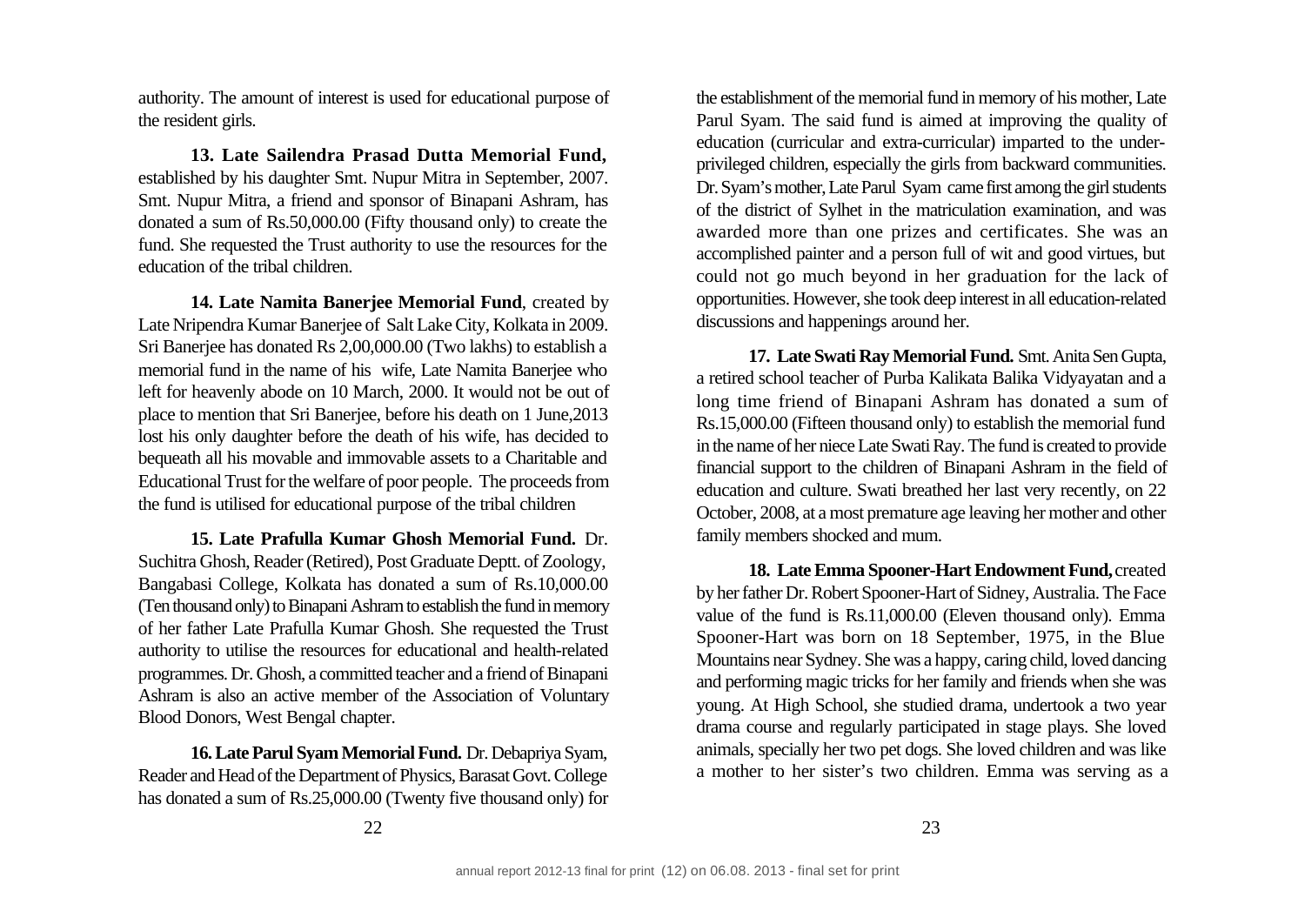recruitment officer in a national employment agency. 2 May, 2007 was a sad day for Emma's family when they heard that Emma was no more in this world. She met with a car accident on her way back home.

**19. Late Anil Kumar and Bani Lahiri Memorial Fund**, created by Smt. Neela Bhattacharya in memory of her parents and her aunt Ina Lahiri. The Face of the fund is Rs.10,000.00 (Ten thousand only). The donor wished that the accrued interest be spent for academic purpose for the children.

**20. Late Chandralekha Guha (Rakhi) Memorial Fund**, created by Smt. Chitra Pal of Los Angeles, USA, the sister of the deceased. The Face value of the fund is Rs.1,00,000.00 (One lakh). The fund has been established for the promotion of visual art and to award prizes to talented students in fine arts. Dr. Chandralekha Guha, familiar as Rakhi, died prematurely of Parkinson's disease on 23rd June 2009 in New Jersey, USA. Daughter of late Dr. Phanindranath and Mridula Bose of Lake Gardens, Kolkata, Rakhi was also a popular pediatrician in New Jersey. Besides her professional obligations, Dr. Chandralekha Guha was dedicated to the Indian community in USA and was closely associated with several organizations. She was especially skilled in traditional *alpana* painting and also worked in water colour.

**21. Late Debidas Bhattacharya Memorial Fund**: created by Sri Debabrata Bhattacharya, now a resident of Rochester, USA and son of Debidas and Binapani Bhattacharaya. The fund is created to support educational and cultural uplift of tribal children and other students from economically weaker sections of the society. The Face value of the fund is Rs.1,00,000.00 (One lakh). Debidas Bhattacharya settled in Santiniketan with his wife and children in 1950 after being displaced from Dhaka (erstwhile Dacca), now the capital of Bangladesh, during 1950's communal turmoil. Before leaving East Pakistan,he was serving at Dacca Jagannath College as a teacher of Botany .Later, he served the Department of Botany in Visva Bharati from 1950-1972. Visva Bharati has established an Endowment Fund in memory of Debidas Bhattacharya from donations made to the University by the sons and daughter of Debidas and Binapani Bhattacharya. Every year, the Department of Botany organises Debidas Bhattacharya Endowment Lecture on Natural Sciences.

 **22. Late Uma Chakraborty Memorial Fund,** created by her daughter, Smt. Banashree Mandal and son-in-law, Dr. Sudhendu Mandal, former Director of National Library and a senior Professor of Botany, Visva Bharati. The Face value of the fund is Rs.10,000.00 (Ten thousand only). Uma Chakrabarty was a freedom fighter and a dedicated school teacher in a North Kolkata school for the girls. After independence, she was awarded '*Tamra Patra'* by the Government of India as a mark of honour and respect for her sacrifice in freedom movement. The donors created the fund to promote education of the tribal girls.

**23. Late Baidyanath, Kalidasi and Kanan Biswas Memorial Fund.** Smt. Rakhi Ghosh and Dr. Rupak Ghosh donated a sum of Rs. 55,000 (Fifty five thousand only) to create a fund to support the award of a merit scholarship for a deserving girl student from the local school from academic session 2011-2012 onwards.

**24**. **Late Narendranath Qanungo Memorial Fund**. An amount of Rs.55,000.00 (Fifty five thousand only) has been donated by Late Narendranath and Smt. Gauri Qanungo's son and daughterin-law, Dr. Kaustuva Rantan Qanungo and Dr. Suparna Qanungo respectively to establish the fund. Narendranath Qanungo served as Professor of History at Visva-Bharati for more than two decades.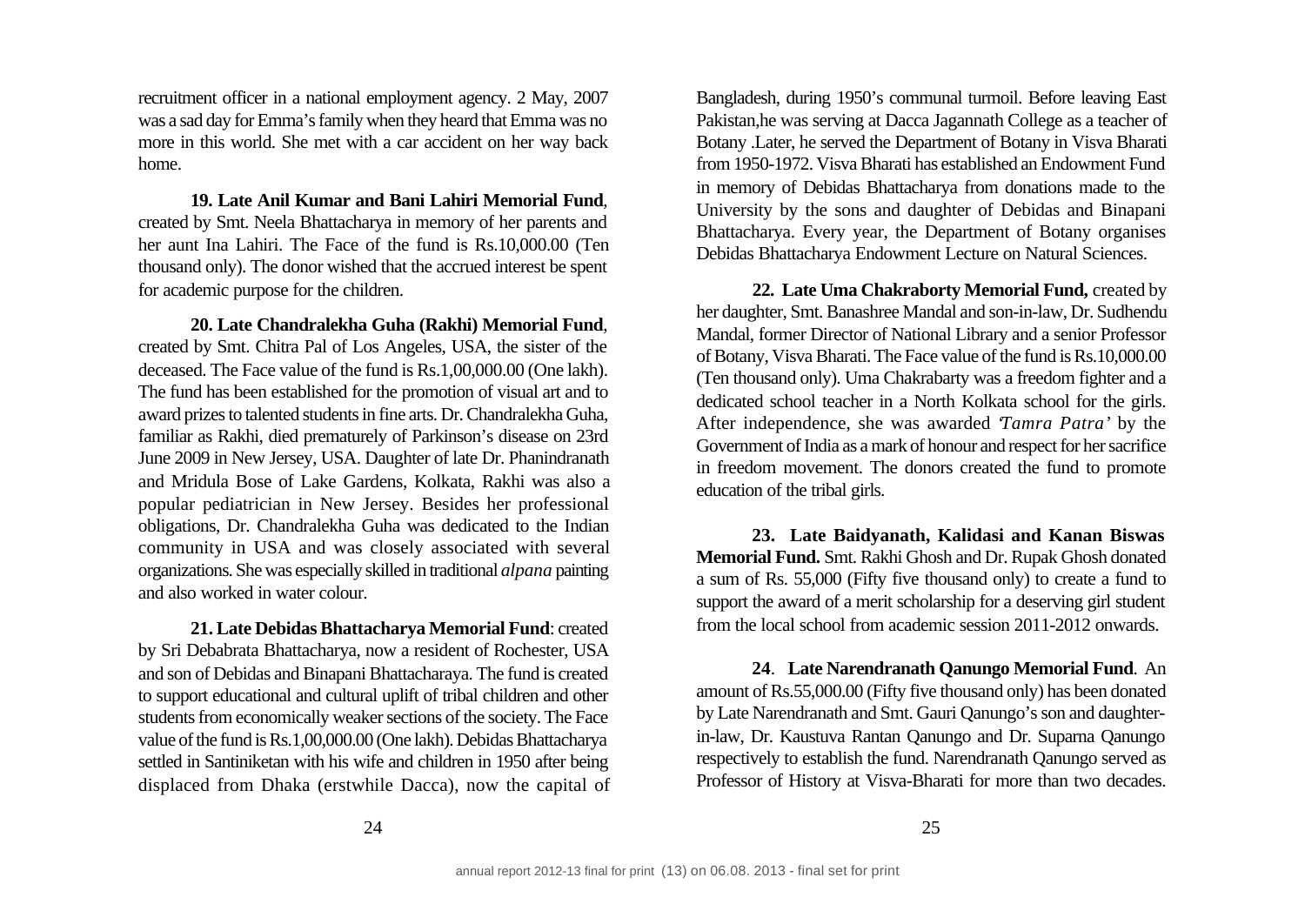He has written a number of books in history and related fields. After his retirement from active service he spent most of his time in association with the hill people of Kurseong. The donors have expressed their desire to award one merit scholarship to a deserving girl student. The scholarship, named as **Narendranath Qanungo Merit Scholarship** has been made effective from the last academic session (2010-2011).

**25. Late Hemanta Kumari Lahiri Memorial Fund.** A sum of Rs.10,000.00 (Ten thousand only) has been donated by Dr. Pulak Lahiri, Sir Nilratan Sarkar Professor of Zoology (Rtd.) of Calcutta University to create an Endowment fund with Binapani Ashram for the benefit of the tribal children accommodated at Binapani Ashram. Dr. Lahiri wished that the amount of interest accrued from the fixed deposit be spent towards education of the resident children.

**26. Late Meena Mukherjee Memorial Fund,** created by her younger brother Sri Bishnupada Sarkar, a resident of Salt Lake City, Kolkata. The fund of Rs. 50,000.00 (Fifty thousand only) has been created as a token of love and respect for his elder sister Late Meena Mukherjee. Heaven fell on earth when Meen Mukherjee became a widow at the age of 30 with three minor children after the death of her husband in a fatal car accident in Darjeeling. But nothing could suppress the zeal and courage of the young widow. She struggled enough with unlimited perseverance and devotion to groom all her children, who in course of time became notable personalities in their respective fields of profession. Besides caring for her own children Late Meena Mukherjee also helped others in their hours of need. The donor, Sri Bishnupada Sarkar has requested the Trust authority to utilize the interest accrued from the fund for the education and all round development of the tribal school-going girls, and students from other backward communities at Binapani Ashram.

**27. Late Gopal Krishna and Parul Bala Roy Memorial Fund**, instituted by their son, Shri Dibyendu Roy by donating a sum of Rs.10,000.00 (Ten thousand only) on 21st January, 2012. Shri Roy urged the Trust authority to spend the interest proceeds, generated out of the principal amount, for the educational purpose of the tribal girls who are accommodated in Binapani Ashram.

**28. Late Niharika Sarkar Memorial Fund,** established by his son, Dr. A.K. Sarkar, Retired Scientist & Head of Chemistry Lab. of National Physical Laboratory, New Delhi. Dr. Sarkar donated a sum of Rs.10,000.00 (Ten thousand only) for giving away two prizes to the best among the resident girls accommodated in Binapani Ashram Hostel, one each from primary and secondary sections.

**29. Late Smriti Pal Memorial Fund,** created by her daughter Smt. Chandra Banerjee, former Chief Architect of Central Public Works Department, Govt. of India. Smt. Banerjee has donated a sum of Rs.10,000.00 (Ten thousand only) to Binapani Ashram with the request to utilize the interest against principal towards education of the resident children. Smt. Chandra Banerjee's mother, Late Smriti Pal was born in a progressive Hindu family in 1917. She was the second child of nine siblings born to Late Satyacharan Haldar. Smriti Pal, after completion of her formal school education, created a space for herself in the domain of music. Married in 1945 and raising three children, she left behind a happy and prosperous family, who fondly remember her loving nature and affection for all.

**30. Late Mukti Sengupta Memorial Fund,** instituted by her husband Dr. Chitta Ranjan and daughter Dr. Debasrita Sengupta, residents of London, by donating a sum of Rs.20,000.00 (Twenty thousand only) to Binapani Ashram. The donors have requested the Trust authority to utilize the interest amount towards the education of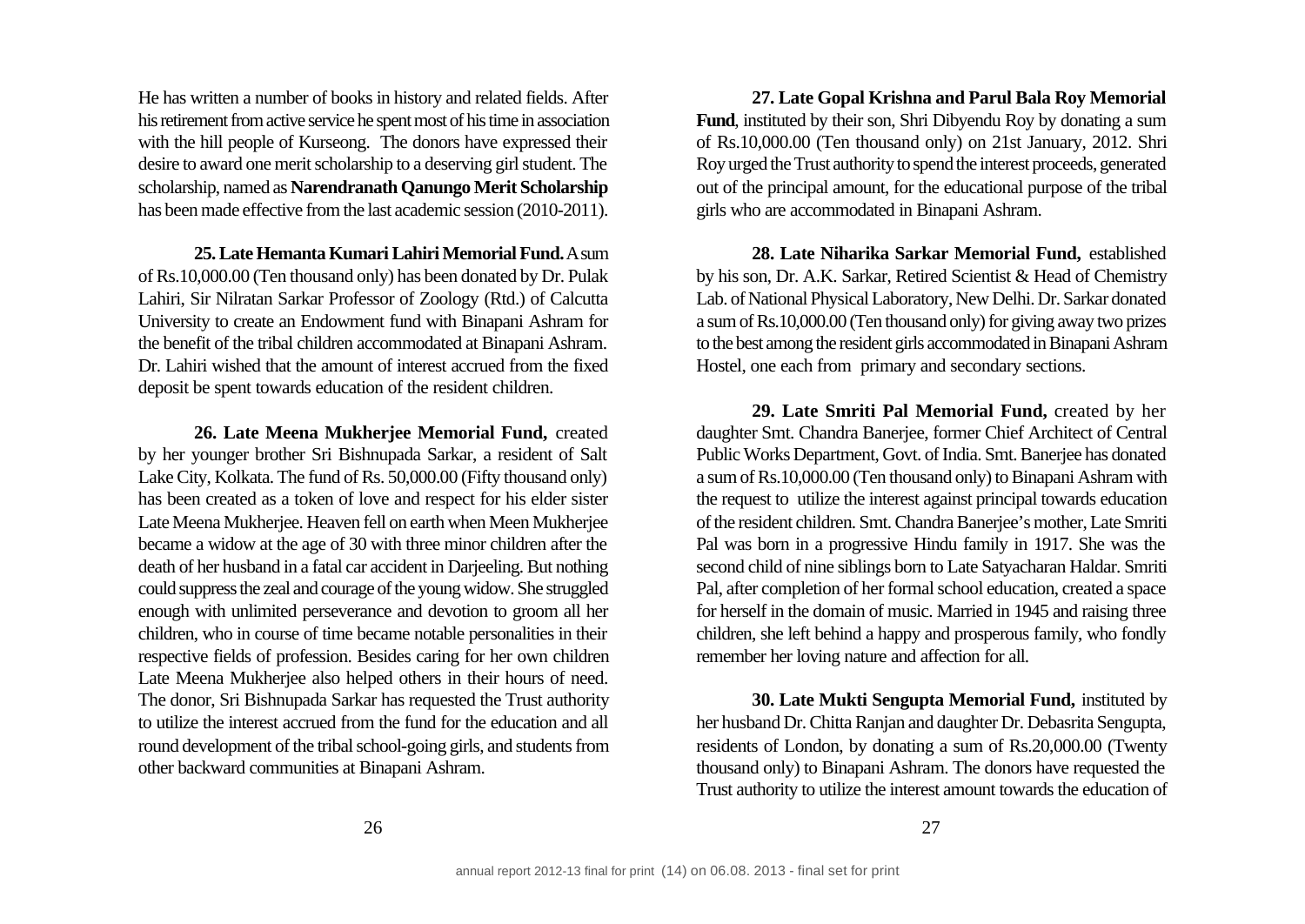the resident girls of Binapani Ashram. Mrs. Mukti Sengupta had worked all her life with disadvantaged and disabled children and adults.

**31**. **Late Dr. Dilip Kumar Ray Memorial Fund,** established by his wife Smt. Anjali Ray by donating a sum of Rs.400,000.00 (Four lakhs) to Binapani Ashram Account. Dr. Dilip Kumar Ray (7 May 1936 - 9 July 2007) is remembered as a distinguished medical practitioner in his life time, who earned love and respect as a non-resident Indian in USA. Born in undivided Bengal in Barisal district and initially educated in a local school, he later moved to Calcutta for higher and professional medical education. After obtaining M.D. he served as a physician for few years in India before his emmigration to the United States. While in USA, Dr. Ray further enhanced his knowledge in the specialized field of internal and emergency medicine. We appreciate the thoughtfulness of Ms. Ray for her gesture to support our cause for the poor. Further, she has requested the Trustee to utilize the proceeds of the fixed deposit by providing nutritious, home cooked meals to the Nursery School children, taken care of by Binapani Ashram. We wish, Dr. Ray would continue to live among the school children of Binapani Sishu Vikash Kendra for the posterity to witness. May his soul rest in peace!

**32**. **Late Maya Basu Memorial Fund,** established by her husband, Shri Kabindu Sekhar Basu of Bhawanipur, Kolkata by donating a sum of Rs.12,000.00 (Twelve thousand only). Smt. Basu was born on 31 May 1940 and had her school and college education in Kolkata. After graduation she took courses in legal profession and joined Calcutta High Court as a practicing lawyer. Being a lawyer and an active house wife, she wisely divided her time as a loving mother to her only girl child, a caring house wife, and at the same time addressing her profession at Calcutta High Court. Besides this, she maintained a steady attention as a philanthropist, encouraging needy

families in distress for money and logistic support for sustenance and education. However, Late Maya Basu is still fondly remembered by her friends and relatives as a distinguished sports person. As a student, she regularly participated in district and state level table tennis and badminton competitions, brought home prizes and awards for her skill in these games. She breathed her last on 25 December 2007. Shri Basu has requested the Trust authority to utilize the proceeds from the donated amount for the education of the tribal girls, accommodated in Binapani Ashram.

**33**. **Late Sushama Lahiri Memorial Fund,** established by her worthy son, Dr. Pulak Lahiri, Former Sir Nilratan Sarkar Professor of Zoology, Calcutta University by donating a sum of Rs.10,000.00 (Ten thousand only). Sushama Lahiri in her life left a glorious trail of compassion, self sacrifice and philanthropy which eventually inspired the poor and needy to reach the higher echelon of life. The donor, in respectful remembrance, states "…but for her wisdom and help, many of us could not have nurtured our dream for higher education and becoming successful in life.'' The proceeds from the donated amount will be utilized for supporting education for the poor and meritorious students.

 \***34**. **Late Priti Kana Chakraborty Memorial Fund**, established by her daughter Smt Lipika Chakraborty, Headmistress Bansdroni Girls' School, Kolkata by donating a sum of Rs.15,000.00 (Fifteen thousand only) to Binapani Ashram Fund. Priti Kana was born in July 1926 and died in 2012. She lived a life of a model housewife and an ideal mother, grooming her children and taking care of the family. She hailed from the district town Pabna (now in Bangladesh) and married to Bimalendu Sundar Chakraborty. She gave an able stewardship as an efficient home maker to a family of five children, two sons and three daughters. The Chakraborty siblings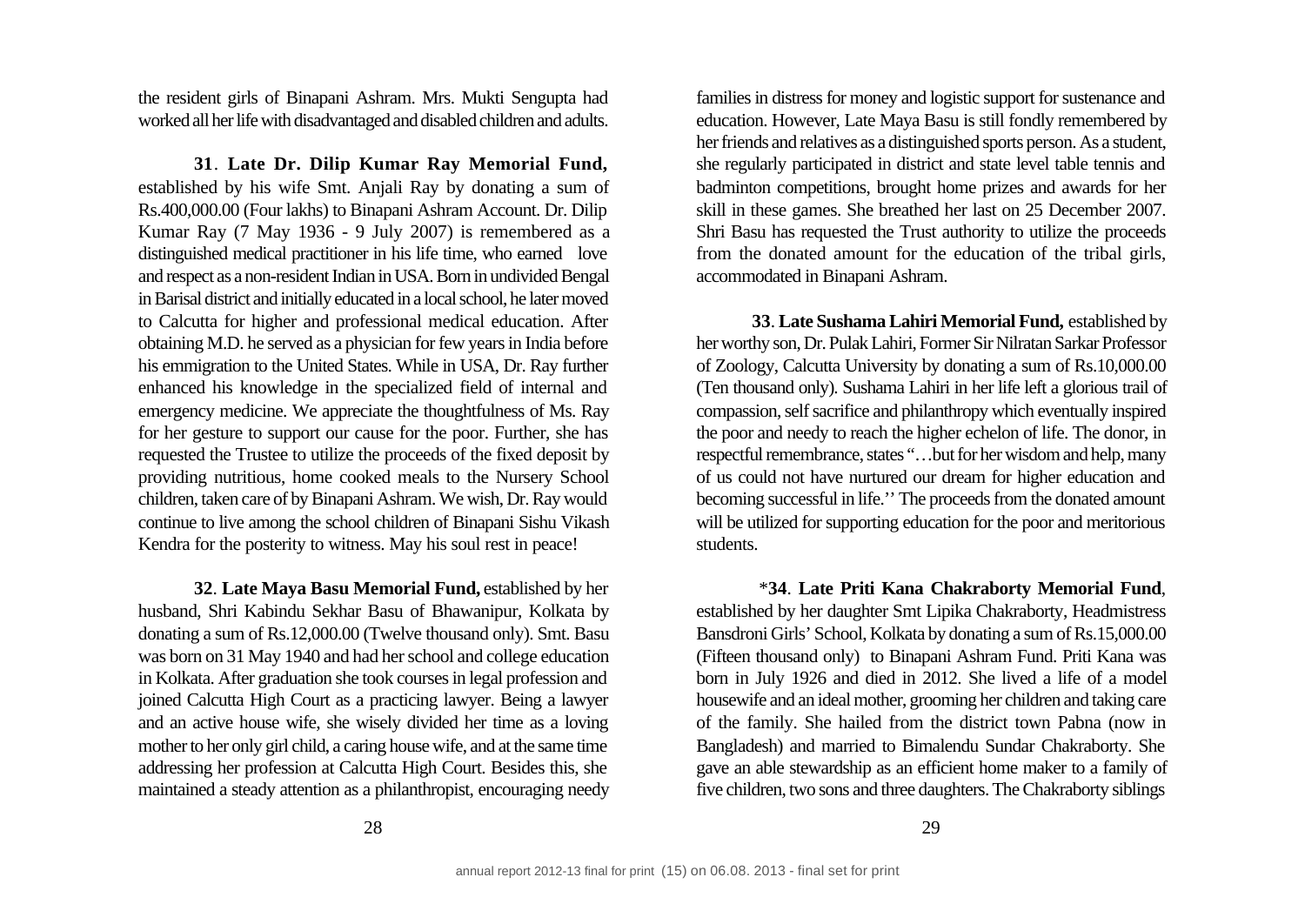added further grace and colour to the family lineage through their educational and cultural up lift. Smt. Lipika Chakraborty requested the Trust to spend the money for the purpose of education and health care of the tribal children, accommodated in the Ashram.

**\*35. Late Dilip Kumar Chakraborty Memorial Fund,** instituted by his sister, Smt Lipika Chakraborty, Headmistress Bansdronoi Girls' School, Kolkata by donating a sum of Rs.15,000.00 (Fifteen thousand only). She further expressed her desire that the interest accrued from the principal amount be spent for the education of the tribal children, accommodated in Binapani Ashram. Dilip Kumar Chakraborty, born 31 October,1953 was a meritorious student, stood first with a first class degree from Lukhnow University. He joined Indian Administrative Service and proved himself as an efficient, hard working and sincere officer in the in West Bengal cadre. It is quite unfortunate that Sri Chakraborty met with untimely death only at the age of 56. He was the Principal Secretary in the Information and Culture Department of the govt. of West Bengal when he breathed his last on 15 April, 2009. It was a great loss for his family, friends as well as of Govt. of West Bengal. May his soul rest in peace**.**

**\*36. Late Anuka Bose Memorial Fund,** instituted by her husband Shri. Pannalal Bose, a resident of Bangur Avenue, Kolkata by donating a sum of Rs.10,000.00 (Ten thousand only) to Binapani Ashram . Smt. Anuka Bose (8 August 1947-10 January 2010) was a homemaker and led a life of service and sacrifice. She always strived for the best for her kids through the right and honest effort. Smt. Bose through her passage of life, established herself a true wife, a loving mother and a fond grandma to her grandson. She treated her daughter's education with the same attitude and zeal as for her son**,** and both the siblings established themselves as worthy citizens in their

respective areas of profession. It was the most painful and sad evening for the members of Bose family to bid farewell to Anuka Bose on her last journey when she surrendered to the killer disease and went into coma at TATA Memorial Hospital in Mumbai. She breathed her last on 10 January, 2010 and left for her heavenly abode amidst the soft murmur of waves, on the shore of Arabian Sea in a missionary transit care centre. May her soul rest in peace.

**\*37. Late Pravabati Bardhan Memorial Fund**, established by her daughter-in-law Smt. Bani Bardhan of Purbasha Housing Estate, Maniktala Main Road, Kolkata. She donated a sum of Rs. 10,000.00 (Ten thousand only) in a fixed deposit at Binapani Ashram's account. Smt. Bani Bardhan served Pearson Memorial Hospital of Visva-Bharati, Santiniketan for about ten years as a Staff Nurse. The donor wished that the interest of the principal amount be spent on the education of the tribal resident girls of Binapani Ashram.

**\*38. Late Jayanta Chakraborty Memorial Fund** has been established by his wife Smt. Shyamali Chakraborty of Andrews Palli (West)**,** Santiniketan. She has donated Rs. 10,000.00 (Ten thousand only) with the wish that the resources be spent for the education of the tribal children of Binapani Ashram. The son of a school teacher, Jayanta Chakraborty received his early education in a rural school. He received his Art education and also a formal graduation from Government Art College and Bangabasi College respectively, both in Kolkata. After completing Masters in Indian History, followed by an M.A. course in Museology and Art Appreciation from the University of Calcutta, he joined his alma mater as a Lecturer. He served Benaras Hindu University for a couple of years in late 1960s and finally joined Visva-Bharati's Faculty of Fine Arts in 1971 as a Professor of Art History. He was awarded Ph.D. degree from Calcutta University in 1978 for his research on Techniques in Indian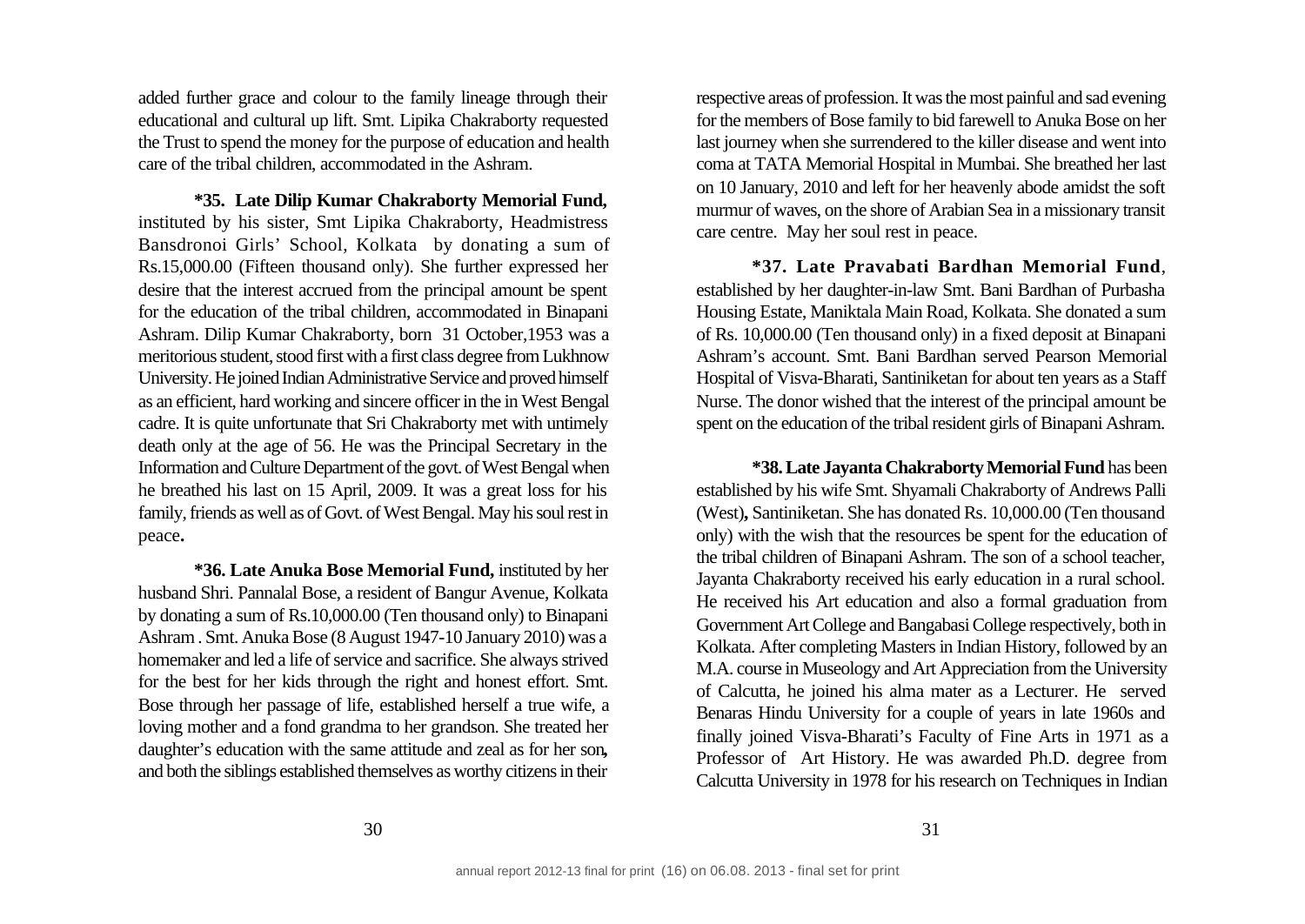Mural Paintings. This work was published in India and New Jersey in 1980 and 1982 respectively. He finally retired from formal service in 2001. Prof. Chakraborty breathed his last on 3 May 2008. He left behind his wife, a son and daughter-in-law. May his soul rest in peace.

**\*39. Late Arundhuti Mazumder Memorial Fund,** set up by her husband Sri Hirendralal Mazumder and her daughter Smt. Rupa Mazumder of London, U.K. The face value of the fund is Rs.50,000.00 (Fifty thousand only). The fund is created to provide financial support to the children of Binapani Ashram. Arundhuti was born on 9 May 1941 in Chittagong, now in Bangladesh and died on 2 August 2011 in London. She studied at Brahmo Girls' School, Howrah and graduated from Jadavpur University, Kolkata. She had an outgoing personality and was quite easy going in all aspects of life. In her life time, she was associated with many charitable works. She had been awarded **Imperial Service Medal**, of **Her Majesty The Queen of England** in recognition of her outstanding loyal services for the crown and was invited to a garden party at the Buckingham Palace in July, 2005. Her demise is a great loss for the family and also to all who knew her.

**\*40. Late Jagadish Chakraborty and Malati Chakraborty Memorial Fund** has been instituted by their daughter Smt. Swapna Bhattacharya by donating a sum of Rs. 20,000.00 (Twenty thousand only) to Binapani Ashram. Jagadish Chakraborty ( 1910-2007), born in Pabna, now in Bangladesh, came to India after the partition in 1947 and joined Govt. service in the post of Land and Land Reform Officer. He retired as a JLRO of the same department in 1957. His wife, Malati Chakraborty (1920-2007) was born in the erstwhile East Bengal and later and settled in India in 1947 accompanied by her husband. Smt**.** Swapna Bhattacharya expressed her desire to spend the amount accrued as interest out of the principal amount for the welfare of the tribal children, especially for their educational up lift.

# **NOTIFICATION**

**The Board of Trustees of Binapani Ashram wants to inform its honorable sponsors & donors that during the span of last four years (2009-2013) there has been an unusual escalation of price for and every commodity, especially for food items and household consumables. Since 2008, our sponsors have most generously responded to our earnest request to raise their annual individual sponsorship charges, from Rs. 3600.00 to Rs. 4800.00 and again to Rs. 6000.00 last year. But what we find now that after meeting the food bill, almost nothing remains in hand to employ house teachers or to meet daily contingencies, including payment of electric bills. In order to cope with the situation in such a way that our donors and sponsors may not feel further pressure, we arranged for joint sponsorship for all the girls. Henceforth, a resident girl will be supported by TWO sponsors, instead of a single donor as practiced earlier. However, a donor will have the option for single sponsorship against a resident girl accommodated in Binapani Ashram in case he or she is willing to pay Rs. 1000.00 (One thousand only) per month, or Rs. 12,000.00 (Twelve thousand only) per annum.**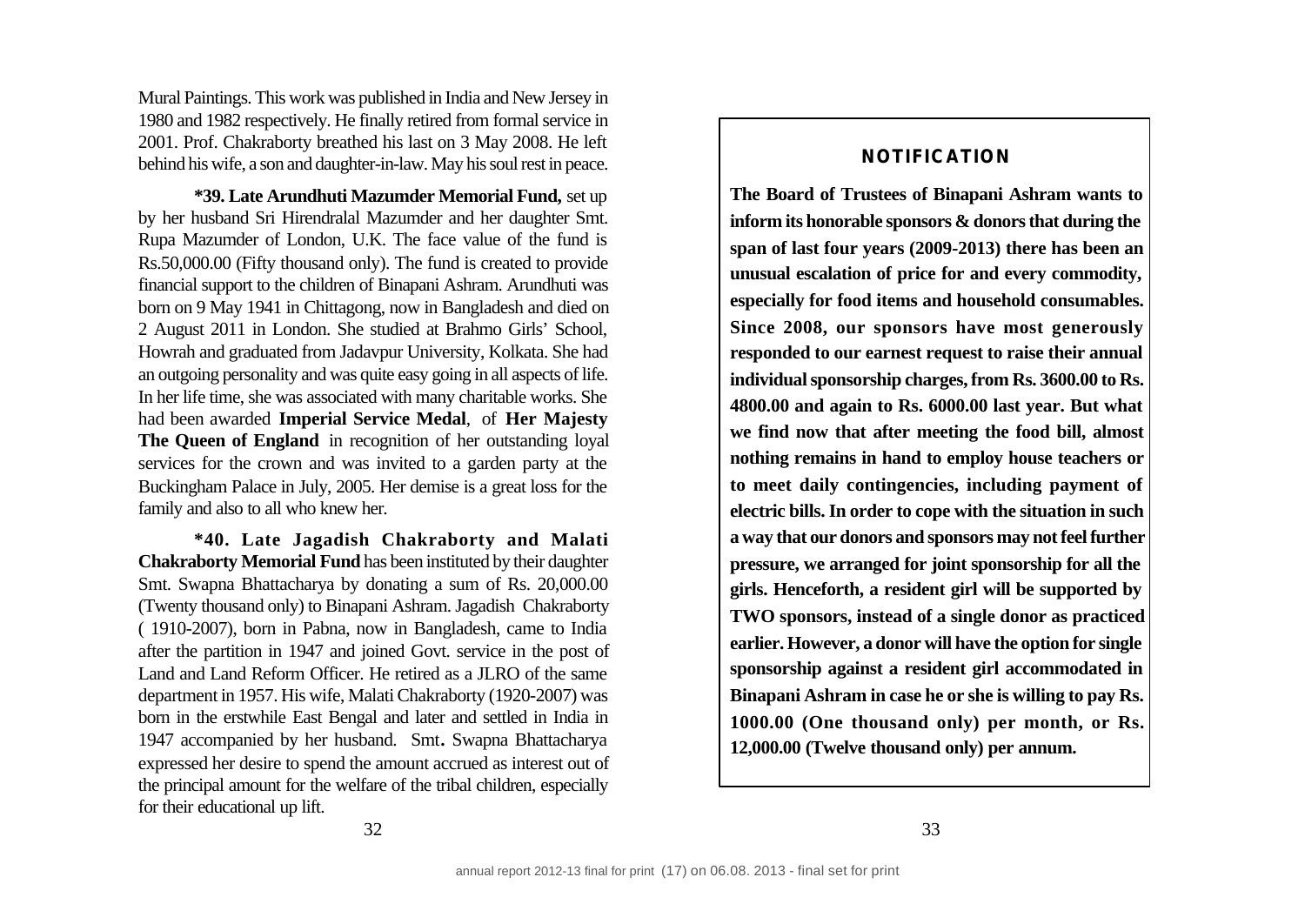**The new and revised rates of sponsorship and donation, effective from 1 January, 2013, is given below for information of all concerned:**

# **REVISED RATES OF SPONSORSHIPS effective from 01 January, 2013**

- 1. Full annual single sponsorship for one resident girl: **Rs. 12, 000.00.**
- 2. Annual Joint Sponsorship for one resident girl: **Rs. 6000.00.**
- 3. Annual Sponsorship for merit scholarship of a girl: **Rs. 3600.00.**
- 4. Annual Sponsorship charge for one Nursery School child: **Rs.1500.00.**
- 5. Annual Subscription charge for BAHA: **Rs.500.00.**
- 6. Establishment of Memorial fund in the memory of beloved ones: **One time donation of Rs.10,000.00 or above.**
- 7. One time or regular donations, any amount, starting from **Rs.50.00** and above for which official receipts are issued by the Trust authority.
- **For donations, please draw A/C Payee cheque, payable to BINAPANI EDUCATIONAL AND WELFARE TRUST and send it to Dr. S. Bhattacharya at Flat No. BB-46/5, Salt Lake City, Kolkata - 700064. Or You may directly deposit the cheque either to any SBI branch in India, in favour of SBI, Santiniketan Br., SB Account No. 32436367116. Or To any Axis Bank branch, in favour of its Salt Lake Branch, SB Account No. 025010100087081.**

# **An Appeal to our Friends and Well Wishers of Binapani Ashram**

Following is the list of 56 school going tribal girls and students from underprivileged families who are eager to attend school and most of them are first generation learners. All the girls are accommodated in Binapani Ashram Hostel, under the care of Binapani Educational and Welfare Trust, a public charitable institution. Further, in order to support their education, health care and cultural uplift we still need another more than 30 donors to come forward to support and offer sponsorship for 20 girls to continue formal studies in school.

Joint sponsorship charge is Rs.6000.00 per year. However, one may opt for single sponsorship by way of donating Rs.12,000.00, annually against one resident girl. We believe, the friends of Binapani Ashram will generously come forward to help the girls to open the world of a better tomorrow before them.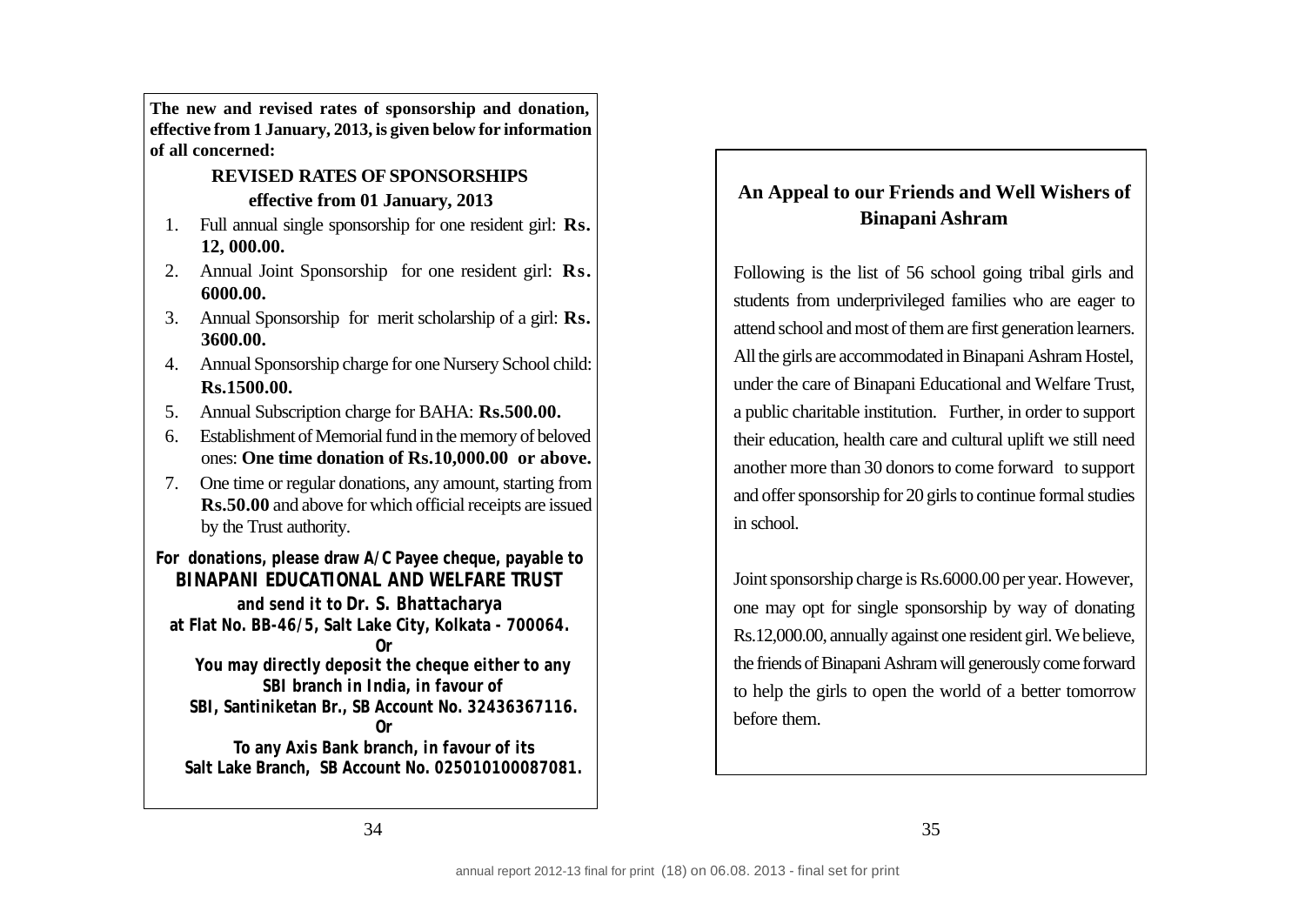**Illustrated list of resident girls along with the names of their respective sponsors are given after page no……….**

## **List of enrolled sponsors, supporting education of Nursery school children (session Jan 2013 - Dec 2013):**

- 1. Subrata Sarkar
- 2. Anita Sengupta
- 3. Sandhya Poddar
- 4. Krishna Saha
- 5. Neera Raha
- 6. Swapna Bhattacharya
- 7. Gauranga Bhattacharya
- 8. Mira Mukherjee
- 9. Debalina Sharma Chaudhury
- 10. Supriti Saha
- 11. Dipankar Saha
- 12. Pranab Chaudhury
- 13. Ronti Bhanja Chaudhury
- 14. Shyamali Chakraborty
- 15. Ashish Acharjee
- 16. Dharani Dhar Ghose
- 17. Utpal Haldar
- 18. Sarmistha Banik
- 19. Soma Mukhopadhyay
- 20. Subhasish Das
- 21. Inasri Mallick
- 22. Subrata Kar
- 23. Mrinmoyee Debnath
- 24. Anwesha Bhowmick
- 25. Bijoya Dasgupta
- 26. Sushanta Bhattacharya
- 27. Aditya Pal
- 28. Amal Bhattacharya
- 29. Sumana Roy
- 30. Bijoya Bhattacharya
- 31. Sibashish Sengupta
- 32. Kum Kum Bhattacharya
- 33. Girija Mallick
- 34. Santa Bhattacharya
- 35. Nandita Sarkar
- 36. Susanta Rakshit
- 37. Arpita Mohanta
- 38. Kathika Dasgupta
- 39. Amartya Dasgupta
- 40. Kit Myrtele
- 41. Subha Ganguly
- 42. Purnima Dasgupta
- 43. Ajaya Dasgupta
- 44. Shyamali Chakraborty
- 45. Dipanwita Roy
- 46. Neera Dey
- 47. Manisha Dey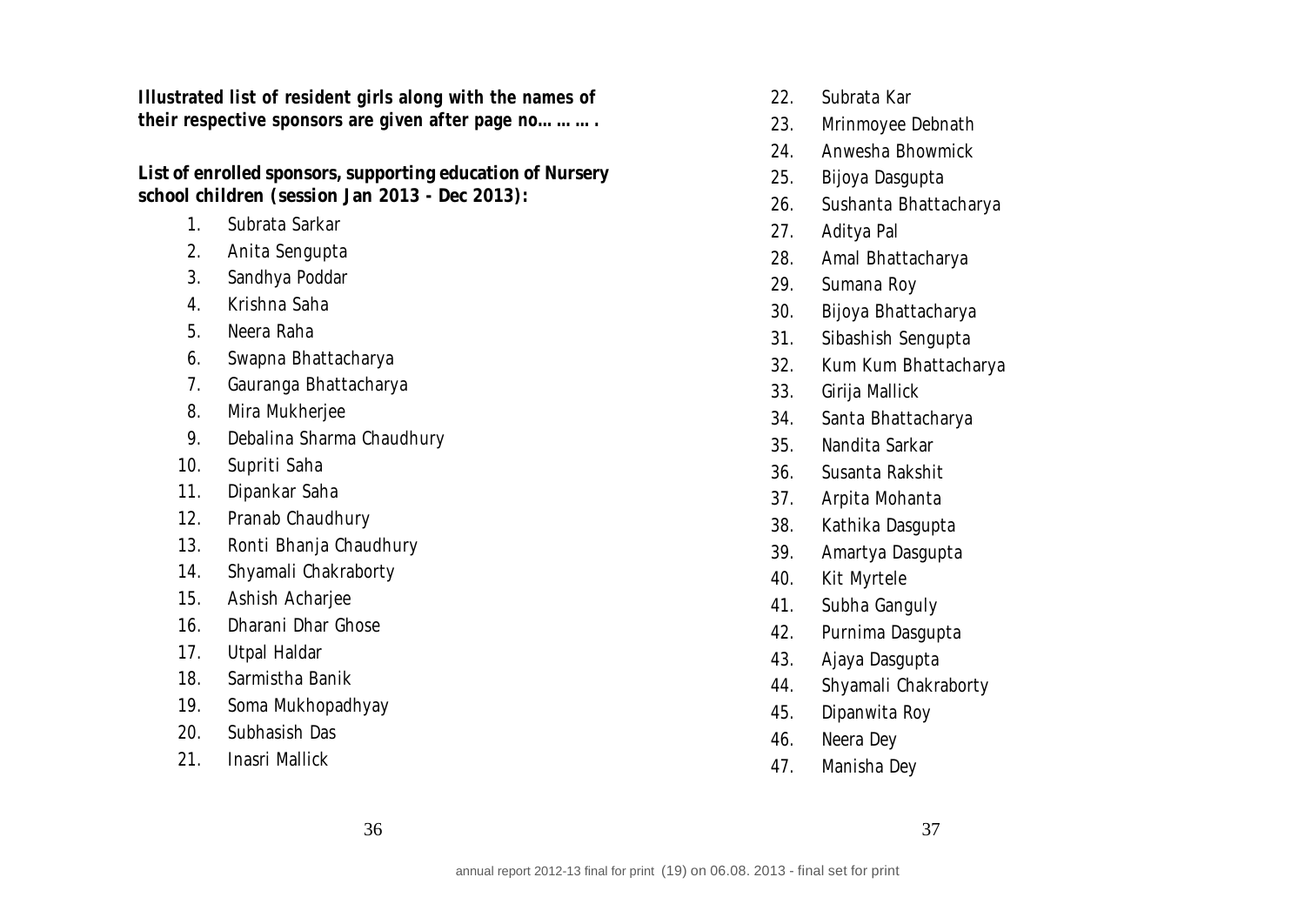## **List of donors for the period for the year 2012 – 2013**

Apurba Kumar Das Achina Majumdar Ajoy Chatterjee Amol Sinha Anjali Das Anjan Chowdhury Anuradha Banerjee Archita & Sabyasachi Dasgupta Ashoke Banerjee Asim & Sanjukta Ghosh Atanu Dasgupta Baidharbi Barat Banani Basi Banashree Mondal Bandana Kar Bhaswati Bagchi Bijoya Bhattacharya (Kolkata) Bijoya Dasgupta Chandana Bhowmick Chandana Pal D. Pati Debabrata Bhattacharya Debesh Kanti Roy

Dilip Coomer Ghosh Dipanwita Roy Gauri Qanungo Gobinda Ch. Saha Gunamoy Chakraborty Gautam Halder Haren Thakur Interact Club of WGSS Indrani Deb Indrabrata Bhattacharya Jaba Chakraborty Jayantee Mukherjee Jayashree Saha Jharna Ghosh Kalyani Sen Kanika Ghose Krishna Saha Kumkum Chattopadhya M.N. Putatunda M. N. Roychoudhury Maitreyee Guha Manik Banerjee Manjula Choudhuri Minakshi Giri Minati Sikdar

Mira Gupta Namita Biswas Neera Das Neera Raha Nilava Sarkar Nirup Mitra P.K. Ghose Parul Banerjee Tamali Chatterjee Prabir Dasgupta Rama Brahma Rakhee Bhattacharjee Ratna Bhattacharya Reeju Goho Reena Gupta Rina Roy Ruma Chakraborty Rupa Ganguly S. Borat S. Roy Shankhya Bhowmick

Sandhya Poddar Saikat Biswas Sati Mukherjee Shakuntala Bhowmick Shymali Nandi S. N. Chatterjee Sidhartha Ganguly Srinjana Raha Sipra Dutta Soumendralal Roy Subhasish Borat Subrata Bhattacharya Subrata Gupta Sukla Bhattacharya Sumitra Sinha Surchand Kisku Swapna Bhattacharya (Chakraborty) Uma Bhattacharya Uma Guha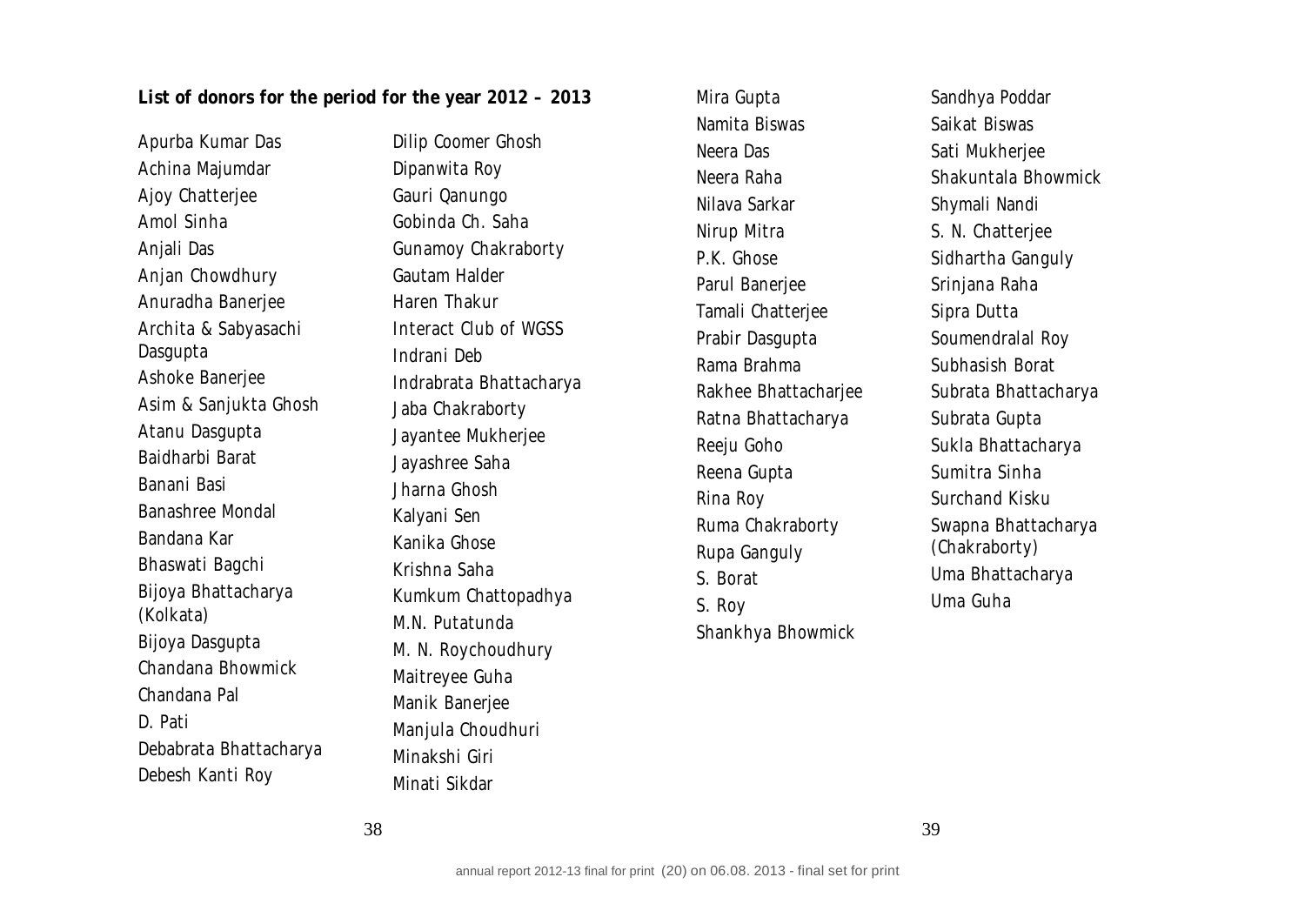## **List of enrolled subscribers of BAHA annual magazine, Published by Binapani Ashram:**

- 1. Dr. Sudipta Chakraborty 25/6, Baroda Sarani, Haridevpur Kolkata 700 082: +91 94336 02565 (M)
- 2. Dr. Subhra Kumar Mukherjee Principal, Hooghly Mohshin College Chinsura, Hooghly
- 3. Dr. Subha Manna, 191/A, C.S. Mukherjee Street, Konnagar, Hooghly: +91 94322 32833 (M)
- 4. Sri Nripendra Nath Pal AB-114, Salt Lake City Kolkata 700 064: 033 2337 6328 (L)
- 5. Sri Ranajit Roychaudhury AC-73, Salt Lake City Kolkata 700 064
- 6. Prof. Baidyanath Chatterjee AB-65, Salt Lake City Kolkata 700 064: +91 99038 91465 (M)
- 7. Arijit Kundu CK-211, Sector II, Salt Lake City Kolkata 700 091: +91 98304 36282 (M)
- 8. Jayanta Dutta Banik Green Wood Housing Complex Block-D, Flat No.102, Sibtala Kaikhali Road, Kolkata 700 052: +91 98304 75509 (M)
- 9. Dr. Debiprasad Mitra BB-35/6, Salt Lake City Kolkata 700 064
- 10. Prof. Arup Kumar Hait GD-362, Flat No.2 , Salt Lake City Kolkata 700 064: +91 94338 78779 (M)
- 11. Smt. Anusua Banerjee CD-105, Sector I, Salt Lake City Kolkata 700 064: +91 98302 74004 (M)
- 12. Smt. Ramila Das 'Atlantis', Flat No. 8, Mahamaya Tala, Garia Kolkata 700 084: +91 93312 94279 (M)
- 13. Dr. Subir Ch. Dasgupta 87/17B, Bose Pukur Road, First Floor Kolkata 700 042: +91 98304 71981 (M)
- 14. Dr. Gauriswar Bhattacharya Zillestrasee113, 10585 10585 Berlin, Germany (Tel) 4930-412599
- 15. Dr. Rajkumar Roychaudhuri 1175, Survey Park (opp. Ambuja Last Gate) Kolkata 700 075: +91 98300 60133 (M)
- 16. Dr. Sarmistha Banik 71, Dakshin Para Kolkata700 028: +91 98365 82658 (M)
- 17. Sri Vinod Krishna Kanoria 'Uday Bhavan', Fraser Road Patna 800 001: +91 99341 13123 (M)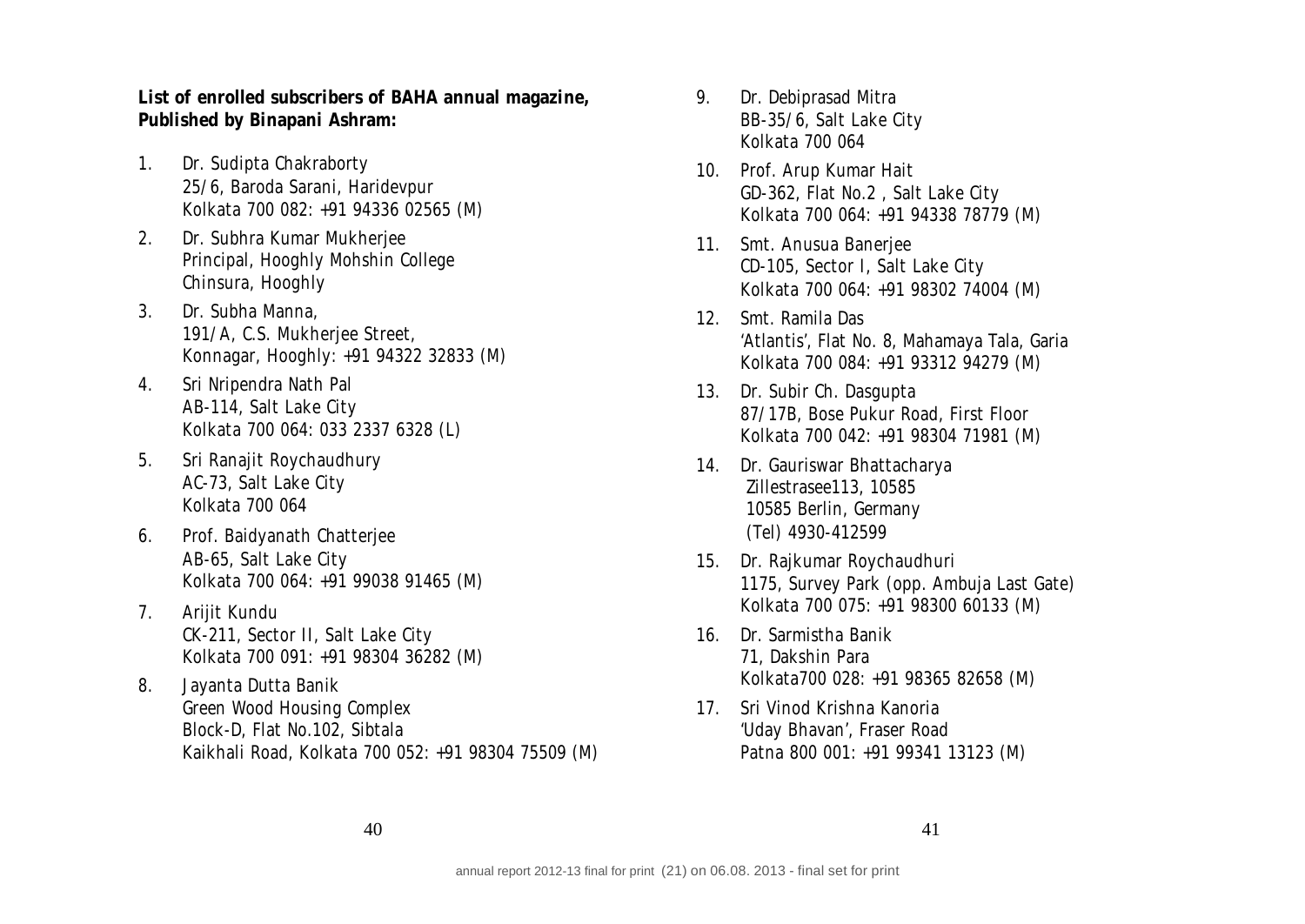- 18. Sri Pranab Bhanja Chaudhuri FE-478, Salt Lake City Kolkat 700 091
- 19. Prof. Dilip Coomer Ghosh Co-ordinator IGNOU Maulana Azad College Centre Rafi Ahmed Kidwai Road Kolkata 700 013
- 20. Smt. Gita Mukherjee 115, Lake Terrace Kolkata 700 029: +91 98302 18097 (M)
- 21. Dr. Dhrujyoti Lahiri BL-89,Salt Lake City, Kolkata 700091: +91 94339 04426 (M)
- 22. Sri Dipankar Sengupta 173, Southend Garden, Kolkata 700084: +91 98305 93392 (M)
- 23. Dr. Gautam Sengupta Flat S-6,Srabani Abasan, Block-FC Salt Lake City, Kolkata 700 106: 033 2334 4665 (L)
- 24. Sri Pintoo Bandopadhyay 67, Purba Sinthi Lane Kolkata 700 092
- 25. Dr. Ranabir Chakraborty 18/32, Dover Lane Kolkata 700 029
- 26. Namita Sarkar BE-330, Salt Lake City Kolkata 700 064
- 27. Reeju Goho 12, Brindaban Bose Lane Kolkata 700 006
- 28. Dr. Arup Chattopadhyay B-8/66/4A, Kalyani Nadia 741 235: +91 92394 02700 (M)
- 29. Dr. Arun Kumar 24, Sundar Nagar New Delhi 110 003
- 30. Asok Gupta FE-10, Salt Lake City Kolkata 700 106
- 31. Dr. Monilal Chatterjee Deptt. Of Agri-Entomology F/AG BCKV, Mohanpur Nadia 741 252: +91 94333 17536 (M)
- 32. Dr. Asit Chakraborty Deptt. Soil Water Engineering F/ Agri-Engineering, BCKV Mohanpur, Nadia 741 252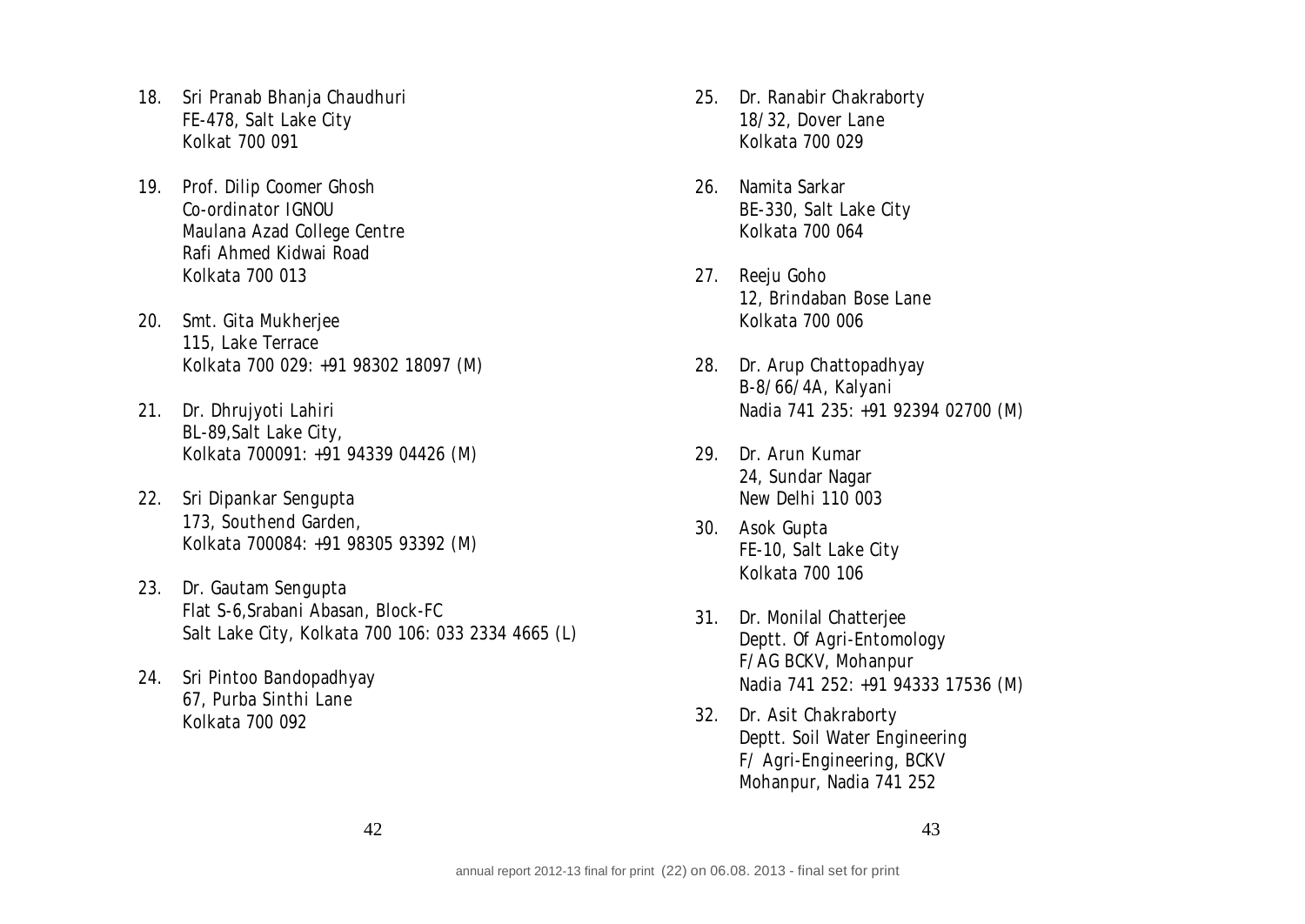- 33. Dr. Soumitra Bandopadhyay E-001, VIP Enclave,VIP Road Kolkata 700 059: +91 98300 37769 (M)
- 34. Sri Debabrata Banerjee C/3, Deep Apartment, Murgasol Arya Kanya School Road Asansol 713 303:+91 93322 09592 (M)
- 35. Smt. Atasi Barua 46/2, Gariahat Road Kolkata 700 029: 033 2464 1051 (L)
- 36. Sri Debapratim Roy Deep Apartment 24/1, Rajani Kanta Sarani Hakimpara, Siliguri 734 001: +91 94342 12255 (M)
- 37. Sri Prasenjit Dasgupta 140/3, Ramkrishnapur Lane, Sibpur Howrah: +91 98302 17723 (M)
- 38. Smt. Rita Banerjee 3, Ballyganj Terrace Kolkata 700 029: +91 98311 29080 (M)
- 39. Sri Biswanath Banerjee 3G, Baisnabghata Bye Lane Kolkata 700 032
- 40. Smt. Ruby Pal Chaudhury 64, Lake Place Kolkata 700 029: +91 98310 09845 (M)
- 41. Dr. Gauripada Bhattacharya A/131, Lake Gardens Kolkata 700 045: 033 2422 9321 (L)
- 42. Smt. Indrani Chakraborty C/o. Sri Gautam Haldar 12/2, Botanical Garden Road Howrah 711103
- 43. Sri Sanjoy Bijoy Haldar Samlong Farm, Belbajar Haldar Colony P.O. Namkum, Ranchi 834 010
- 44. Sri Tapas Kumar Chakraborty 'Ashiana', Vivekananda Park Raleigh Road, Asansol 713 305
- 45. Dr. Ratna Bhattacharya Deptt. Of Bengali, Ranchi Womens' College Circular Road, Ranchi 834 001
- 46. Sri Soumen Naskar CMPDI, RI-VI Singrauli, MP: +91 81008 62290 (M)
- 47. Sri Arunava Saha CMPDI, RI-I G.T. Road West Opposite L.I.C Office, Asansol Dist. Burdwan: +91 94771 29242 (M)

 $44$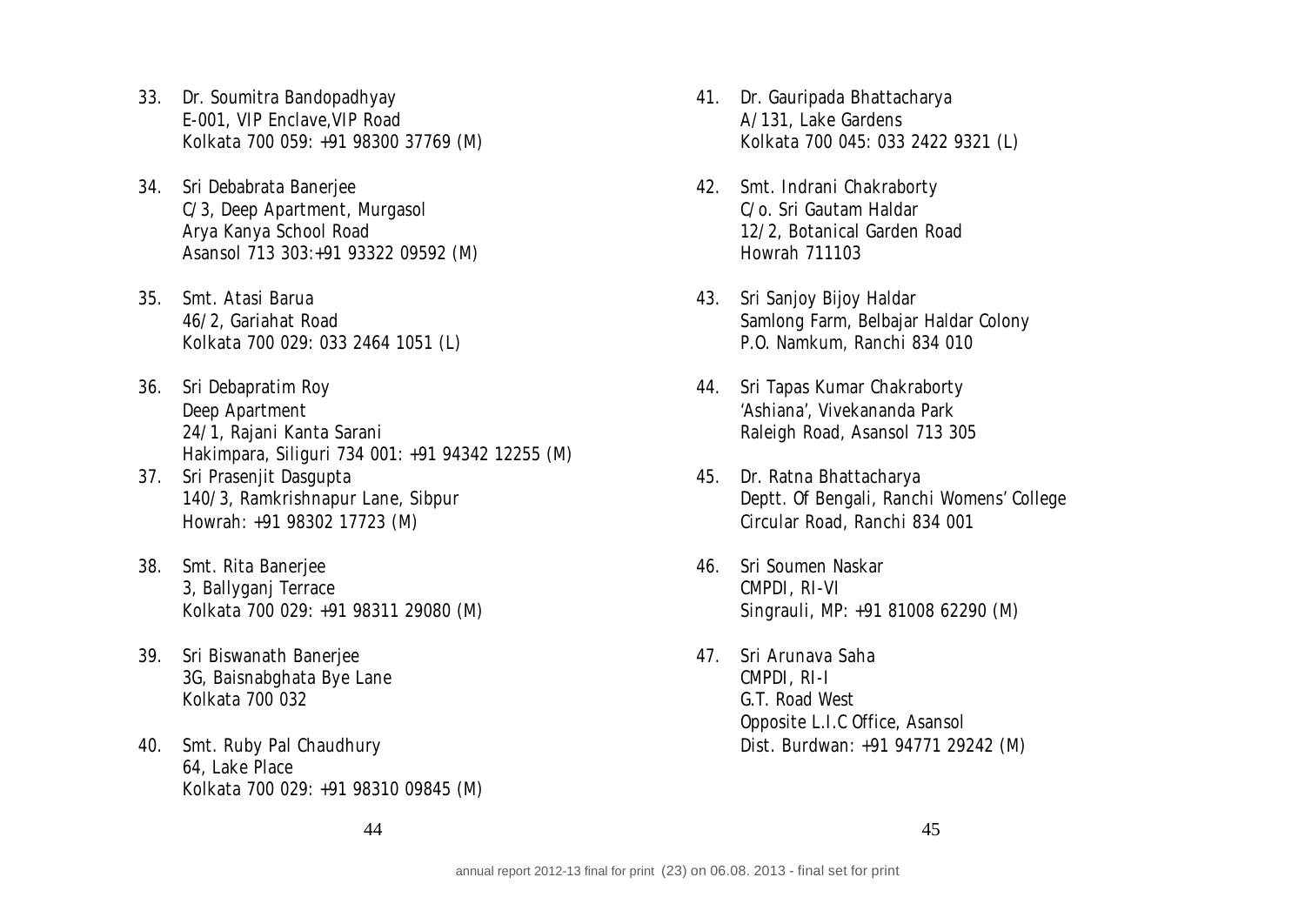Board of Trustees as on July 2013

**Founder-Settler : Shri Barka Saren Muluk Kalitala, P.O. Muluk via Bolpur 731 204 West Bengal.**

**Members, Board of Trustees:**

**Dr. Satyabrata Bhattacharya,** M. Sc., Ph. D. Principal (Retd.), Maulana Azad College, Kolkata *Res.*: Flat No. BB-46/5, Salt Lake Kolkata 700 064, Tel.: (033) 2321 6550

**Smt. Manjusree Saren,** B.A. (Fine Arts) Teacher, Siksha Satra, Visva Bharati *Res.*: Mouldanga, P.O. Sriniketan Dist. Birbhum, PIN 731 236, Tel.: (03463) 264632

**Smt. Gauri Qanungo,** M. A., M. Ed. Teacher (Retd.), Patha Bhavan, Visva Bharati *Res.*: Andrews Palli (West), P.O. Santiniketan Dist. Birbhum, PIN: 731 235, Tel.: (03463) 264590

**Dr. Sukla Bhattacharya,** M. Sc., M. Ed., Ph. D Reader, Vinay Bhavan, Visva Bharati *Res.*: Ratan Palli, P.O. Santiniketan Dist. Birbhum, PIN: 731 235, Tel.: +91 94346 33299 **Smt. Malabika Ghose,** Dip. Com. Art Teacher (Retd.), Multipurpose Girls' School, Alipore, Kolkata *Res.*: Seemanta Palli, P. O. Santiniketan, Dist. Birbhum, PIN: 731 235, Tel.: (03463) 2648023

**Smt. Sandhya Poddar,** B. Sc., B. Ed. Teacher (Retd.), Purba Kalikata Balika Vidyayatan *Res.*: DE 4 & 5, Saha Para, VIP View Apartment Block - A, Flat No. 101, P. O. Deshbandhunagar Kolkata 700 059, Tel.: (033) 2500 6044

**Shri Sibabrata Bhattacharya,** M.Sc., Apl.Geo. Deputy Chief Geologist (Retd.), Coal India *Res.*: Flat No. 204, Meghdoot Apartment South Office Para, P. O. Doranda, Ranchi PIN: 834 002, Tel.: (0651)2413531

**Shri Upendra Nath Putatunda,** F.I.E., F.S.E.I., M.M.G.I. Director (Retd.), Bureau of Indian Standard *Res.*: Flat No. 2, 4B, Sisir Bagan Road Behala, Kolkata, PIN: 700 034 Tel : +91 98186 16219 **/**94320 94542

**Dr. Neera Raha,** M.Sc., Ph.D. Former Head of the Deptt. of Botany Netaji Nagar College, Kolkata *Res.*: Block V, Flat No. 5, Maniktala Housing Estate Kolkata 700 054, Tel.: +91 98746 61987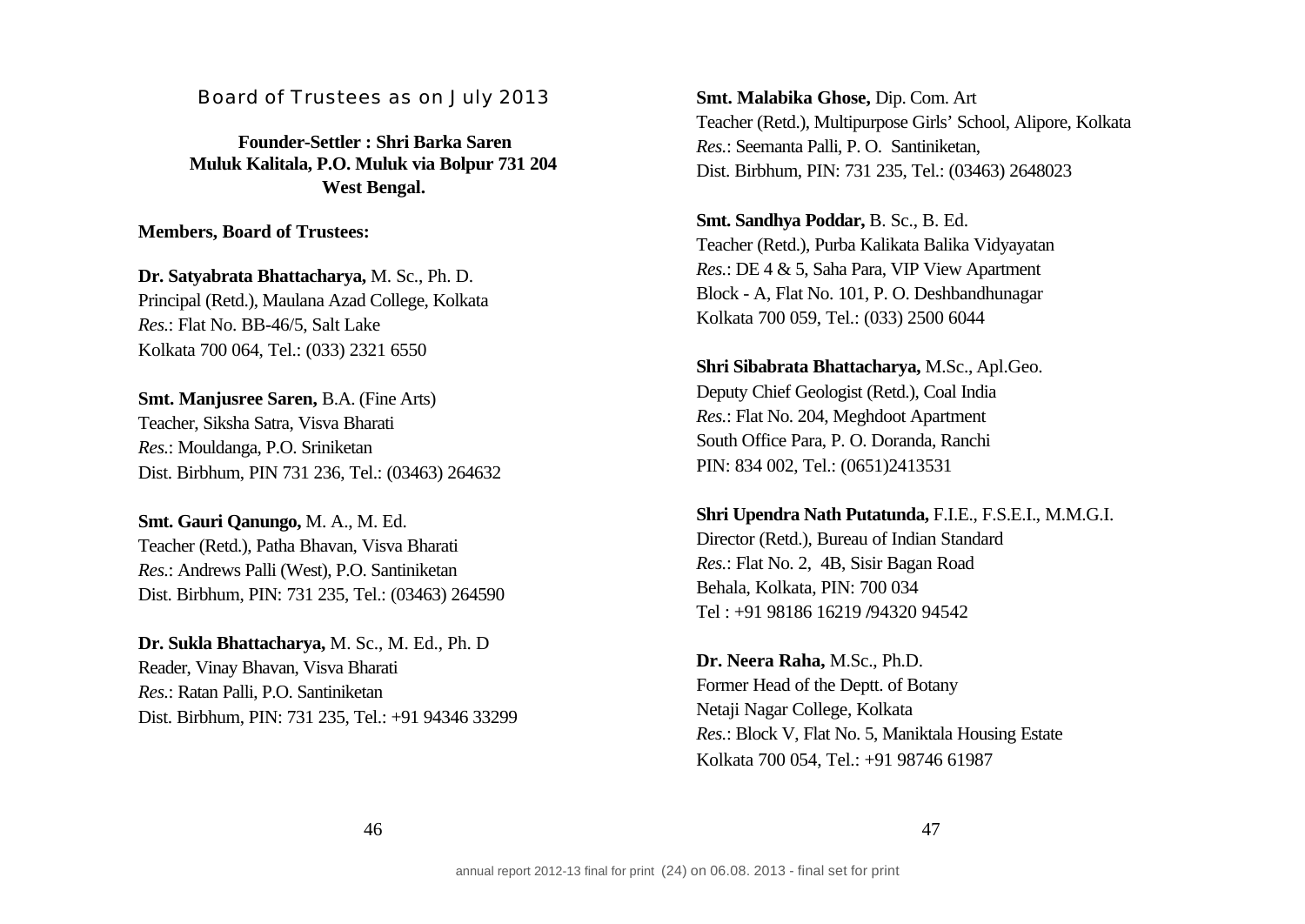# **Dr. Indrabrata Bhattacharya,** M.Sc., Ph.D. Professor of Plant Pathology, BCKV, Mohanpur *Res*.: B-13/2, Payamanti Apartment E.C.T. Phase –I, E.M. Bye Pass Kolkata 700 107, Tel.: +91 94332 07717

**Smt. Utsa Banerjee,** M. Sc. Teacher, Life Science Benuria Sumitra Balika Vidyalaya *Res*.: Simanta Palli P.O. Santiniketan 731 235

**Smt. Chaitali Bagchi,** M.Sc. Goalpara Road, Sonajhuritala P.O. Santiniketan 731 235, Tel.: +91 99031 92698

**Shri Subhas Biswas,** B.E. Senior Manager, Deptt. of E & M. C.M.P.D.I., Ranchi. *Res.:* 4G, Saraswati Apartment Kanke Road, Ranchi 834 008, Tel.: +91 94311 18986

**Shri Sushobhan Kundu,** B.E. Senior Manager, Deptt. of E & M. C.M.P.D.I., Ranchi Res: 3F, Saraswati Apartment Kanke Road, Ranchi 834 008, Tel.: +91 94311 09657 **Shri Subrata Sarkar,** M.A. Development Officer, LIC (Gariahat Br. Office) *Res*.: 'Jivanananda' 25, Nivedita Park, Brahmapur Kolkata 700 096, Tel.: +91 98310 51722

**Smt. Krishna Saha,** M. A., B. Ed. Former Head Mistress Beleghata-Santi Sangha Vidyatan for Girls *Res*.: G/F/36, Rabindra Palli Bahadur Bagan, Jyangra, Baguiati Kolkata 700 059, Tel.: +91 94339 41897

**Shri Dipankar Sengupta,** M. Sc. Associate Professor of Zoology (Retd.) Maulana Azad College, Kolkata *Res*: 173, South End Garden, Garia Kolkata 700 084, Tel.: +91 98305 93392

#### **Felicitation and Honour :**

The founder-settler of Binapani Ashram, Shri Barka Saren was invited as a distinguished Rabindra Sangeet singer by the Vice Chancellor of Jharkhand Central University on the occasion of 150th Birth Anniversary of Rabindra Nath Tagore. Shri Saren was felicitated by the University for his performance as a singer as well as for translating Tagore songs in Santhali language. The singer, in his hour-long demonstration, explained the nuances and difficulties of the two languages and notations therein. The listeners appreciated his work and rendering of songs.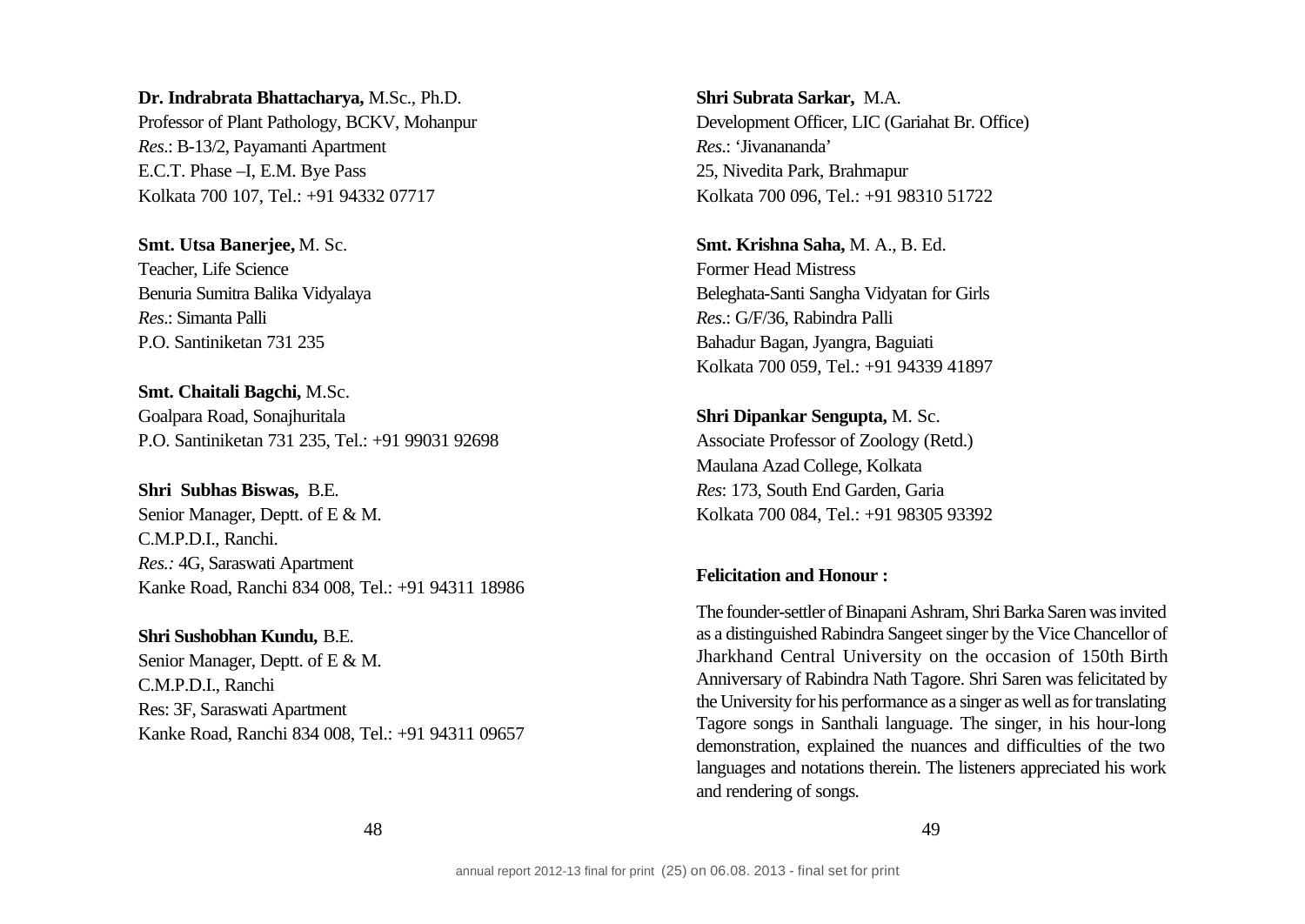\*Smt. Manjusree Saren, founder Trustee and present Secretary of Binapani Ashram has been recently felicitated by the all India Board of Lutheran World Services India Trust at the Kolkata Central Office for her involvement as social activist and organizer of Binapani Ashram She was invited at the All India Board's meet in Kolkata in February this year.

\* Dr. Meenakshi Sinha, a former college teacher, public performer, actor, author, editor BAHA and a well wisher of Binapani Ashram was felicitated. by Sananda Nihar Samman Award, in the category, SUCHARU, organized by the SANADA T.V. Channel. We are happy to see that one of our Ashram associates is being honoured by distinguished members of the society.

\*Dr. Neera Raha was felicitated by a local T.V Channel for her performance at a live quiz competition show which was telecasted, last April. She stood first from among the competitors and received handsome prizes for her performance. She referred her association with Binapani Educational and Welfare Trust.

#### **Binapani Educational & Welfare Trust**

|    | Vill. - Mouldanga, P.O. - Sriniketan, Birbhum                    |                        |                            |
|----|------------------------------------------------------------------|------------------------|----------------------------|
|    | Computation of Total Income for the Financial Year 2011-2012     |                        |                            |
| 1. | Income from other source                                         |                        |                            |
| 2. | Donation Receipt<br><u>Income from other source:</u>             |                        | 1,662.202.00               |
|    | Interest on Savings Bank                                         | 20,922.00              |                            |
|    | Time Deposit                                                     | 59,602.00              | 80,524.00                  |
|    |                                                                  |                        | 1,742,726.00               |
|    | Less: Accumulated for application                                |                        |                            |
|    | for charitable purpose not exceeding                             |                        |                            |
|    | 15% of the Income derived from                                   |                        |                            |
|    | property held under trust.                                       |                        | 261,409.00<br>1,481,317.00 |
|    | Less : Expenses :-                                               |                        |                            |
|    | <b>Bank Charges</b>                                              | 270.18                 |                            |
|    | Car Expenses                                                     | 25,435.00              |                            |
|    | Cultural Programme Expenses                                      | 21,560.00              |                            |
|    | Cont. to Dinning Hall & Kitchen Room<br>Contribution to RKVYP II | 30,000.00<br>15,000.00 |                            |
|    | <b>Entertainment Expenses</b>                                    | 2,400.00               |                            |
|    | Decoration Charges                                               | 35,300.00              |                            |
|    | Donation & Subscription                                          | 31,230.00              |                            |
|    | Driver Expenses                                                  | 850.00                 |                            |
|    | <b>Education Expenses</b>                                        | 24,922.00              |                            |
|    | <b>Electric Expenses</b><br>Merit Student Scholarship exp.       | 69,051.00<br>9,240.00  |                            |
|    | Electric Charges                                                 | 32,384.00              |                            |
|    | Labour Charges                                                   | 74,320.00              |                            |
|    | <b>Medical Expenses</b>                                          | 8,971.75               |                            |
|    | Miscellaneous Expenses                                           | 4,808.00               |                            |
|    | Security Guard Expenses                                          | 1,000.00<br>1,219.00   |                            |
|    | Newspaper Expenses<br>Oil Expenses                               | 44,548.00              |                            |
|    | Panchayat Tax                                                    | 1,200.00               |                            |
|    | Postage & Courier Expenses                                       | 7,236.00               |                            |
|    | Seed Purchase                                                    | 1,040.00               |                            |
|    | Printing & Stationery                                            | 9,416.00               |                            |
|    | Puja Expenses                                                    | 3,070.00<br>2,595.00   |                            |
|    | Traveling Conveyance<br>Repair & Maintenance                     | 12,740.00              |                            |
|    | Return Filling Charges                                           | 500.00                 |                            |
|    | Sar Purchase                                                     | 623.00                 |                            |
|    | Staff Honorarium                                                 | 2,29,420.00            |                            |
|    | <b>Students Dress Expenses</b>                                   | 7,898.50               |                            |
|    | <b>Student Fooding Expenses</b>                                  | 3,65,431.09            |                            |
|    | Telephone Charges<br>Transport Charges                           | 2,560.00<br>2,000.00   | 1,078,238.52               |
|    | Accumulated income to be Spent in succedding years.              |                        | 4,03,078.48                |

Annexed to & forming part of the I.T.R. for A.Y. 2012-2013.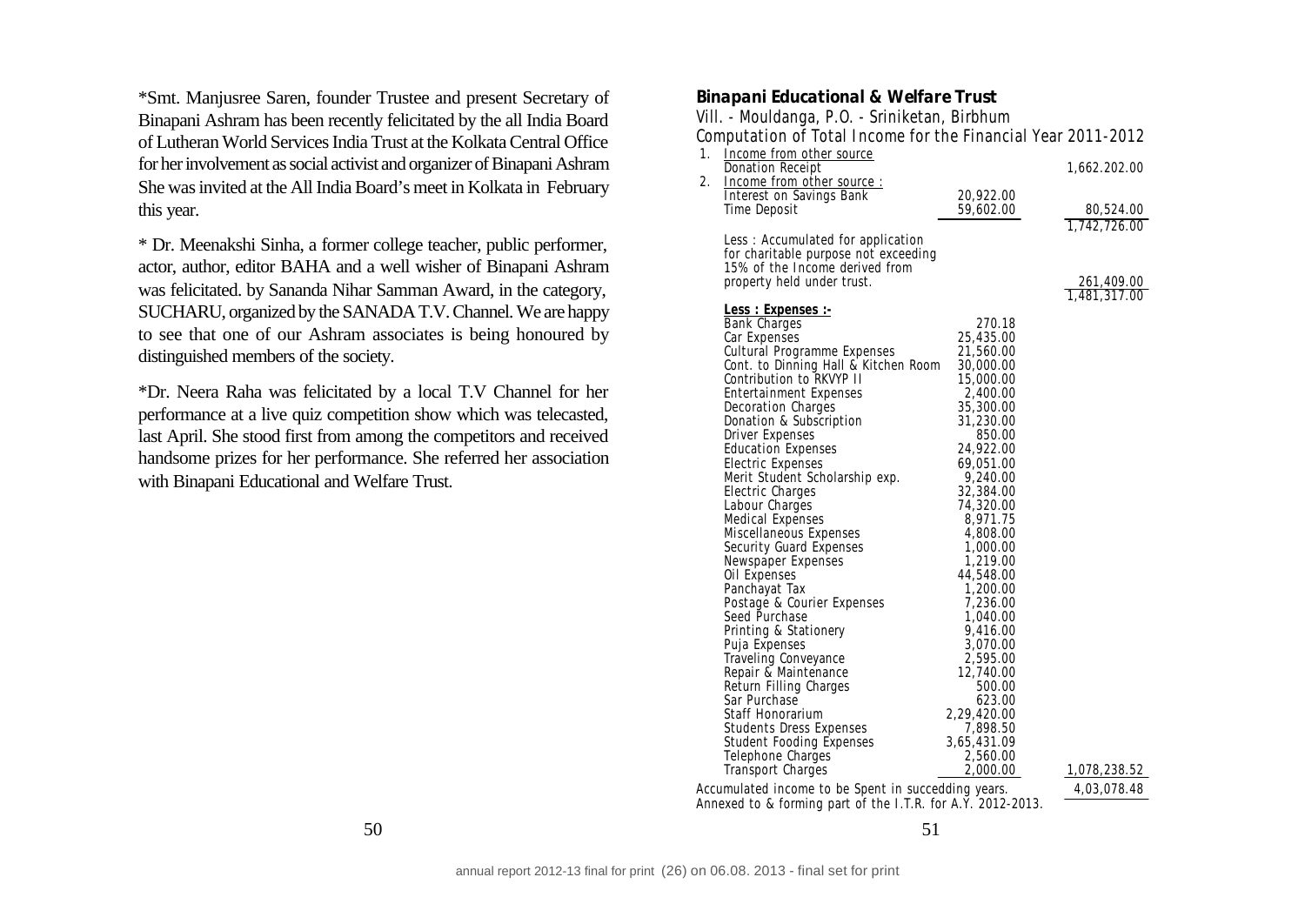# **Binapani Educational &**

**Vill. - Mouldanga, Receipts & Payments Account**

|                                                        | <b>RECEIPTS:</b>                                                                           | AMOUNT                  |
|--------------------------------------------------------|--------------------------------------------------------------------------------------------|-------------------------|
| To                                                     | Opening Balance<br>Cash - in - hand<br>Axis Bank Salt Lake Br.<br>A/c. No. 025010100087081 | 62,430.74<br>566,311.71 |
| $\boldsymbol{\mathit{u}}$                              | <b>Bank Interest Received</b>                                                              | 20,922.00               |
| $\boldsymbol{\mathit{u}}$                              | Donation                                                                                   | 1,277,202.00            |
| $\boldsymbol{\mathit{u}}$                              | FD Interest                                                                                | 59,602.00               |
| $\boldsymbol{\mathit{u}}$<br>$\boldsymbol{\mathit{u}}$ | Grant Received From<br>Dept. of F.F.T. & Horticulture<br>Receipt from FD Matuirity         | 385,000.00<br>57,298.00 |
|                                                        |                                                                                            |                         |

# **Welfare Trust**

**P.O. - Sriniketan, Birbhum for the year ended 31st March, 2012**

**AMOUNT** 

|    | <u>PAYMENTS :</u>                  |           |
|----|------------------------------------|-----------|
| By | Expenses:                          |           |
|    | <b>Bank Charges</b>                | 270.18    |
|    | Car Expenses                       | 25,435.00 |
|    | <b>Cultural Programme Expenses</b> | 21,560.00 |
|    | Contribution to Dinning Hall       |           |
|    | & Kitchen Room                     | 30,000.00 |
|    | Contribution to RKVYP II           | 15,000.00 |
|    | <b>Entertainment Expenses</b>      | 2,400.00  |
|    | <b>Decoration Charges</b>          | 35,300.00 |
|    | Donation & Subscription            | 31,230.00 |
|    | <b>Driver Expenses</b>             | 850.00    |
|    | <b>Education Expenses</b>          | 24,922.00 |
|    | <b>Electric Expenses</b>           | 69,051.00 |
|    | Merit Student Scholarship exp.     | 9,240.00  |
|    | <b>Electric Charges</b>            | 32,384.00 |
|    | Labour Charges                     | 74,320.00 |
|    | <b>Medical Expenses</b>            | 8,971.75  |
|    | Miscellaneous Expenses             | 4,808.00  |
|    | <b>Security Guard Expenses</b>     | 1,000.00  |
|    | Newspaper Expenses                 | 1,219.00  |
|    | Oil Expenses                       | 44,548.00 |
|    | Panchayat                          | 1,200.00  |
|    | Postage & Courier Expenses         | 7,236.00  |
|    | Seed Purchase                      | 1,040.00  |
|    | Printing & Stationery              | 9,416.00  |
|    | Puja Expenses                      | 3,070.00  |
|    | Travelling & Conveyance            | 2,595.00  |
|    | Repair & Maintenance               | 12,740.00 |

 **C/f 2,428,766.45**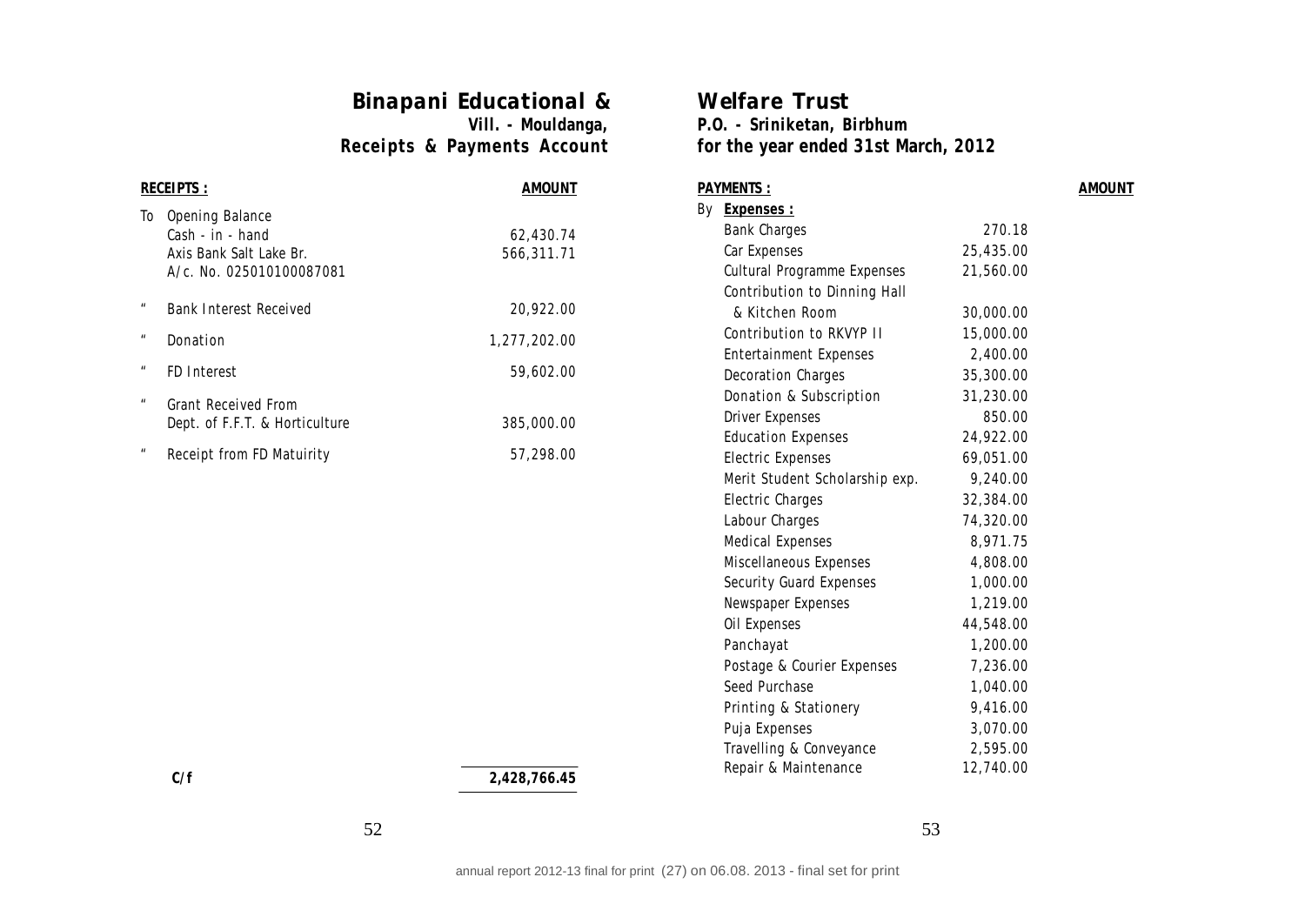|                   | <b>Binapani Educational &amp;</b><br>Vill. - Mouldanga,<br>Receipts & Payments Account | <b>Welfare Trust</b><br>P.O. - Sriniketan, Birbhum<br>for the year ended 31st March, 2012 (Continued) |            |               |
|-------------------|----------------------------------------------------------------------------------------|-------------------------------------------------------------------------------------------------------|------------|---------------|
| <b>RECEIPTS :</b> | <b>AMOUNT</b>                                                                          | <b>PAYMENTS:</b>                                                                                      |            | <b>AMOUNT</b> |
| B/f               | 2,428,766.45                                                                           | Return filing Charges                                                                                 | 500.00     |               |
|                   |                                                                                        | Sar Purchase                                                                                          | 623.00     |               |
|                   |                                                                                        | Staff Honorarium                                                                                      | 229,420.00 |               |
|                   |                                                                                        | <b>Students Dress Expenses</b>                                                                        | 7,898.50   |               |
|                   |                                                                                        | <b>Student Fooding Expenses</b>                                                                       | 365,431.09 |               |
|                   |                                                                                        | Telephone Charges                                                                                     | 2,560.00   |               |
|                   |                                                                                        | <b>Transport Charges</b>                                                                              | 2,000.00   | 1,078,238.52  |
|                   |                                                                                        | By <b>Purchase of Assests</b>                                                                         |            |               |
|                   |                                                                                        | Drill Machine                                                                                         | 1,770.00   |               |
|                   |                                                                                        | Furniture & Fixture                                                                                   | 5,600.00   |               |
|                   |                                                                                        | Laptop, LCD Projector, Video                                                                          |            |               |
|                   |                                                                                        | Camera (Tr. from RKVYP II)                                                                            | 108,750.00 |               |
|                   |                                                                                        | Power Tiller                                                                                          |            |               |
|                   |                                                                                        | (Tr. from RKVYP II)                                                                                   | 138,000.00 | 254,120.00    |
|                   |                                                                                        | <b>Construction Payments</b>                                                                          |            | 978,718.72    |
|                   |                                                                                        | <b>Closing Balance</b>                                                                                |            |               |
|                   |                                                                                        | Cash-in-hand                                                                                          | 77,007.68  |               |
|                   |                                                                                        | Axis Bank, Salt Lake Br.                                                                              |            |               |
|                   |                                                                                        | A/c. No. 025010100087081                                                                              | 40,681.53  | 1,195,927.73  |
|                   | 2,428,766.45                                                                           |                                                                                                       |            | 2,428,766.45  |

Signed in authentication of this Receipts & Payments A/c. <br>
As per my attached Report of even date.

*Treasurer Secretary*

*Chartered Accountant*

guerrano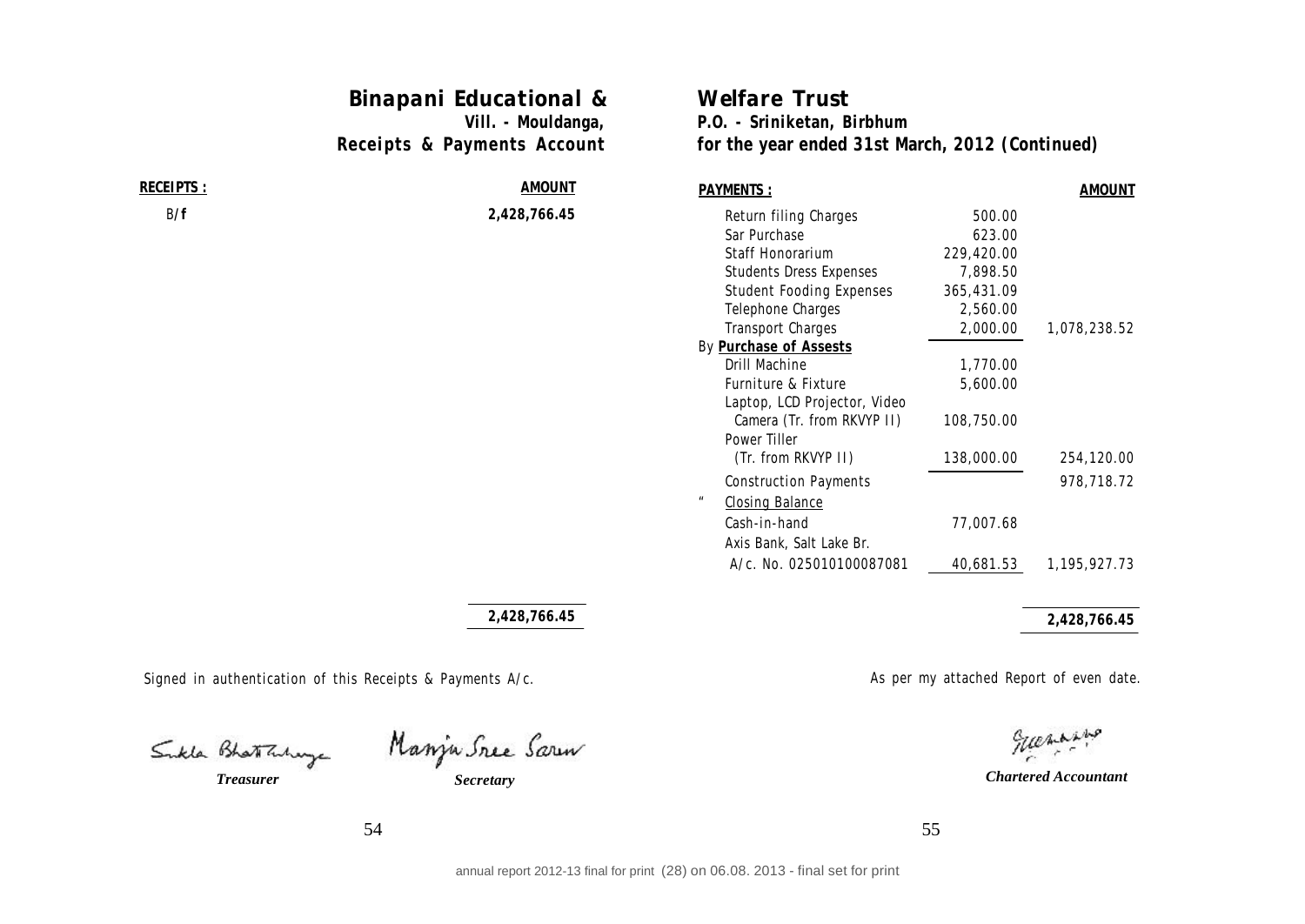# **Binapani Educational &**

**Vill. - Mouldanga, P.O. - Sriniketan, Birbhum Income & Expenditure Account**

|                           | EXPENDITURE :                               | <b>AMOUNT</b> |
|---------------------------|---------------------------------------------|---------------|
| To                        | <b>Bank Charges</b>                         | 270.18        |
| $\boldsymbol{u}$          | Car Expenses                                | 25,435.00     |
| $\boldsymbol{u}$          | <b>Cultural Programme Expenses</b>          | 21,560.00     |
| $\mathbf{u}$              | Contribution to DInning Hall & Kitchen Room | 30,000.00     |
| $\mathbf{u}$              | Contribution to RKVYP II                    | 15,000.00     |
| $\mathbf{u}$              | <b>Entertainment Expenses</b>               | 2,400.00      |
| $\boldsymbol{\mu}$        | <b>Decoration Charges</b>                   | 35,300.00     |
| $\boldsymbol{\mathit{u}}$ | Donation & SUbscription                     | 31,230.00     |
| $\boldsymbol{\mathit{u}}$ | Driver Expenses                             | 850.00        |
| $\pmb{\mathit{u}}$        | <b>Education Expenses</b>                   | 24,922.00     |
| $\boldsymbol{\mathit{u}}$ | <b>Electric Expenses</b>                    | 69,051.00     |
| $\boldsymbol{\mathit{u}}$ | Merit Student scholarship exp.              | 9,240.00      |
| $\boldsymbol{\mu}$        | Electric Charges                            | 32,384.00     |
| $\boldsymbol{\mathit{u}}$ | Labour Charges                              | 74,320.00     |
| $\boldsymbol{\mathit{u}}$ | <b>Medical Expenses</b>                     | 8,971.75      |
| $\boldsymbol{u}$          | Miscellaneous Expenses                      | 4,808.00      |
| $\boldsymbol{\mathit{u}}$ | Security Guard Expenses                     | 1,000.00      |
| $\boldsymbol{u}$          | Newspaper Expenses                          | 1,219.00      |
| $\boldsymbol{\mu}$        | Oil Expenses                                | 44,548.00     |
| $\boldsymbol{\mu}$        | Panchayat                                   | 1,200.00      |
| $\mathbf{u}$              | Postage & Courier Expenses                  | 7,236.00      |
| $\boldsymbol{\mathit{u}}$ | Seed Purchase                               | 1,040.00      |
| $\boldsymbol{\mu}$        | Printing & Stationery                       | 9,416.00      |
| $\boldsymbol{u}$          | Puja Expenses                               | 3,070.00      |
| $\boldsymbol{\mu}$        | Traveling & Conveyance                      | 2,595.00      |
| $\boldsymbol{\mu}$        | Repair & maintenance                        | 12,740.00     |
| $\boldsymbol{u}$          | Return Filing charges                       | 500.00        |
| $\mathbf{u}$              | Sar Purchase                                | 623.00        |
| $\boldsymbol{u}$          | Staff Honorarium                            | 229,420.00    |
| $\boldsymbol{\mathit{u}}$ | <b>Students Dress Expenses</b>              | 7,898.50      |
| $\boldsymbol{u}$          | <b>Students Fooding Expenses</b>            | 365,431.09    |
| $\boldsymbol{\mu}$        | Telephone Charges                           | 2,560.00      |
| $\boldsymbol{\mu}$        | <b>Transport Charges</b>                    | 2,000.00      |
| $\mathbf{u}$              | Surplus (excess of Income over Expenditure) | 664,487.48    |
|                           |                                             | 1,742,726.00  |

Signed in authentication of this Income & Expenditure A/c.<br>  $\alpha$ 

Sukla Bhatchinge *Treasurer Secretary*

## **Welfare Trust**

**Vill. - Mouldanga, P.O. - Sriniketan, Birbhum for the year ended 31st March, 2012**

# **INCOME : AMOUNT** By Donation Receipt 1,277,202.00 " Grant Receipt from Dept. of F. P. T. & Horticulture 385,000.00 " Bank Interest 20,922.00 " Fixed Deposit Interest 59,602.00

#### **1,742,726.00**

*Chartered Accountant*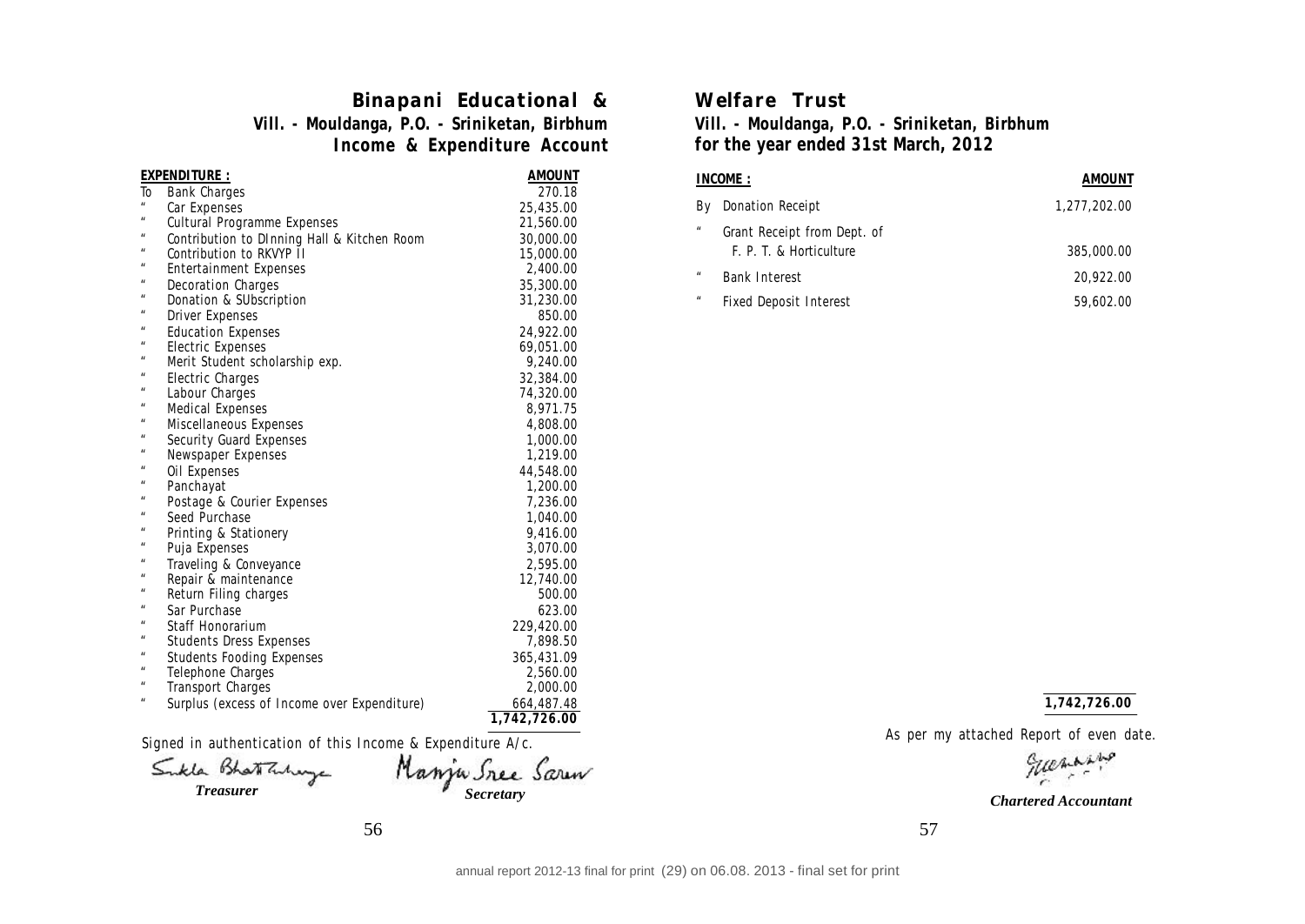| <b>Binapani Educational &amp;</b><br>Vill. - Mouldanga,<br><b>Balance Sheet as</b> |              |               | <b>Welfare Trust</b><br>P.O. - Sriniketan, Birbhum<br>at 31st March, 2012 |                          |               |
|------------------------------------------------------------------------------------|--------------|---------------|---------------------------------------------------------------------------|--------------------------|---------------|
| <u>LIABILITIES :</u>                                                               |              | <b>AMOUNT</b> | ASSETS:                                                                   |                          | <b>AMOUNT</b> |
| General Fund                                                                       |              |               | Land                                                                      |                          | 352,624.00    |
|                                                                                    |              |               | Construction                                                              |                          |               |
| Balance as per last account                                                        | 3,332,154.90 |               | Balance as per last account                                               | 487,174.20               |               |
| Add: Excess of Income over                                                         |              |               | Addition during the year                                                  | 462,932.00               |               |
| Expenditure                                                                        | 664,487.48   |               | Addition (Tr. from Dinning                                                |                          |               |
|                                                                                    |              | 3,996,642.38  | Hall & Kitchen Room)<br>Addition (Tr. from RKVYP - II)                    | 391,912.72<br>123,874.00 | 146,5892.92   |
|                                                                                    |              |               | Generator Set                                                             |                          |               |
|                                                                                    |              |               | Balance as per last account                                               |                          | 35,830.00     |
|                                                                                    |              |               | Car Purchase                                                              |                          |               |
|                                                                                    |              |               | Balance as per last account                                               |                          | 3,10,000.00   |
|                                                                                    |              |               | <u>Iron</u>                                                               |                          |               |
|                                                                                    |              |               | Balance as per last account                                               |                          | 250.00        |
|                                                                                    |              |               | <b>Drill Machine</b>                                                      |                          |               |
|                                                                                    |              |               | Balance as per last account                                               |                          | 1770.00       |
|                                                                                    |              |               | Machinery & Instruments                                                   |                          |               |
|                                                                                    |              |               | Balance as per last account                                               |                          | 1,837.00      |
|                                                                                    |              |               | <b>Gas Cylender</b>                                                       |                          |               |
|                                                                                    |              |               | Balance as per last account                                               |                          | 3,200.00      |
|                                                                                    |              |               | Powre Tiller (Tr. from RKVYP-II)                                          |                          | 138,000.00    |
|                                                                                    |              |               | Furniture & Fixture                                                       |                          |               |
|                                                                                    |              |               | Balance as per last account                                               | 109,925.00               |               |
|                                                                                    |              |               | Addition during the year                                                  | 5,600.00                 | 115,525.00    |
|                                                                                    |              |               | <b>Fixed Deposit</b>                                                      |                          |               |
|                                                                                    |              |               | Balance as per last account                                               | 1,106,758.00             |               |
| C/f                                                                                |              | 3,996,642.38  | Less: Matured                                                             | 57,298.00                | 1,049,460.00  |
|                                                                                    |              |               | <b>Electric Installation</b>                                              |                          |               |
|                                                                                    |              |               | Balance as per last account                                               |                          | 163,834.00    |
|                                                                                    |              |               | Refrigerator - Balance as per last account                                |                          | 14,690.00     |
|                                                                                    |              |               |                                                                           | C/f                      | 3,652,912.92  |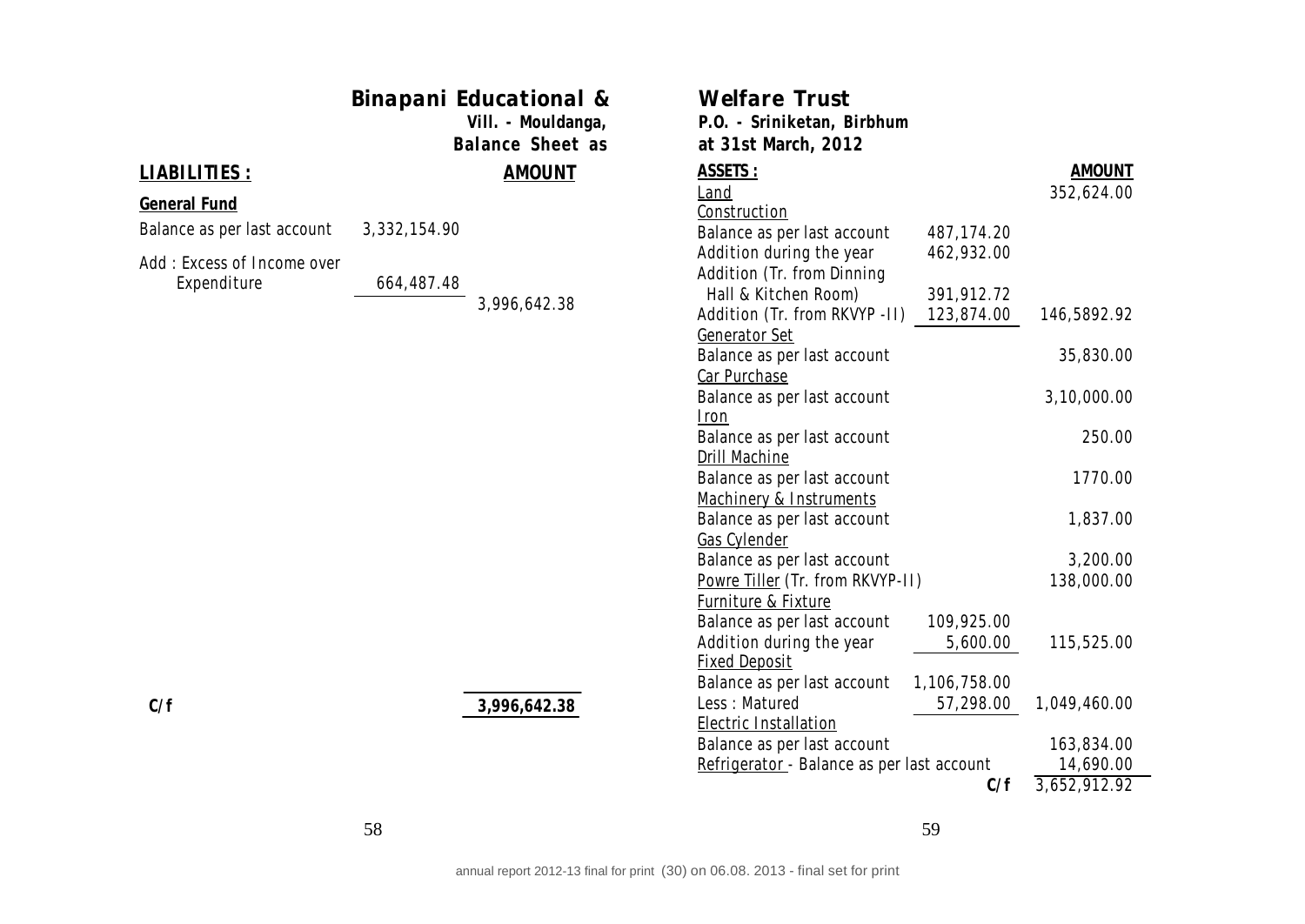|                     | <b>Binapani Educational &amp;</b><br>Vill. - Mouldanga,<br><b>Balance Sheet as</b> | <b>Welfare Trust</b><br>P.O. - Sriniketan, Birbhum<br>at 31st March, 2012 (Continued) |               |
|---------------------|------------------------------------------------------------------------------------|---------------------------------------------------------------------------------------|---------------|
| <b>LIABILITIES:</b> | <b>AMOUNT</b>                                                                      | <u>ASSETS:</u>                                                                        | <b>AMOUNT</b> |
|                     |                                                                                    | C/f                                                                                   | 3,652,912.92  |
| B/f                 | 3,996,642.38                                                                       | Television - Balance as per last account                                              | 15,000.00     |
|                     |                                                                                    | LCD Projector, Video Camera, Laptop<br>(Tr. from RKVYP-II)                            | 108,750.00    |
|                     |                                                                                    | <u>Dish T. V.</u><br>Balance as per last account                                      | 2,690.00      |
|                     |                                                                                    | Water Pump<br>Balance as per last account                                             | 43,140.25     |
|                     |                                                                                    | Cycle<br>Balance as per last account                                                  | 4,900.00      |
|                     |                                                                                    | Battery<br>Balance as per last account                                                | 7,500.00      |
|                     |                                                                                    | <b>Musical Instrument</b>                                                             |               |
|                     |                                                                                    | Balance as per last account                                                           | 44,060.00     |
|                     |                                                                                    | <b>Closing Balance</b>                                                                |               |
|                     |                                                                                    | Cash-in-hand<br>77,007.68                                                             |               |
|                     |                                                                                    | Axis Bank, Saltlake Br.                                                               |               |

A/c. No. 025010100087081 40,681.53 117,689.21

**3,996,642.38**

Signed in authentication of this Balance Sheet

*Treasurer Secretary*

As per my attached Report of even date.

gues *Chartered Accountant*

**3,996,642.38**

60 61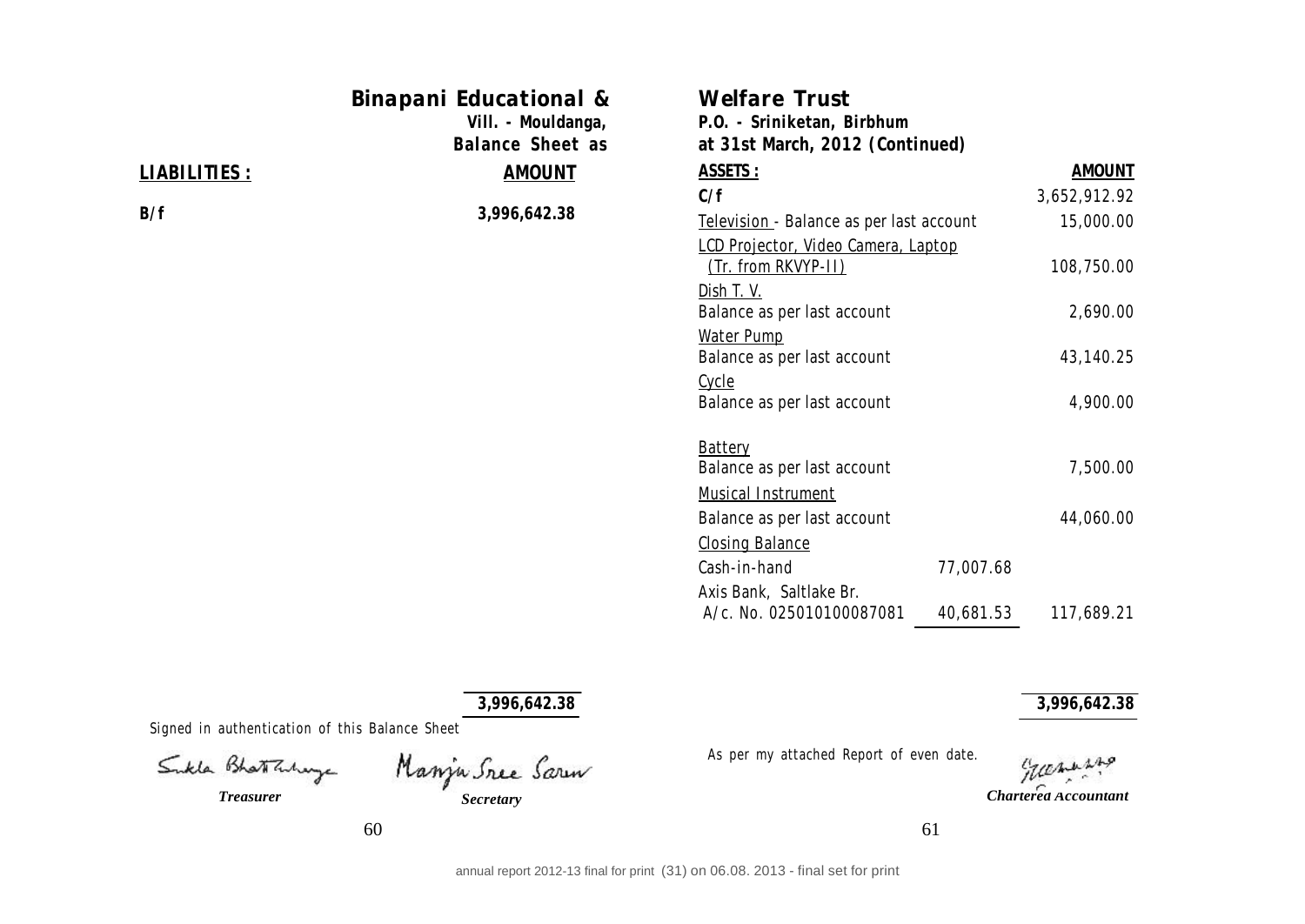#### **FORM NO. 10B**

#### (*See* rule 17B) **Audit report under section 12A (b) of the Income-tax Act, 1961, in the case of Charitable or religious trusts or institutions**

\* I/We have examined the balance sheet of BINAPANI EDUCATIONAL & WELFARE TRUST as at 31.03.2012 and the income & expenditure account for the year ended on those date which are in agreement with the books of account maintained by the said Trust or institution.

\* I/We have obtained all the information and explanations which to the best of \*my/our knowledge and belief were necessary for the purpose of the audit. In \*my/our opinion, proper books of account have been kept by the head office and the branches of the above-named \*trust/ institution visited by \*me/us so far as appears from \*my/our examination of the books, and proper Returns adequate for the purposes of audit have been received from branches not visited by \*me/us, subject to the comments given below :-

In \*my/our opinion and to the best of \*my/our information, and according to information given to \*me/us, the said accounts give a true and fair view :-

- i) In the case of the balance sheet, of the state of affairs of the above-named \*trust/institution as at 31.03.2012 and
- ii) In the case of the profit and loss account, of the profit or loss of its accounting year ending on 31.03.2012.

The prescribed particulars are annexed hereto.

*Place : Kolkata*

guenario *Dated : 31.12.2012 Chartered Accountant*

#### *ANNEXURE* **STATEMENT OF PARTICULARS I. APPLICATION OF INCOME FOR CHARITABLE OR RELIGIOUS PURPOSES.**

- 1. Amount of income of the previous year aplied to charitable or religious 10,78,238.52 purposes in India during that year
- 2. Whether the trust/institution \*has exercised the option under clause (2) of the Explanation to section  $11(1)$ ? If so, the details of the amount of income deemed to have been applied to charitable or religious purposes in India during the previous year.
- 3. Amount of income accumulated or set apart\*/finally set apart for application to charitable or religious purposes, to the extent it does not exceed 25 per cent of the income derived from property held under trust wholly \*/in part only for such purposes. 2,61,409.00
- 4. Amount of income eligible for exemption under section 11(1) (c) (Give details)
- 5. Amount of income, in addition to the amount referred to in item 3 above, accumulated or set apart for specified purposes under section 11(2) NIL

NIL

NIL

- 6. Whether the amount of income mentioned in item 5 above has been invested or deposited in the manner laid down in section  $11(2)(b)$ ? If so, the details thereof. NIL
- 7. Whether any part of the income in respect of which an option was exercised under clause (2) of the Explanation to section 11(1) in any earlier year is deemed to be income of the previous year under section 11 (1B) ? If so, the details thereof. NIL
- 8. Whether, during the previous year, any part of income accumulated or set apart for specified purposes under section 11(2) in any earlier year. NIL
- a) has been applied for purposes other than charitable or religious purposes or has ceased to be accumulated or set apart for application thereto, or NIL
- b) has ceased to remain invested in any security referred to in section  $11(2)(b)(i)$  or deposited in any account referred to in section  $11(2)(b)(ii)$  or section  $11(2)(b)(iii)$  or NIL
- c) has not been utilised for purposes for which it was accumulated or set apart during the period for which it was to be accumulated or set apart, or in the year immediately following the expiry thereof ? If so, the details thereof.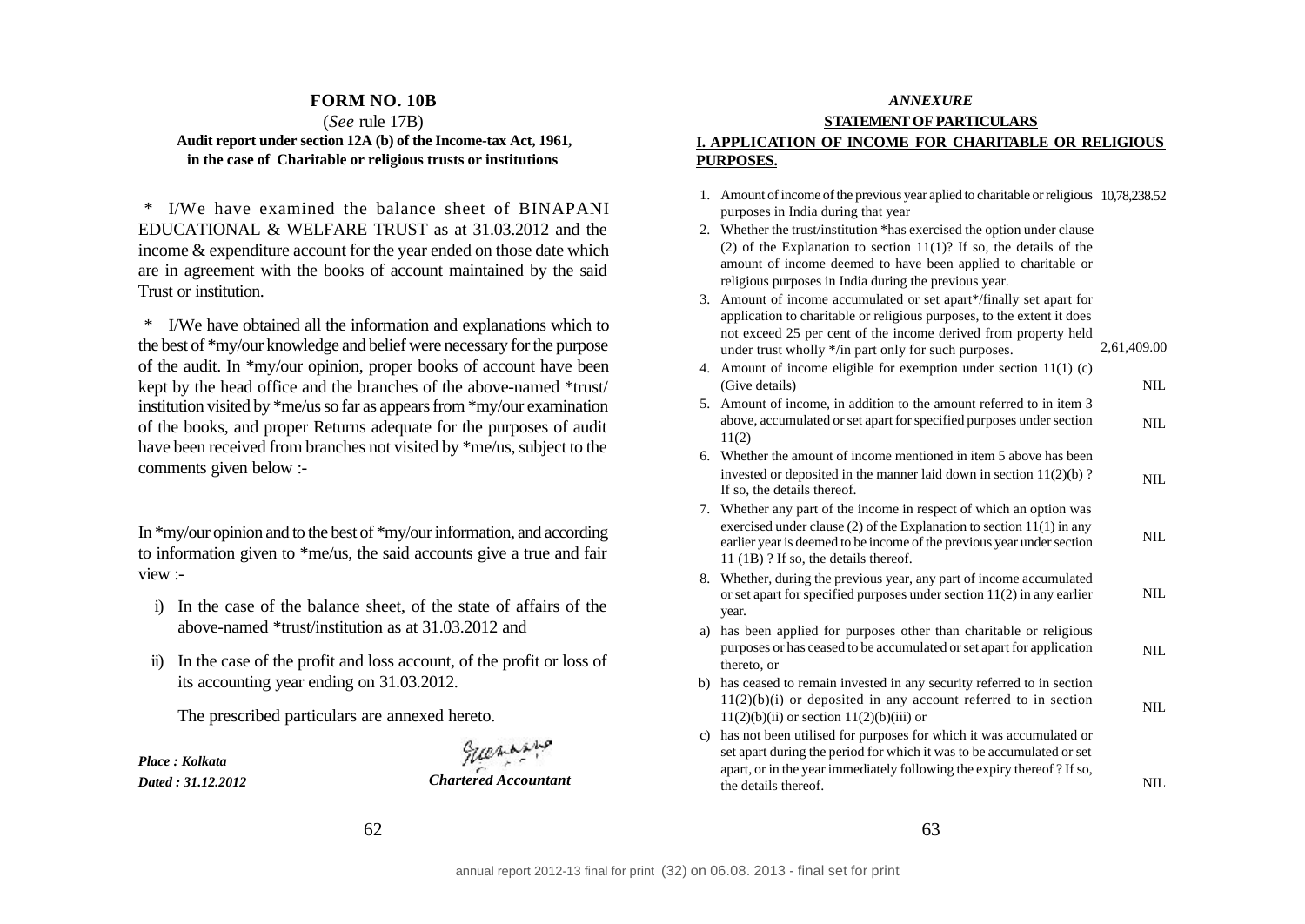#### **II. APPLICATION OR USE OF INCOME OR PROPERTY FOR THE BENEFIT OF PERSONS REFERRED TO IN SECTION 13 (3).**

- 1. Whether any part of the income or property of the \*trust/institution was lent, or continues to be lent, in the previous year to any person referred to in section 13(3) (hereinafter referred to in this Annexure as such person)? If so, give details of the amount, rate of interest charged and the nature of security, if any. NIL
- 2. Whether any land, building or other property of the \*trust/institution was made, or continued to be made, available for the use of any such person during the previous year ? If so, give details of the property and the amount of rent or compensation charged, if any. NIL
- 3. Whether any payment was made to any such person during the previous year by way of salary, allowance or otherwise? If so, give details. NIL
- 4. Whether the services of the \*trust/institution were made available to any such person during the previous year? If so, give details thereof together with remuneraton or compensation received, if any.
- 5. Whether any share, security or other property purchased by or on behalf of the \*trust/institution during the previous year from any such person? If so, give details thereof together with the consideration paid NIL
- 6. Whether any share, security or other property was sold by or on behalf of the \*trust/institution during the previous year to any such person? If so, give details thereof together with the consideration received NIL
- 7. Whether any income of the \*trust/institution was diverted during the previous year in favour of any such person? If so, give details thereof together with the amount of income or value of property so diverted. NIL
- 8. Whether the income or property of the \*trust/institution was used or applied during the previous year for the benefit of any such person in any other manner? If so, give details. \*Strike our whichever is not applicable.

NIL

*Date : 31.12.2012*

Date: 31.12.2012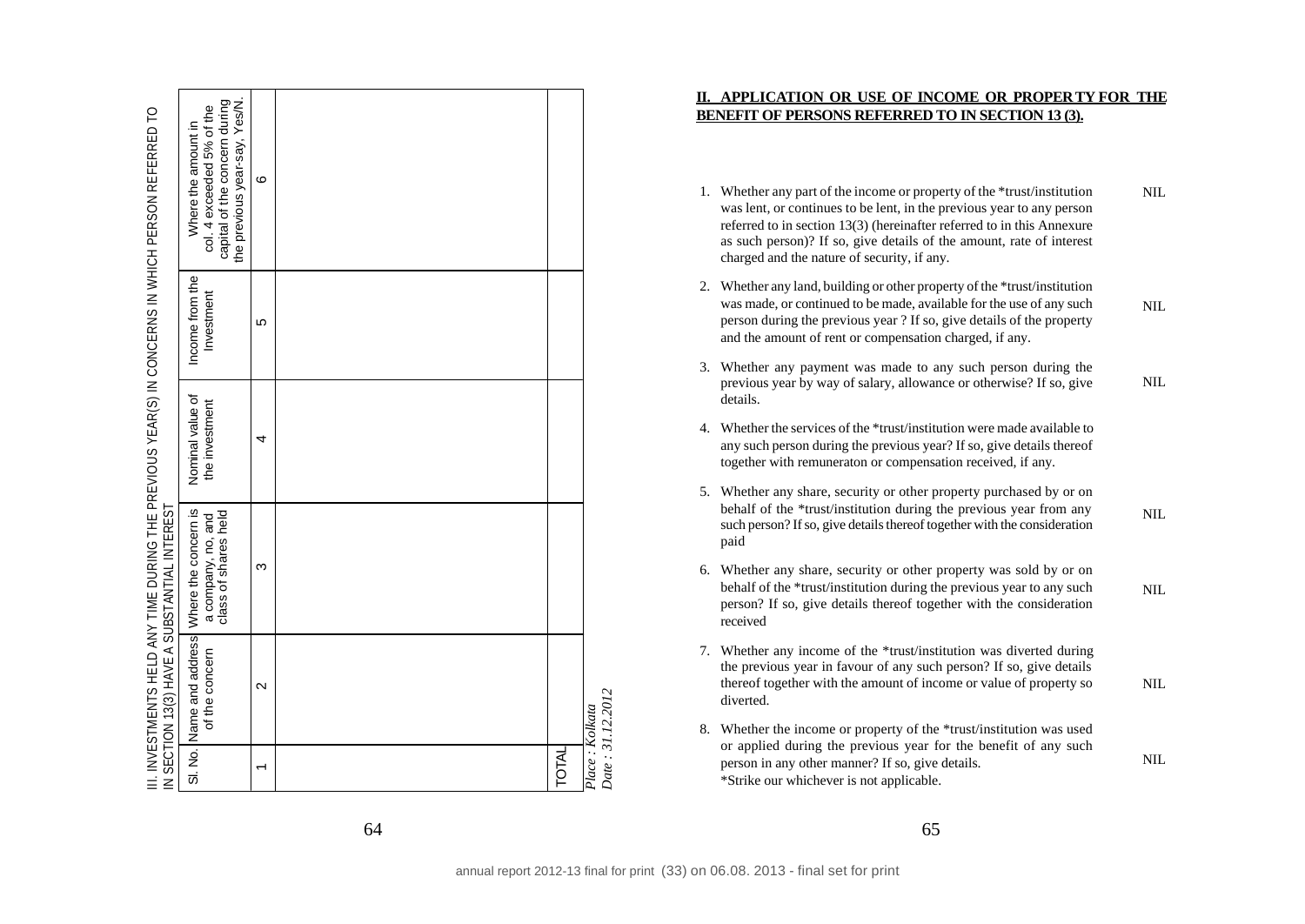# **Acknowledgement**

Binapani Educational and Welfare Trust remain indebteds to Sri Prasun Kumar Roy, the Managing Director of Arambagh Hatcheries Ltd. For his cooperation and encouragement for our organization. This business house has provided 25 kg. dressed chicken every month for the tribal school going girls, accommodated in Binapani Ashram since more than a decade. The birds' meat was the principal source of protein for these children. Recently the company has expressed its inability to continue has donation. We express our sincere gratitude to Shri Prasun Kumar Roy, MD, Arambagh Hatcheries for this noble gesture. We could not even dream of such amount of protein substitute to be made available to our ashram girls at the early years of our existence. We wish all the best for the Roy family and prosperity in their business.

We remain grateful to our large number of donors, sponsors and well-wishers, whose selfless support and encouragement keep Binapani Ashram thriving for the benefit of the tribal school going girls.

We specially express our thanks to Dr. Pratapadity Pal, and Mr. and Mrs. Asim Ghosh respectively for their generous support for the publication of our annual BAHA magazine and for the financial help in employing a full time Super-cum-Home Tutor for the girls of Binapani Ashram. We are equally obliged to Baneswar Shiva Charitable and Educational Trust for it financial support for awarding Merit Scholarships to the deserving girl students.

We wish to express our sincere thanks for the kind donations we received from Sri M.S. Chaudhury of Rajahmundry of A.P and Sri D.V.S. Raju of Hyderabad, A.P. These donations enabled us to

start the construction of the proposed school building. We also convey our sincere thanks to one of our well-wishers who preferred to remain anonymous.

We acknowledge with thanks for the voluntary service rendered by more than one well-wishers of Binapani Ashram. The students were much benefited from valuable counseling by some of the teachers who taught and helped the resident girls in their areas of academic deficiency.

On behalf of the Board of Trustees I express my sincere thanks and gratitude to all who selflessly supported our work and also extended help in kinds and by way of donations.

The honourable Trustees and well-wishers such as Barka Saren, Gauri Qanungo, Sukla Bhattacharya, Runu Bhattacharya,Chaitali Bagchi, Malabika Ghose, Rajyasree Putatunda, Biswapriya Chatterjee and Tanushree Chatterjee have extended voluntary service as teachers for the benefit of the resident school girls of Binapani Ashram.

Thanks are due to Sri Prabir Roy of Surul village who looks after our construction matter with utmost sincerity and perfection. He is with us for nearly a decade in spite of his ill health. We pray for his good health and an active life.

Thanks to Sri Dipankar Sengupta for reviewing and editing the present report through mail, while I was out of the country.

Thanks to all who have extended help and support towards our humble endeavor, aimed towards the poor and needy.

## **Dr. Satyabrata Bhattacharya** Chairman 18 August 2013 Binapani Educational and Welfare Trust